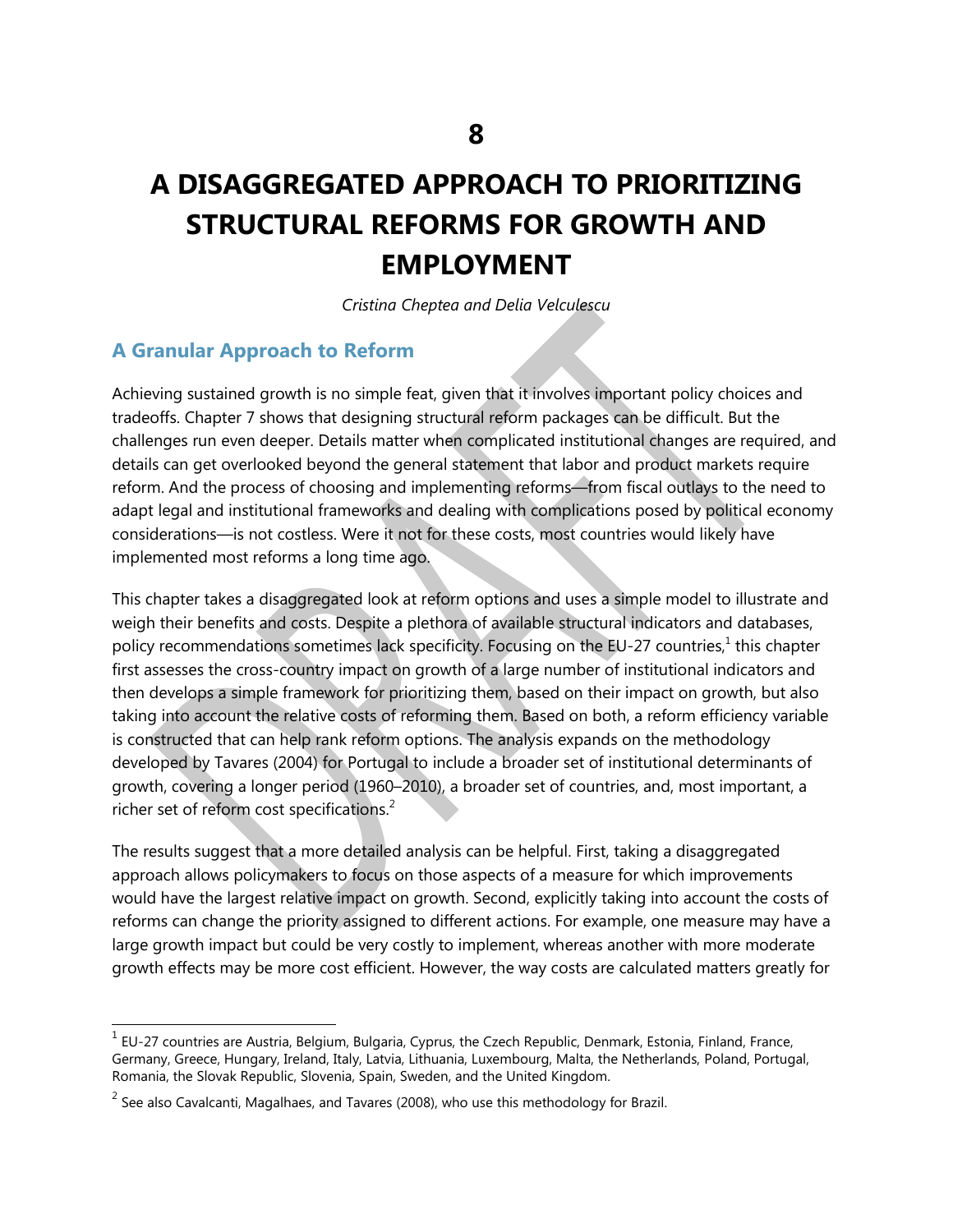the results, and policymakers will have to make case-specific assessments of the benefits and costs associated with an available set of policy options.

## **Empirical Analysis**

The empirical analysis starts with the identification of a broad range of cross-country structural indicators. Drawn from a variety of sources, these variables cover the labor market, product and service markets, the business environment, the judicial system, credit and finance, corporate governance, research and development, trade, infrastructure, education, and measures of corruption.<sup>3</sup> GDP data were taken from the IMF World Economic Outlook database and, where missing, from the Angus Maddison database. No political or other very general or subjective indicators were included, and those that duplicated information were dropped. In all, close to 350 indicators were initially considered.

The next step is to estimate the correlation of each structural indicator with long-term growth. In line with Tavares (2004), a cross-sectional empirical analysis was conducted for 194 countries, following the standard neoclassical growth model. $^4$  Average yearly growth in the period  $1960$ –2010 was regressed on initial GDP per capita and, one-by-one, each structural indicator. Because institutions change slowly and the focus of the study is on long-term growth, average yearly growth for 1960– 2010 was used as the dependent variable.<sup>5</sup> The approach stresses transparency and robustness, while omitting potentially endogenous explanatory variables such as investment rates, and employs a standard linear regression model. The analysis does not aim to establish causality, but rather to identify potential structural indicators that appear to be correlated with growth. More specifically, for each structural indicator the model took the following form:

## $GDPgrowth_{1960-2010} = \alpha_0 + \alpha_1 \ln GDP_{1960} + \alpha_2 Institute of Variable$ . (8.1)

A large number of potentially relevant structural indicators were selected. Specifically, 121 variables were identified as significant (see Appendices 8A and 8C), $^6$  including all indicators related to corruption, research and development, corporate governance, and infrastructure, regardless of definition or source. Other indicators also showed a significant correlation with growth, in particular

**Example 2.1**<br><sup>3</sup> Sources include the Bertelsmann Transformation Index; Economic Freedom of the World (Gwartney, Lawson, and Hall, 2012); Freedom House; the Organization for Economic Cooperation and Development (OECD); the PRS International Country Risk Guide; Transparency International; the World Bank's Doing Business Report; the World Bank's Worldwide Governance Indicators; and the World Economic Forum databases; and a number of academic papers, in particular, Botero and others (2003); Djankov and others (2002a, 2002b); La Porta and others (2003); Knack and Kugler (2002); Treisman (2007); Evans and Rauch (1999); and Feld and Voigt (2003).

 $^4$  Ordinary least squares regressions were run, with standard errors corrected for heteroskedasticity. Not all indicators were available for all countries for the period specified, and in some cases a smaller sample was used.

 $^5$  The initial level of GDP per capita serves as a proxy for the convergence effect because countries with higher initial levels of income will tend to grow more slowly than countries that are still catching up. For a literature review on convergence, see Caselli, Esquivel, and Lefort (1996) and Li and Zhou (2011).

 $^6$  Significance was selected at the 10 percent confidence level. Regressions were run with different time periods. Results were broadly robust, although significance diminishes as the period is shortened.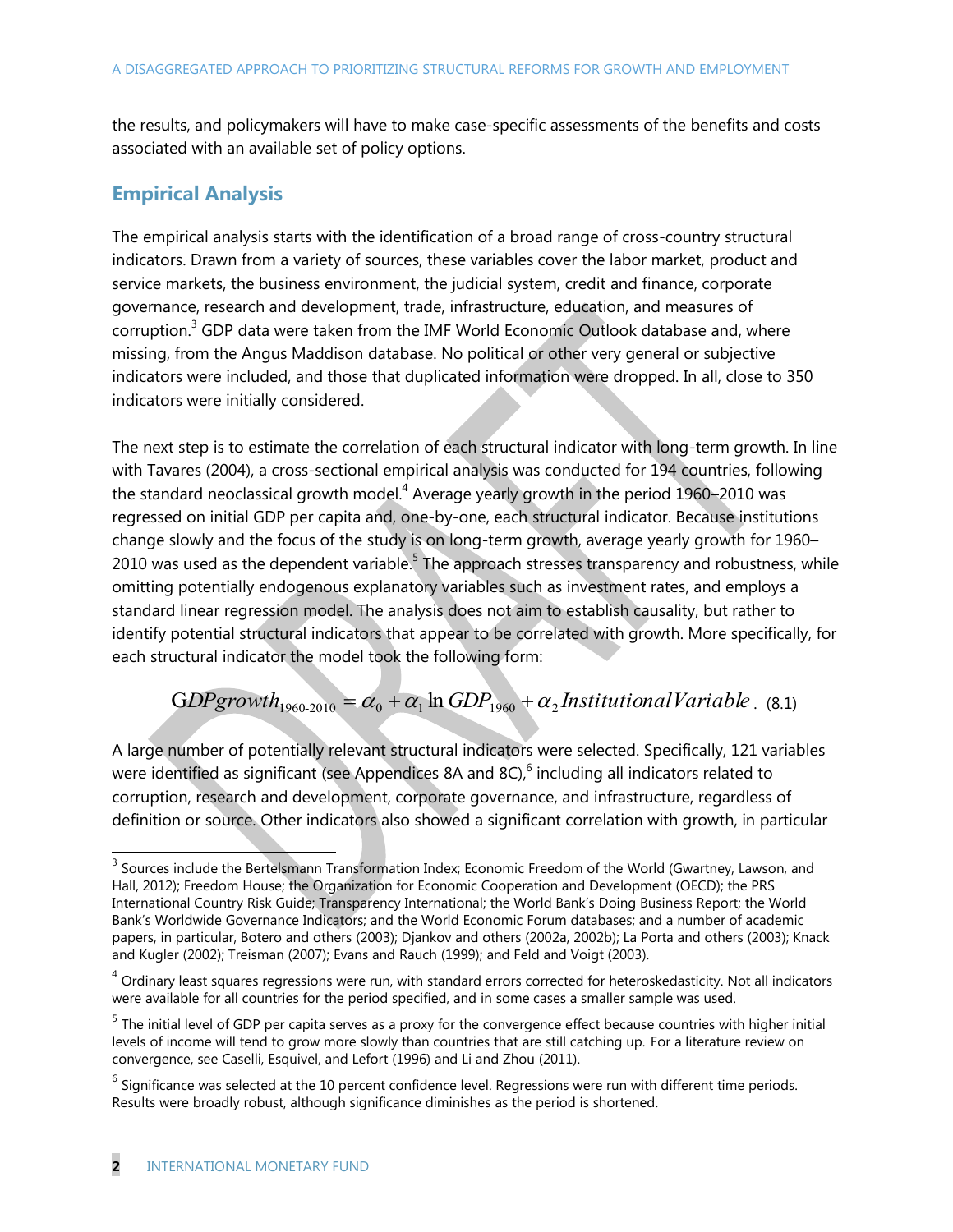those for education, trade, credit and finance, the legal system, and business regulation. In line with the existing literature, product and service market characteristics played a role, even though the results were hampered by smaller sample sizes; significant correlations between labor market characteristics and growth were somewhat more difficult to find (for example, only 16 of 65 labor market indicators turned out to be statistically significant) (DeFreitas and Marshall, 1998; Nickell and Layard, 1999; Becker and Gordon, 2008).

## **Reform Areas and Priorities: A Cost-Benefit Analysis**

#### **Reforms and Growth**

 $\overline{a}$ 

Drawing on Tavares (2004), the indicators are used to compare different approaches to structural reform (see Appendix 8B). This approach aims to determine which structural areas could potentially bring particularly large growth dividends under the assumption that the correlations identified earlier allow for the structural indicators to drive growth to some extent. A later second step discusses how costs could be brought into the assessment of reform priorities. At this stage, two indices are calculated that (1) capture how far a country would have to go to reach best practice in a given reform area, and (2) yield the potential growth impact of such a move. These indices are examined for the EU-27 in aggregate, for selected subregions, and for individual countries.

 The *relative distance from best practice* is estimated as the difference between the structural index for each European Union (EU) country and the average of the world's top five countries in each category (taking into account whether a higher index reflects better or worse performance), divided by the index for best practice: $7$ 

$$
Rel Distance = \frac{|\text{Index}_{Country} - \text{Index}_{Best}|}{\text{Index}_{Best}} \tag{8.2}
$$

This indicator helps to identify and rank structural gaps at the price of some simplification. In particular, for transparency and uniformity of treatment, it abstracts from the fact that, depending on the area and definition of the indices applied, having a minimal level of regulation might be optimal.

 The *impact on growth* is calculated as the product of the reform-specific regression coefficient estimated in the cross-country regressions and the country-specific difference between the structural index for each EU country and the index for the top five. This calculation provides an indication of the magnitude of the maximum growth impact a specific structural reform could achieve if it moved an individual EU country to best practice in that area (implicitly assuming that the growth impact is linear in the absolute distance). Thus,

 $^7$  Note that unlike in Tavares (2004), where best practice is defined as the EU average, this study takes the best five countries in the world as a proxy for best practice for each area analyzed. In many cases, this turns out to be the more ambitious benchmark.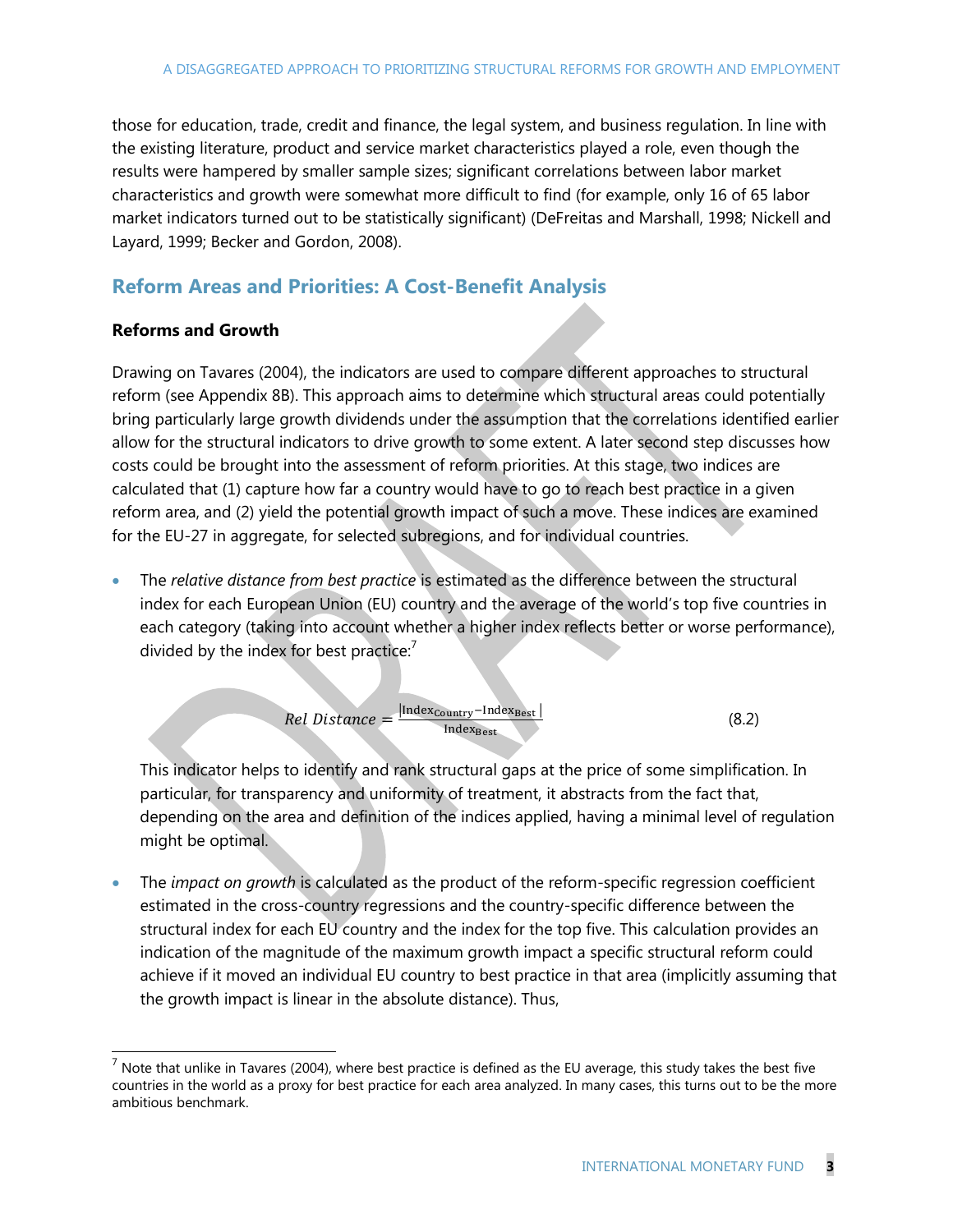

#### **Figure 8.1. EU-27: Top 10 Indicators: Relative Distance**

Growth impact =  $\alpha \times (Index_{Country} - Index_{Best})$ . (8.3)

These estimates should be treated as broad gauges of the relative importance of particular indicators for growth and not be interpreted as precise point estimates.

#### *Distance to benchmark*

Based on the distance-to-benchmark metric, the EU-27, as a group, has large opportunities for reform in labor markets, business regulation, product markets, and legal structures (Figure 8.1). Employment protection in the EU, as measured by high redundancy costs, appears to have the largest measured distance to best practice, next to a number of indicators of ease of doing business, including the cost of getting electricity, starting up a business, and getting a construction permit, as well as the time to register property. Product and service market regulation and the market structure for gas were also far from best practice, as were legal indicators such as the cost of resolving insolvency and bounced check collection.

Based on this approach, Southern and Eastern European countries show relatively large reform gaps. For this analysis the EU-27 are split into five groups: Core (Austria, Belgium, France, Germany, Luxembourg, and the Netherlands), South (Cyprus, Greece, Italy, Portugal, and Spain), <sup>8</sup> North (Denmark, Finland, and Sweden), UK-Ireland, and East (Bulgaria, the Czech Republic, Estonia, Hungary, Latvia, Lithuania, Poland, Romania, the Slovak Republic, and Slovenia). There are clear geographical distinctions between these groups with regard to performance on the reform measures (Table 8.1), with the South faring relatively worse on indicators of labor market redundancy costs and starting a business, among others.<sup>9</sup> For the East countries, the cost of electricity and registering property, among others, are relatively farthest from best practice. The North countries lag most on

and a local control of the summary tables given limited data coverage.<br>In Malta is not included in the summary tables given limited data coverage.

 $^9$  The aggregate UK-Ireland also features relatively high redundancy costs, although labor market regulations vary between the two countries.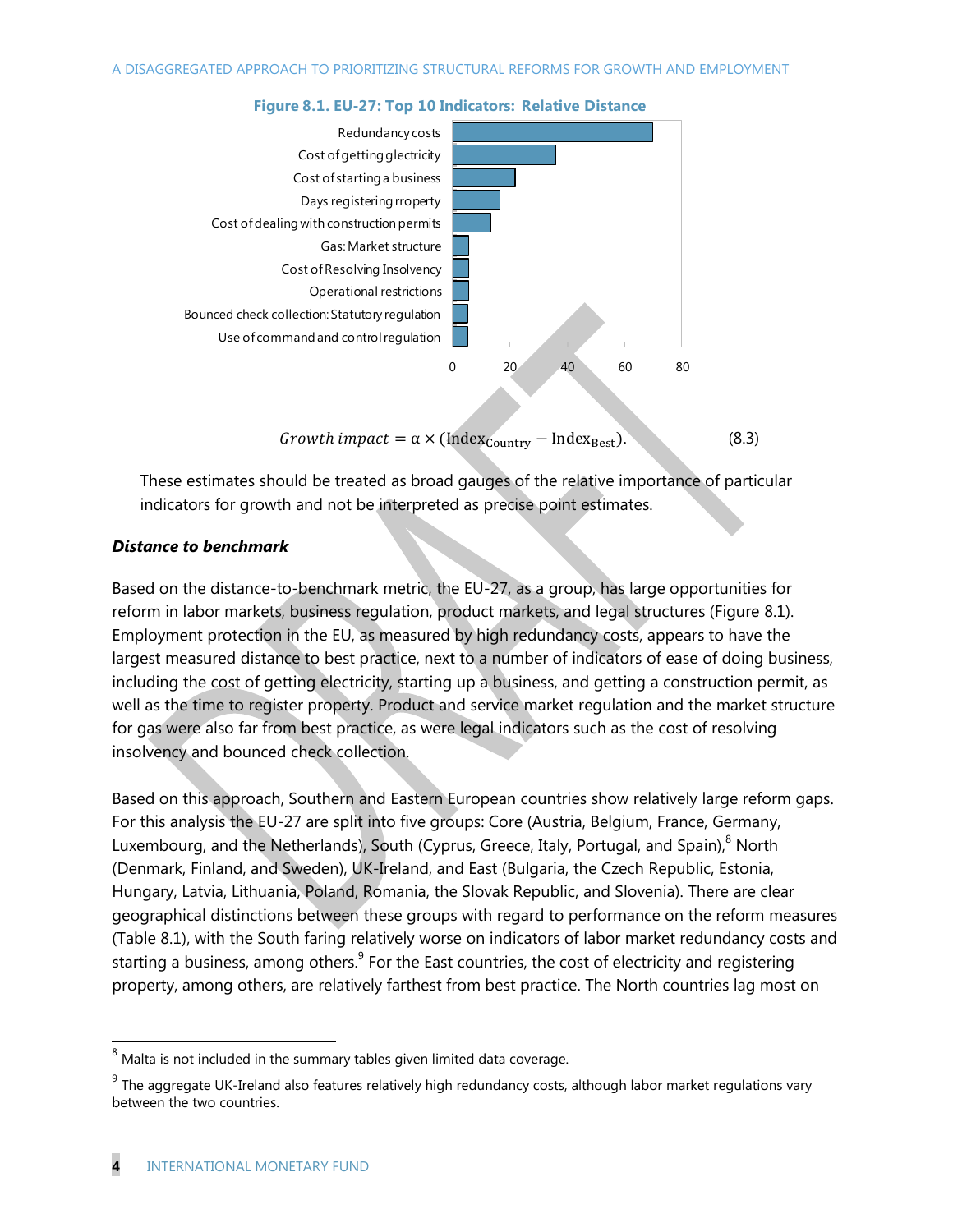|                                                            | Core | South | North | UK-<br>Ireland | East | Euro Area |
|------------------------------------------------------------|------|-------|-------|----------------|------|-----------|
| Redundancy costs                                           | 77.3 | 125.0 | 43.0  | 49.0           | 57.0 | 84.6      |
| Cost of getting electricity                                | 14.5 | 35.9  | 12.9  | 18.6           | 59.7 | 27.0      |
| Cost of starting a business                                | 16.7 | 52.1  | 2.1   | 1.5            | 20.5 | 23.6      |
| Days to register property                                  | 19.4 | 10.4  | 5.9   | 17.6           | 21.3 | 17.0      |
| Cost of dealing with construction permits                  | 11.9 | 13.7  | 16.5  | 11.3           | 14.1 | 11.4      |
| Gas: Market structure                                      | 4.3  | 4.7   | 6.2   | 4.8            | 7.9  | 5.6       |
| Cost of resolving insolvency                               | 5.0  | 7.3   | 2.5   | 3.7            | 6.4  | 5.6       |
| Operational restrictions                                   | 8.2  | 6.7   | 7.2   | 4.7            | 2.2  | 6.1       |
| Bounced check collection: Statutory regulation of evidence | 4.8  | 7.4   | 3.2   | 1.5            | 6.5  | 5.7       |
| Use of command and control regulation                      | 6.1  | 7.6   | 2.8   | 3.7            | 4.8  | 5.4       |
| Barriers to foreign direct investment                      | 4.5  | 6.0   | 4.5   | 1.8            | 6.7  | 5.2       |
| Tenant eviction: Statutory regulation of evidence          | 4.4  | 7.0   | 3.2   | 1.3            | 5.9  | 5.4       |
| Administrative burdens for sole proprietor firms           | 3.9  | 6.7   | 3.4   | 0.4            | 6.8  | 4.8       |
| Barriers to trade and investment                           | 4.0  | 5.4   | 3.6   | 0.7            | 7.4  | 4.9       |
| Days for dealing with construction permits                 | 4.0  | 8.4   | 1.5   | 2.7            | 4.8  | 5.4       |
| Days to start a business                                   | 4.4  | 5.9   | 3.7   | 4.2            | 5.0  | 4.2       |
| Electricity: Public ownership                              | 3.3  | 3.3   | 4.5   | 3.0            | 4.5  | 3.8       |
| Protection of existing firms                               | 3.5  | 3.6   | 5.0   | 3.0            | 1.5  | 3.2       |
|                                                            |      |       |       |                |      |           |

### **Table 8.1. Relative Distance from Best Practice by Country Group**

Source: IMF staff calculations.

Note: See text for composition of groups. The table shows the top 10 areas for relative distance to best practice for each group of countries. Red = values higher than 10; green = values between 5 and 10; and yellow = values lower than 5.

costs of construction permits and protection of existing firms, with the latter also highly relevant for the Core (covered under *operational restrictions*).

For most European countries, business regulation and labor market indicators top the list for largest relative distance to best practice (Table 8.2). Out of 29 indicators that fell in the top 10 areas farthest from best practice for at least one country, 15 relate to reforms of product and services markets. Redundancy costs in the labor market were also relevant for 18 countries (Figure 8.2). With some exceptions, many European countries also appear to fall short of best practice as judged by business regulation indicators.

#### *Impact on growth*

Turning from the size of reform gaps to their possible impact on growth, the EU-27 as a group appears to benefit most from addressing areas such as research and development (R&D), access to finance, legal institutions, and infrastructure (Figure 8.3). A high ranking reflects the combination of large reform potential in these areas—that is, a large relative distance to the benchmark—and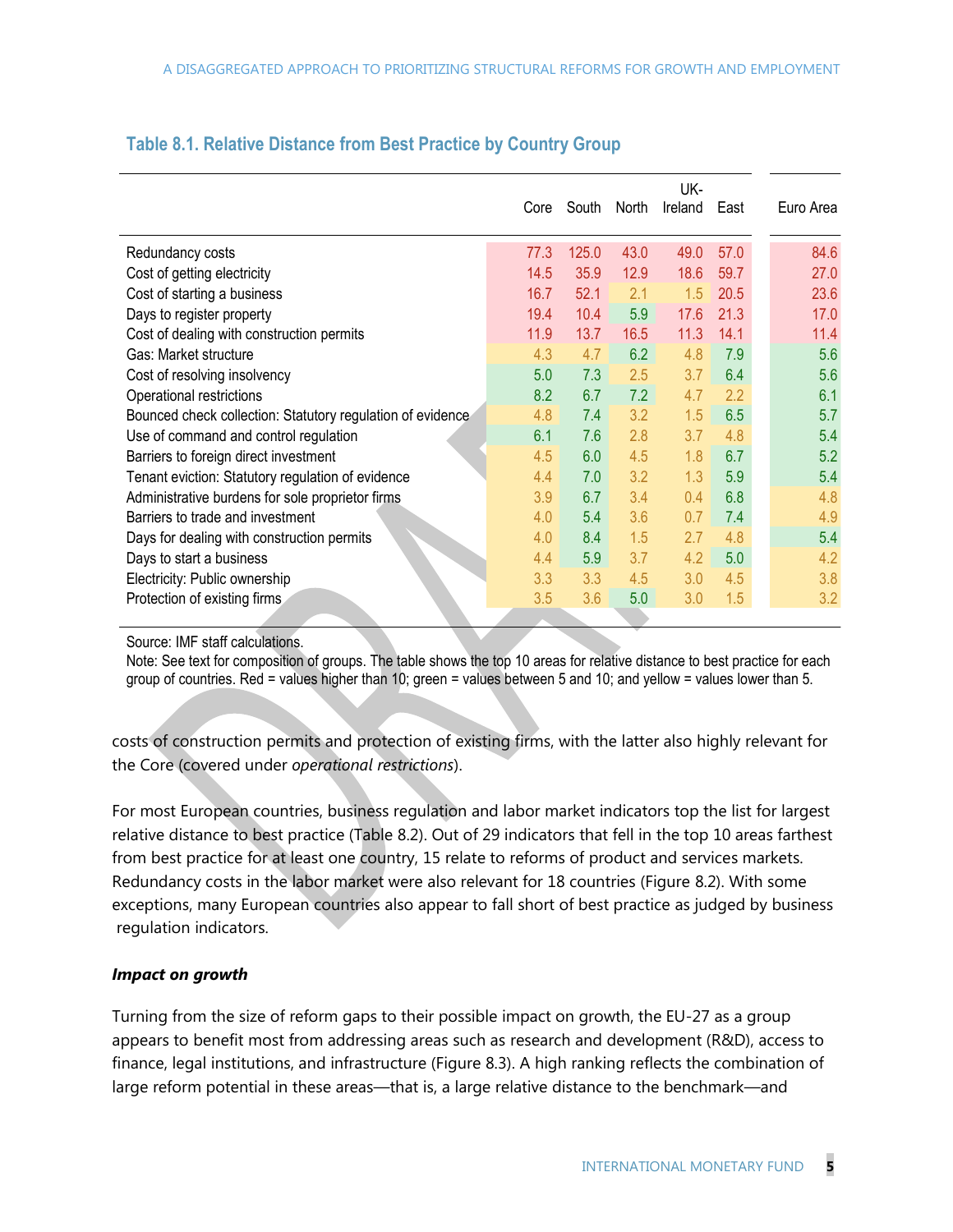| <b>Table 8.2. Ranking of Relative Distance from Best Practice</b> |  |
|-------------------------------------------------------------------|--|
| (Ranked 1-10, 1 being the furthest from best practice)            |  |

|                                                                           | Austria                   | Belgium                          | France                         | Germany             | Luxembourg                   | Netherlands                  | Cyprus           | Greece            | taly           | Portugal       | Spain            | Denmark                        | Finland         | Sweden                                | United Kingdom   | Ireland          | Bulgaria                | Czech Republic   | Estonia         | Hungary        | -atvia                   | _ithuania      | Poland              | Romania                 | Slovak Republic     | Slovenia            |
|---------------------------------------------------------------------------|---------------------------|----------------------------------|--------------------------------|---------------------|------------------------------|------------------------------|------------------|-------------------|----------------|----------------|------------------|--------------------------------|-----------------|---------------------------------------|------------------|------------------|-------------------------|------------------|-----------------|----------------|--------------------------|----------------|---------------------|-------------------------|---------------------|---------------------|
| Cost of getting electricity                                               | $\overline{1}$            | $\overline{4}$                   | 5                              | 5                   | 3                            | $\overline{4}$               | $\overline{4}$   | $\overline{5}$    | $\overline{2}$ | $\overline{2}$ | $\overline{2}$   | $\overline{1}$                 | $6\phantom{1}6$ |                                       | $\overline{2}$   | $\overline{2}$   | 1                       | $\overline{2}$   | $\overline{2}$  | 3              | $\overline{1}$           | $\overline{2}$ | 3                   | $\overline{1}$          | $\overline{2}$      | 3                   |
| Redundancy costs                                                          |                           | 1                                | 1                              | 1                   |                              | 1                            | 1                | $\overline{2}$    | $\overline{4}$ |                | $\overline{1}$   |                                |                 |                                       | 1                |                  | 3                       |                  |                 |                | $\overline{2}$           | $\overline{1}$ | $\overline{4}$      | $\overline{2}$          |                     | $\overline{1}$      |
| Days to register property<br>Cost of dealing with construction<br>permits | 5<br>$\mathbf{3}$         | $\overline{2}$<br>$6\phantom{1}$ | $\overline{2}$                 | $\overline{2}$<br>4 | $\overline{2}$               | $\overline{2}$               | 3<br>6           | 8                 | 5<br>3         | 3              | 5                | 4<br>$\overline{2}$            |                 | $\overline{2}$                        | Δ<br>3           | 3<br>4           | 4<br>$\overline{2}$     |                  |                 | 5              | 4<br>1<br>$\overline{0}$ | $\overline{7}$ | $6\phantom{1}$      | 4<br>3                  | 8                   | $\overline{2}$<br>4 |
| Cost of starting a business                                               | $\overline{c}$            | 3                                |                                | 3                   | 9                            | 3                            | $\overline{2}$   |                   |                |                | 3                |                                |                 |                                       |                  |                  | $6\phantom{1}6$         | 3                | 5               | $\overline{2}$ | 3                        | 3              | $\overline{2}$      | 5                       | 1<br>$\overline{0}$ |                     |
| Cost of resolving insolvency (%<br>of estate)                             | $6\phantom{1}6$           |                                  | 9                              |                     | 8                            |                              | $\overline{7}$   |                   | 6              |                |                  |                                |                 | 8                                     | 8                | 1<br>$\mathbf 0$ | $\overline{7}$          | 5                |                 | $6\phantom{1}$ | 5                        | 8              |                     | 9                       | 5                   |                     |
| Gas: Market structure                                                     |                           | 9                                |                                |                     | $\mathbf{1}$<br>$\mathbf{0}$ | 8                            |                  | $\overline{7}$    |                | 5              |                  | 8                              | 4               | 5                                     | 1<br>$\pmb{0}$   | 5                |                         | $\overline{7}$   | 3               |                |                          |                | 1<br>$\overline{0}$ |                         | 6                   | 9                   |
| Bounced check collection: Index,<br>statutory regulation of evidence      | $\mathbf{1}$<br>$\pmb{0}$ |                                  |                                | 7                   | 7                            |                              | 1<br>$\mathbf 0$ | 1<br>$\mathbf{0}$ |                | 6              | 6                |                                |                 |                                       |                  |                  | 8                       | 1<br>$\mathbf 0$ | 7               |                | 6                        | 4              |                     | $\overline{7}$          |                     | 5                   |
| Tenant eviction: Index, statutory<br>regulation of evidence               |                           |                                  |                                | 6                   | 6                            |                              | $9\,$            | 9                 |                | 9              | 7                |                                |                 |                                       |                  |                  | 9                       |                  | 8               |                | $\overline{7}$           | 6              |                     | 6                       |                     | 6                   |
| Operational restrictions                                                  | 8                         | 7                                | 3                              | 9                   | 4                            | $6\phantom{1}$               | 8                |                   |                |                | 1<br>$\mathbf 0$ | 3                              | 3<br>1          |                                       | $6\phantom{1}$   | 8                |                         |                  |                 |                |                          |                |                     |                         |                     |                     |
| Days to start a business                                                  | $\overline{7}$            |                                  |                                |                     |                              |                              |                  |                   |                |                | 4                |                                | $\overline{0}$  | $6\phantom{1}6$                       | $\overline{7}$   |                  | 5                       | 9                |                 |                | 8                        | 5              | $\overline{7}$      |                         |                     |                     |
| Days dealing with construction<br>permits                                 |                           |                                  | $\mathbf{1}$<br>$\overline{0}$ |                     |                              | 7                            | 5                |                   | 9              | 8              |                  |                                |                 |                                       |                  |                  |                         |                  |                 |                | 9                        | 9              |                     | 8                       | 9                   |                     |
|                                                                           |                           |                                  |                                |                     |                              |                              |                  |                   | 1              |                |                  |                                |                 |                                       |                  |                  |                         |                  |                 |                |                          |                |                     |                         |                     |                     |
| Barriers to trade and investment<br>Barriers to foreign direct            | $\overline{4}$            |                                  |                                | 8                   |                              |                              |                  | $\overline{4}$    | $\overline{0}$ |                |                  | $6\phantom{1}$                 |                 |                                       |                  |                  |                         | 8                |                 |                |                          |                | 8                   |                         | 3                   |                     |
| investment<br>Administrative burdens for sole                             |                           |                                  | 8                              | $\mathbf{0}$        |                              |                              |                  |                   | $\overline{7}$ |                |                  |                                | 8               | 3                                     |                  |                  |                         |                  |                 |                |                          |                | 5                   |                         | $\overline{4}$      | 1                   |
| proprietor firms                                                          |                           |                                  |                                |                     | 5                            |                              |                  |                   |                | $\overline{7}$ | 8                |                                | $\overline{7}$  |                                       |                  |                  |                         |                  |                 | 4              |                          |                | 9                   |                         |                     | $\overline{0}$      |
| Use of command and control<br>regulation                                  |                           | 5                                | 4                              |                     |                              |                              |                  | 3                 |                |                |                  | $\boldsymbol{9}$               |                 |                                       | 5                |                  |                         |                  | $6\phantom{1}6$ | 8              |                          |                |                     |                         |                     |                     |
| <b>Explicit barriers</b>                                                  | 9                         |                                  |                                |                     |                              |                              |                  | $6\phantom{1}$    | 8              |                |                  |                                |                 | $\overline{9}$                        |                  |                  |                         | $6\phantom{1}6$  |                 |                |                          |                |                     |                         | $\overline{7}$      |                     |
| Protection of existing firms                                              |                           | 8                                | $6\phantom{1}6$                |                     |                              |                              |                  |                   |                |                |                  | 5                              | 9               |                                       |                  | $\boldsymbol{7}$ |                         |                  |                 |                |                          |                |                     |                         |                     |                     |
| Electricity: Public ownership                                             |                           |                                  |                                |                     |                              | $\sqrt{5}$                   |                  |                   |                |                |                  | $\overline{7}$                 |                 | 4                                     |                  | $6\phantom{1}6$  |                         |                  |                 |                |                          |                |                     |                         |                     |                     |
| Electricity indicator                                                     |                           |                                  |                                |                     |                              | $\mathbf{1}$<br>$\mathbf{0}$ |                  |                   |                | 1              |                  |                                |                 | $\overline{7}$                        |                  | $\boldsymbol{9}$ |                         |                  |                 |                |                          |                |                     |                         |                     |                     |
| Licensing: Engineers                                                      |                           |                                  |                                |                     |                              |                              |                  |                   |                | $\overline{0}$ |                  |                                |                 |                                       |                  |                  |                         |                  | 9               | 9              |                          | 1              |                     |                         |                     |                     |
| Procedures to start a business                                            |                           |                                  |                                |                     |                              |                              |                  |                   |                |                |                  |                                |                 |                                       | $\boldsymbol{9}$ |                  | 1                       |                  |                 |                |                          | $\pmb{0}$      |                     | 1                       |                     |                     |
| Years to resolve insolvency                                               |                           |                                  |                                |                     |                              |                              |                  |                   |                |                |                  |                                |                 |                                       |                  |                  | $\overline{\mathbf{0}}$ |                  |                 |                |                          |                |                     | $\overline{\mathbf{0}}$ |                     |                     |
| Duration of specialized education<br>for accountants                      |                           |                                  |                                |                     |                              | $9\phantom{.}$               |                  |                   |                |                |                  | $\mathbf{1}$<br>$\overline{0}$ |                 |                                       |                  |                  |                         |                  |                 |                |                          |                |                     |                         |                     |                     |
| Duration of specialized education<br>for architects                       |                           |                                  | $\overline{7}$                 |                     |                              |                              |                  |                   |                |                |                  |                                |                 |                                       |                  |                  |                         |                  |                 |                |                          |                |                     |                         |                     | $\overline{7}$      |
| Duration of specialized education                                         |                           |                                  |                                |                     |                              |                              |                  |                   |                |                |                  |                                |                 | $\begin{array}{c} 1 \\ 0 \end{array}$ |                  |                  |                         |                  |                 |                |                          |                |                     |                         |                     |                     |
| for engineers                                                             |                           |                                  |                                |                     |                              |                              |                  |                   |                |                |                  |                                |                 |                                       |                  |                  |                         |                  | $\mathbf{1}$    | 1              |                          |                |                     |                         |                     | 8                   |
| Licensing: Architects                                                     |                           |                                  |                                |                     |                              |                              |                  |                   |                |                |                  |                                |                 |                                       |                  |                  |                         |                  | $\overline{0}$  | $\mathbf 0$    |                          |                |                     |                         |                     |                     |
| Sector-specific administrative<br>burdens                                 |                           |                                  |                                |                     |                              |                              |                  |                   |                |                | 9                |                                |                 |                                       |                  |                  |                         |                  |                 | 7              |                          |                |                     |                         |                     |                     |
| Involvement in business<br>operation                                      |                           | $\mathbf{1}$<br>$\mathbf{0}$     |                                |                     |                              |                              |                  |                   |                |                |                  |                                |                 |                                       |                  |                  |                         |                  |                 |                |                          |                |                     |                         |                     |                     |

Source: IMF staff calculations.

Note: Red = ranks of 3 and lower; yellow = ranks between 4 and 6; and green = ranks of 7 and higher.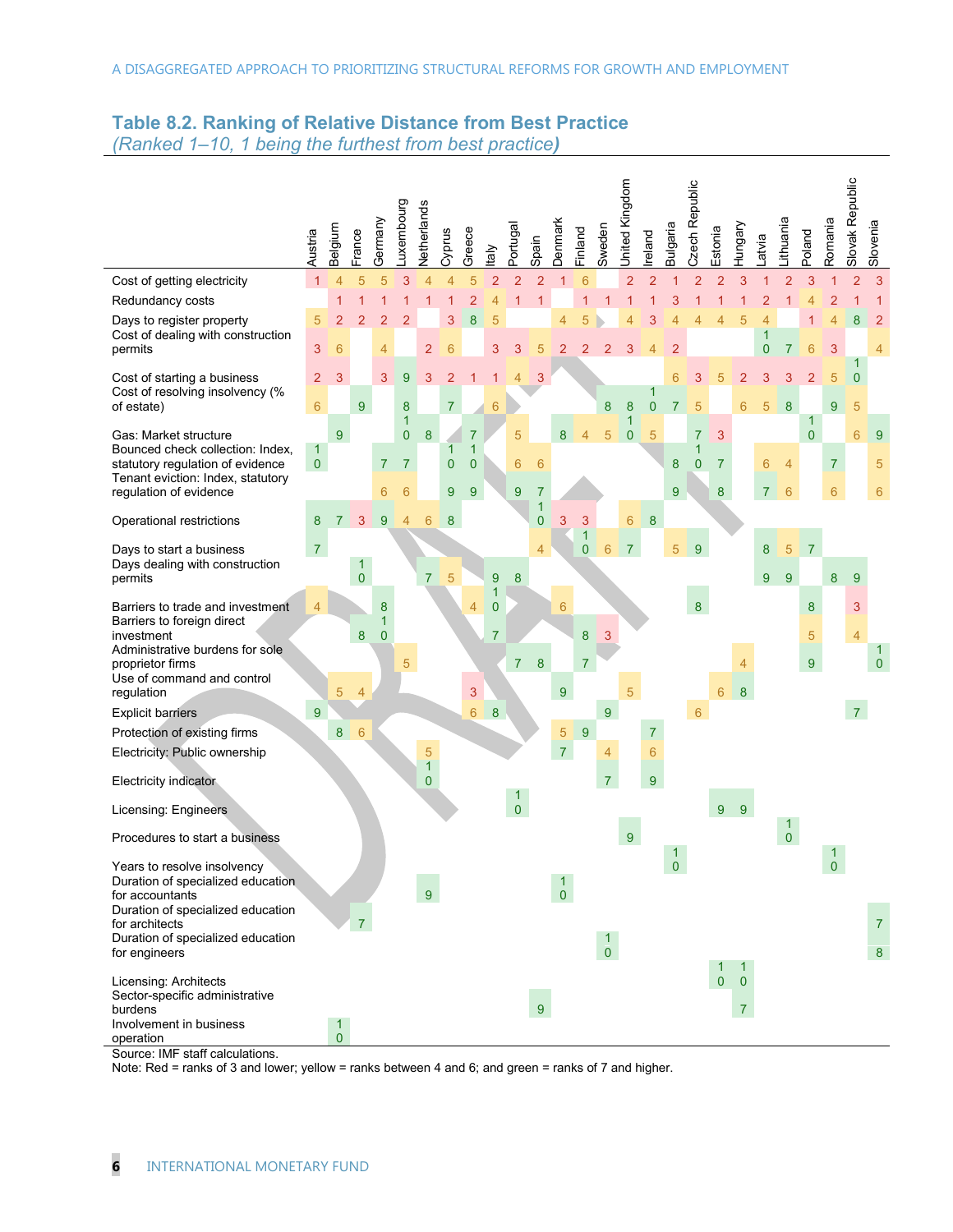

**Figure 8.2. Relative Distance to Best Practice: Redundancy Costs in Labor Market**





Source: IMF staff calculations.

Note: The x-axis represents the percent increase in growth for EU-27 as whole if each country moves to best practice in corresponding indicator.

relatively large estimated growth impacts ( $\alpha$  from the equations). Thus, for example, despite the large gap in employment protection legislation, addressing this area does not appear among the ones with a relatively high growth impact for the EU-27. Similarly, improving the ease of doing business does not appear to have a large effect on growth in Europe. By contrast, dealing with corruption and improving the legal framework are shown to strongly influence growth in the EU. Moreover, even if not identified among the areas lagging most relative to best practice, spending on R&D and fostering innovation through patenting policies are important to driving growth in Europe. Finally, in line with the literature, improving the affordability of financial services through increased competition would beneficially affect growth (Levine, 2004; Rajan and Zingales, 1998; Rioja and Valev, 2004).

The average growth impact of closing identified reform gaps would appear to be the largest for the South and East groups of countries (Figure 8.4). For these two groups, the average estimated growth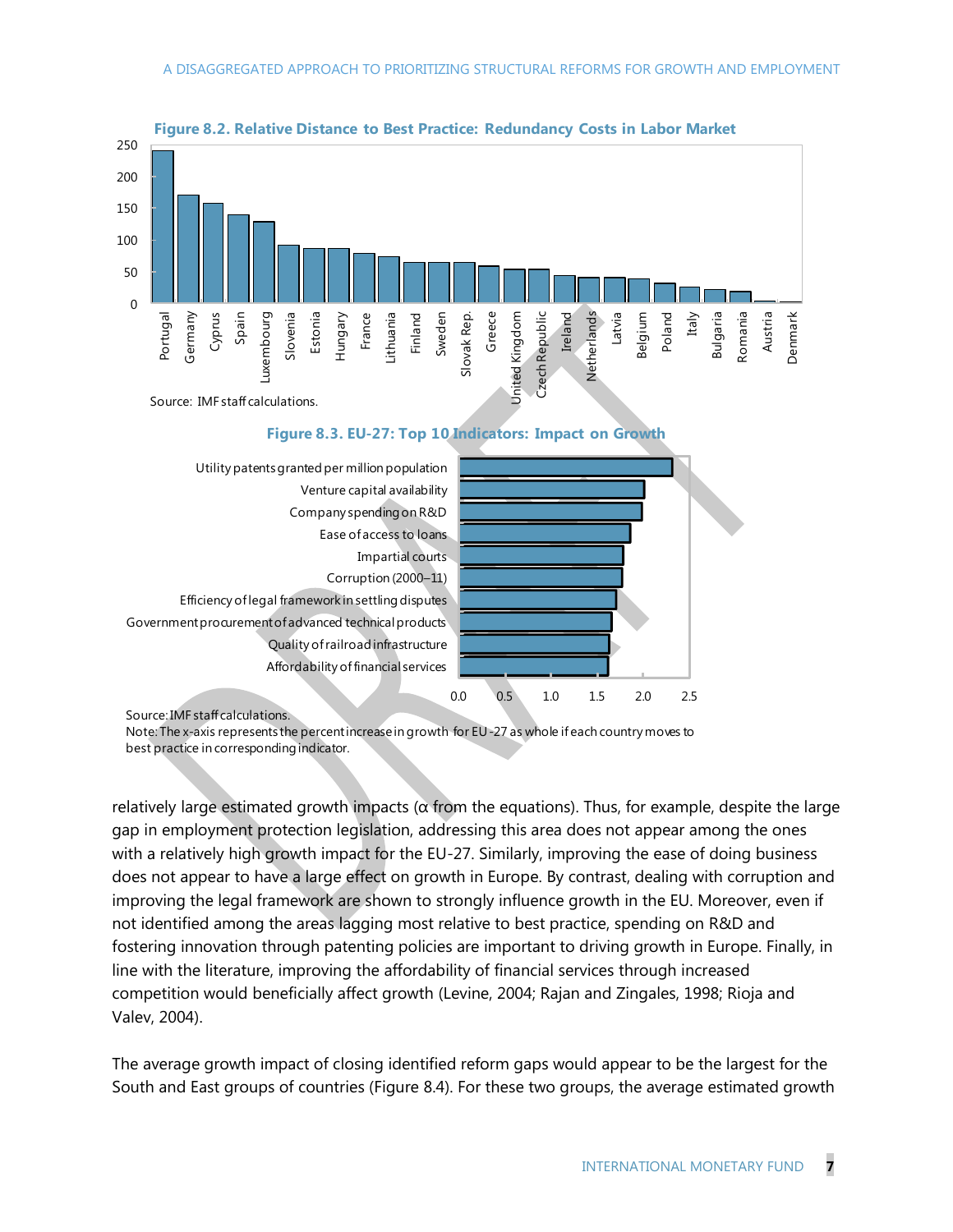

across all types of indicators.



dividends from structural reforms are double those of the Core, and close to three times as high as those for the North. There is, however, some heterogeneity among country groups (Table 8.3): for the North, the largest growth dividends come from labor market reforms helping to link pay with productivity, from stimulating R&D through patenting policies, and from corporate reforms protecting investors by facilitating disclosure. For the UK-Ireland, in addition to patents, the availability of venture capital, access to loans, and strengthening government procurement of hightech products appear relatively more important for growth. And for the South, patenting policies and spending on R&D, together with the availability of corporate finance, including venture capital, and judicial reforms appear to be growth enhancing.

At the country level, the estimated potential growth impact of closing the reform gaps in all areas is largest in Bulgaria, Romania, and Greece (Figure 8.5). At the other end of the spectrum, Denmark, Finland, and Sweden appear to gain relatively little from institutional reforms, mostly because they are already close to the reform benchmarks. At the same time, the countries vary significantly with regard to the individual reforms that would have relatively larger growth impacts.

Focusing on the area with the largest growth dividend in each of the EU-27 countries, *facilitating patenting* and *ensuring impartiality of courts* appear most frequently. In line with a growing literature, patent policies appear to spur innovation and to be one of the areas most beneficial to growth in several EU-27 countries (see, among others, Josheski and Koteski, 2011). Judicial reforms to increase the efficiency and impartiality of courts also appear important in some countries.

#### **The Role of Reform Costs**

If structural reforms could be implemented at no cost, chances are that most reform gaps would be closed quickly. But in practice, the process of choosing and implementing reforms can be complicated and requires significant effort. Real-world decisions take place under uncertainty, even if there is a road map for reform. Moreover, fiscal outlays may need to be considered—for example, it can be costly to adapt legal and institutional frameworks, and the political economy of structural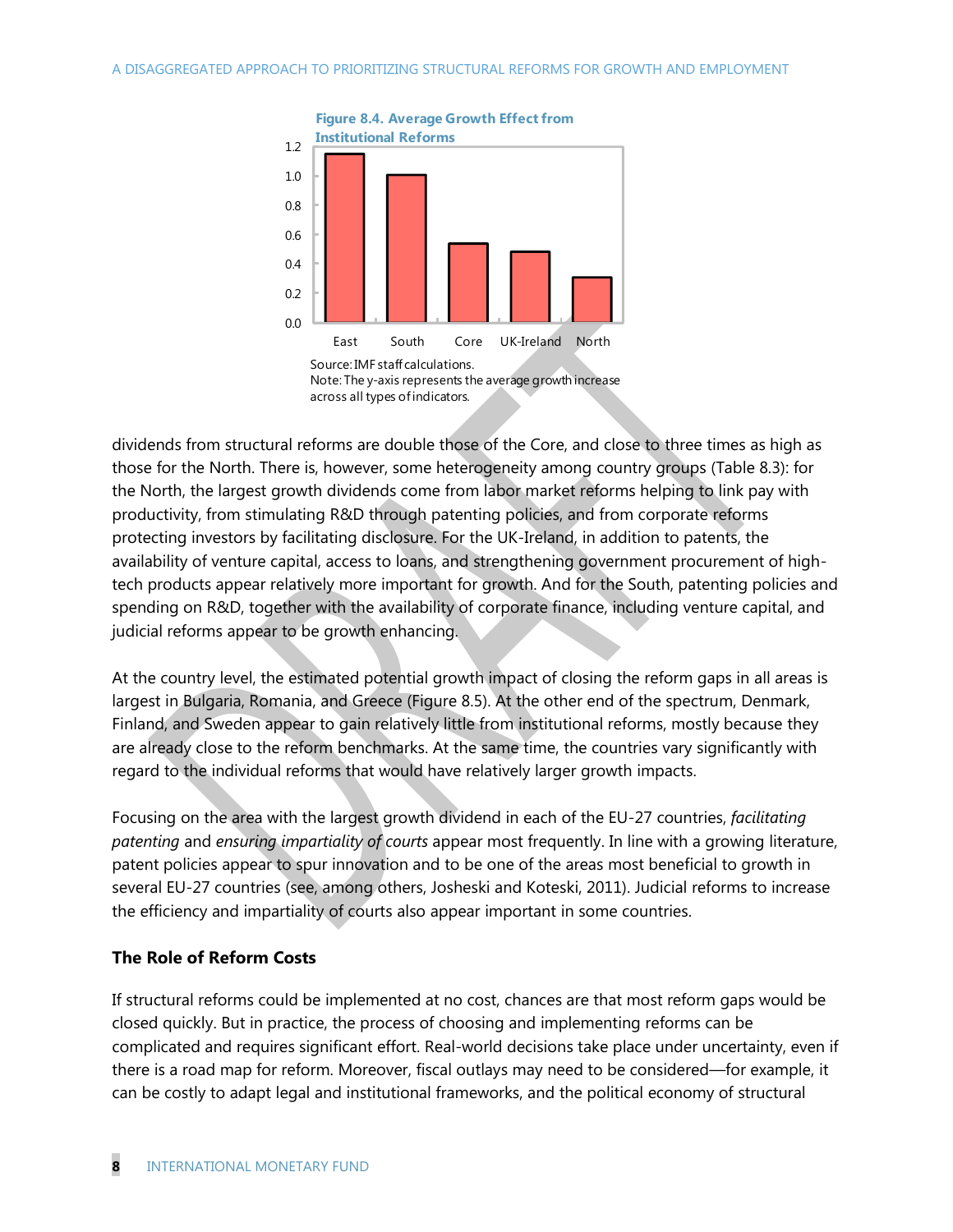### **Table 8.3. Impact on Growth by Country Group**

*(Cumulative percent change)*

|                                                          | Core | South | North | UK-<br>Ireland | East | Euro<br>area |
|----------------------------------------------------------|------|-------|-------|----------------|------|--------------|
| Utility patents granted                                  | 1.85 | 2.71  | 1.11  | 2.15           | 2.75 | 2.25         |
| Venture capital availability                             | 1.41 | 2.43  | 0.76  | 2.16           | 2.51 | 1.93         |
| Company spending on R&D                                  | 1.05 | 2.72  | 0.22  | 1.29           | 2.75 | 1.89         |
| Ease of access to loans                                  | 1.32 | 2.29  | 0.66  | 2.53           | 2.31 | 1.79         |
| Impartial courts                                         | 0.74 | 2.44  | 0.17  | 0.93           | 2.74 | 1.61         |
| Corruption                                               | 1.20 | 2.19  | 0.13  | 0.77           | 2.58 | 1.63         |
| Efficiency of legal framework in settling disputes       | 0.88 | 2.37  | 0.15  | 0.93           | 2.52 | 1.62         |
| Government procurement of advanced technology products   | 1.14 | 1.94  | 0.84  | 1.78           | 2.12 | 1.55         |
| Quality of railroad infrastructure                       | 0.55 | 1.65  | 0.72  | 1.38           | 2.02 | 1.58         |
| Affordability of financial services                      | 0.67 | 1.90  | 0.65  | 1.42           | 2.42 | 1.40         |
| Intellectual property protection                         | 0.65 | 2.17  | 0.23  | 0.56           | 2.48 | 1.34         |
| Efficiency of legal framework in challenging regulations | 0.60 | 2.13  | 0.03  | 0.84           | 2.36 | 1.38         |
| Protection of minority shareholders' interests           | 1.09 | 1.64  | 0.01  | 1.18           | 2.31 | 1.42         |
| University-industry collaboration in R&D                 | 0.74 | 2.11  | 0.28  | 0.35           | 2.10 | 1.43         |
| Control of corruption                                    | 0.55 | 1.66  | 0.02  | 0.66           | 2.46 | 1.22         |
| Quality of roads                                         | 0.40 | 1.04  | 0.44  | 1.11           | 2.49 | 1.06         |
| Availability of scientists and engineers                 | 1.15 | 1.39  | 0.32  | 0.87           | 1.95 | 1.35         |
| Strength of auditing and reporting standards             | 0.75 | 1.79  | 0.30  | 1.45           | 1.72 | 1.25         |
| Average years of schooling                               | 1.09 | 1.77  | 0.46  | 1.00           | 1.00 | 1.57         |
| Strength of investor protection index                    | 1.45 | 1.38  | 1.07  | 0.31           | 1.26 | 1.30         |
| Legal enforcement of contracts                           | 0.67 | 1.57  | 0.91  | 1.08           | 1.21 | 1.27         |
| Pay and productivity                                     | 1.17 | 1.78  | 1.14  | 0.72           | 0.90 | 1.25         |
| Regulation of credit, labor, and business                | 1.03 | 1.60  | 0.78  | 1.02           | 0.96 | 1.20         |
| Internet access in schools                               | 0.88 | 1.88  | 0.08  | 1.24           | 1.08 | 1.12         |
| Electricity: Public ownership                            | 0.57 | 0.58  | 0.79  | 0.52           | 0.79 | 0.66         |
| Protection of existing firms                             | 0.57 | 0.59  | 0.81  | 0.49           | 0.16 | 0.52         |

Source: IMF staff calculations.

Note: R&D = research and development. See text for composition of groups. The table shows the top 10 areas that affect the growth of each group of countries. Numbers represent percent increase in growth if the country group moves to best practice in the corresponding indicator. Red = values higher than 1.5; green = values between 1 and 1.5; and yellow = values lower than 1.



#### **Figure 8.5. Average Growth Effect from Institutional Reforms**

Note: The y-axis represents the average growth increase across all types of indicators.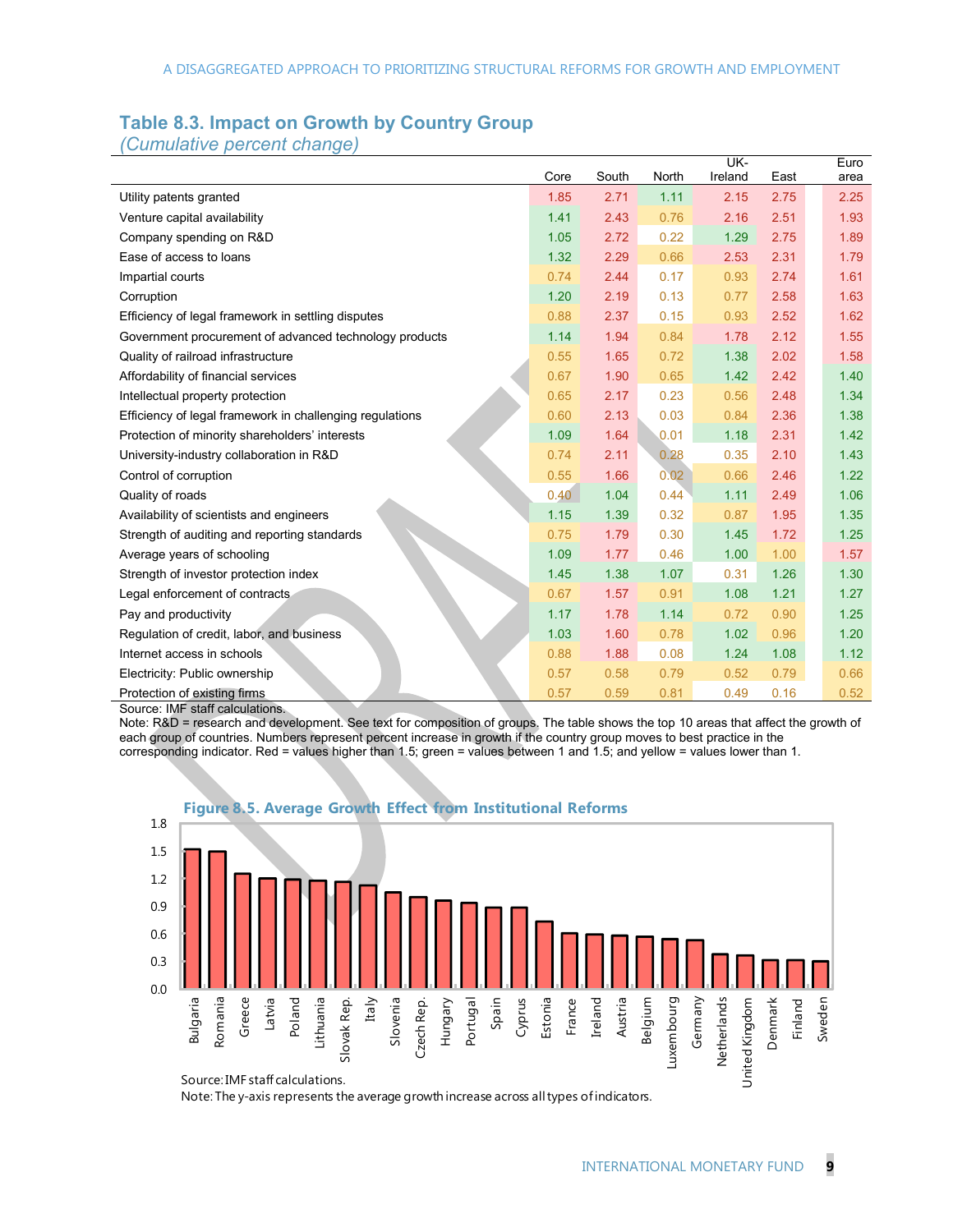reforms can be involved, requiring policymakers to invest scarce political capital and wrestle with strong vested interests.

Against this background, policymakers will often need to select reforms by weighing their benefits against the costs. A given reform may have a very large growth impact, but may also be costly to implement. Making this tradeoff explicit requires formalizing the notion of costs—something inherently difficult and further complicated by distributional and intergenerational concerns. Those who pay the cost of reforms may not necessarily be the same groups that benefit most from them reform costs are incurred in the short term, while the benefits accumulate over the medium to long term. An exploratory step in this direction builds on the concept of reform gaps by assuming that the larger the distance from best practice, the larger the cost, or effort, required to get to best practice.<sup>10</sup> For simplicity and ease of comparison, reform cost functions are also assumed to be identical across all reforms and countries.<sup>11</sup> These general features notwithstanding, the shape of the cost function matters—for example, on the way from zero to best practice, the largest barriers might be at the beginning, the middle, or the end. Given the lack of empirical or theoretical priors regarding the shape of such cost functions, this chapter considers two functions with opposite shapes—one concave and one convex—to illustrate the possible differences in reform ranks. More specifically,

 *Reform costs are convex in the reform gap.* This specification follows Tavares (2004), who calculated the cost of reform as the relative position of each EU country compared with best practice for each indicator, divided by the current level of the indicator in each EU country. This approach can be interpreted as the percent change required to move from the status quo to best practice. In both cost specifications, the closer a country's position to the benchmark, the lower the cost of bridging the remaining distance. But the convex shape of this specification suggests that the costs decline relatively strongly early on, at lower levels of the index. Formally,

$$
Cost(convex) = \frac{|\text{Index}_{Country} - \text{Index}_{Best}|}{\text{Index}_{Country}}.
$$
 (8.4)

 *Reform costs are concave in the reform gap*. As an alternative, a second cost formulation is considered, defined as the natural logarithm of the relative distance to best practice. This method yields a concave cost function, suggesting that the reform cost declines more substantially only when nearer the benchmark. That is, $^{12}$ 

$$
Cost(concave) = \ln(|Index_{Country} - Index_{Best}| + 1). \tag{8.5}
$$

 $\overline{a}$ 

 $^{10}$  A more general specification would consider the "optimal" level of the reform index for which the marginal growth impact is equal to the marginal cost. For simplicity, and in line with what has been assumed in the calculation of growth impact, we only consider a discrete choice between staying at the current level or going all the way to best practice.

 $11$  For example, one would probably not expect that reducing the relative distance of "Documents to Import" to the benchmark would have the same cost associated with it as moving the same distance on a broader area such as ―Regulatory Trade Barriers.‖ For tractability, this distinction is not reflected in either cost calculation.

 $12$  We add 1 to the absolute value of the reform gap to avoid negative cost values and to make sure that the expression is well defined for countries that have reform gaps of zero.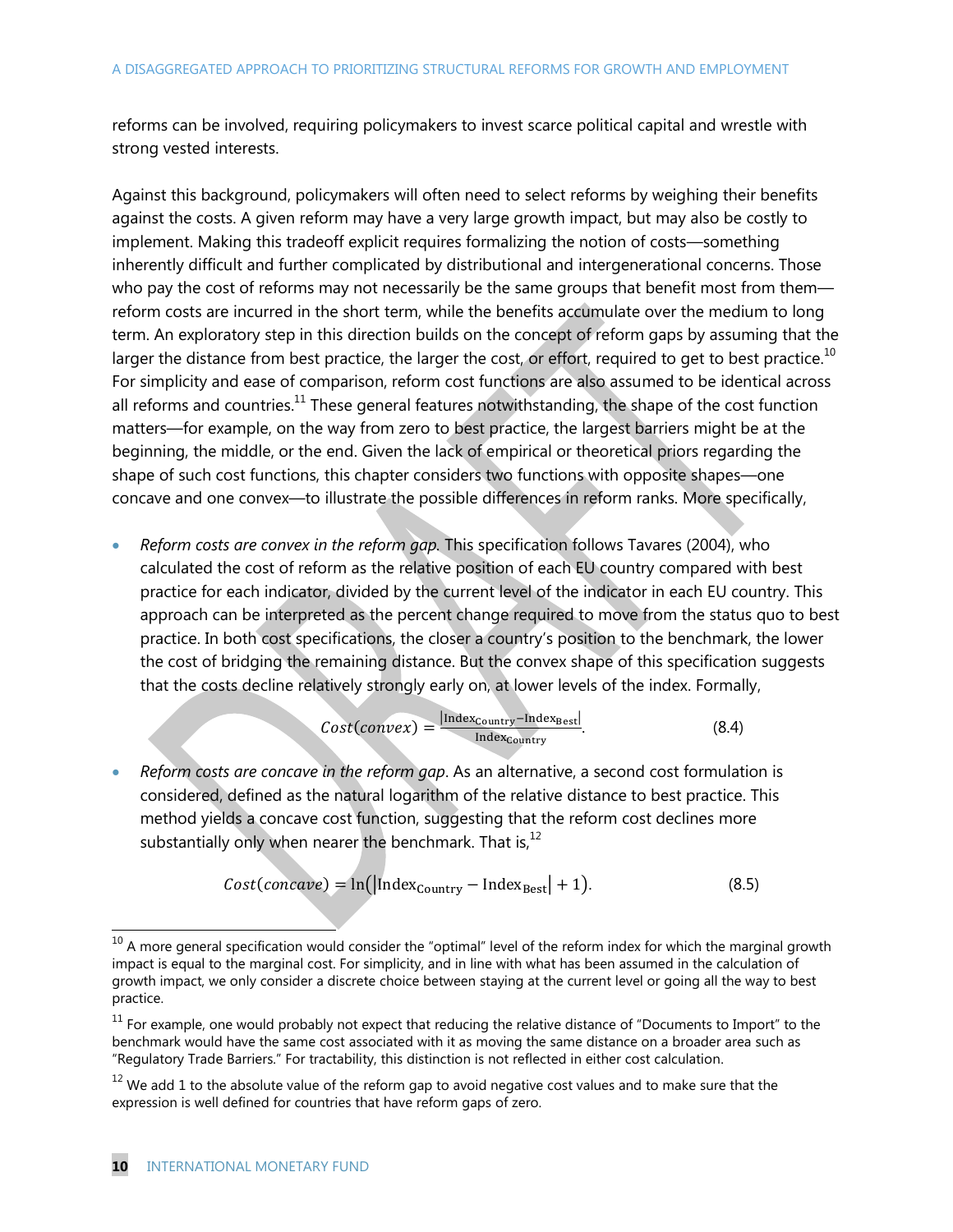

Based on these illustrative cost functions, a *reform efficiency index* can be calculated as the impact on growth relative to the reform cost, or "bang for the buck." Thus, if a country is found to be equally far away from best practice in several areas, decision makers can be thought to prioritize reforms on the basis of their growth dividends relative to the costs (as noted earlier, this abstracts from distributional implications of costs and benefits). Given the different shapes of the two cost functions, the resulting efficiency indices also have different shapes and will, in general, give rise to different reform rankings. The reform efficiency indices are calculated as follows:

$$
Efficiency (convex) = \frac{\alpha \times (\text{Index}_{Country} - \text{Index}_{Best})}{\frac{|\text{Index}_{Country} - \text{Index}_{Best}|}{\text{Index}_{Country}}}\n= \alpha \times \text{Index}_{Country}
$$
\n(8.6)

and

 $\overline{a}$ 

The different European regions have distinctly different reform cost structures, reflecting their relative reform gaps. Overall, reforms are most costly in the East and South groups of European countries (Figure 8.6).<sup>13</sup> They also exhibit distinctly different cost rankings (Table 8.4). Twelve reforms fall in the top 10 for at least two country groups under each of the two cost specifications. Only unemployment benefit reform makes the top 10 under both cost functions and appears to be among the least costly for the East, South, and Core groups under concave costs, and for the UK-Ireland group under convex costs. Legal reforms are also among the least costly for the South and East (under both cost specifications) and for the Core group under concave costs. Trade reforms, however, are least costly for the Core and UK-Ireland under convex costs, while reforming professional services costs relatively less for the North and the UK-Ireland under concave costs.

 $^{13}$  The high level of average reform costs under a convex specification is due to the large relative distance from best practice of this group on a few indicators (including corruption, regulatory quality, and patents granted).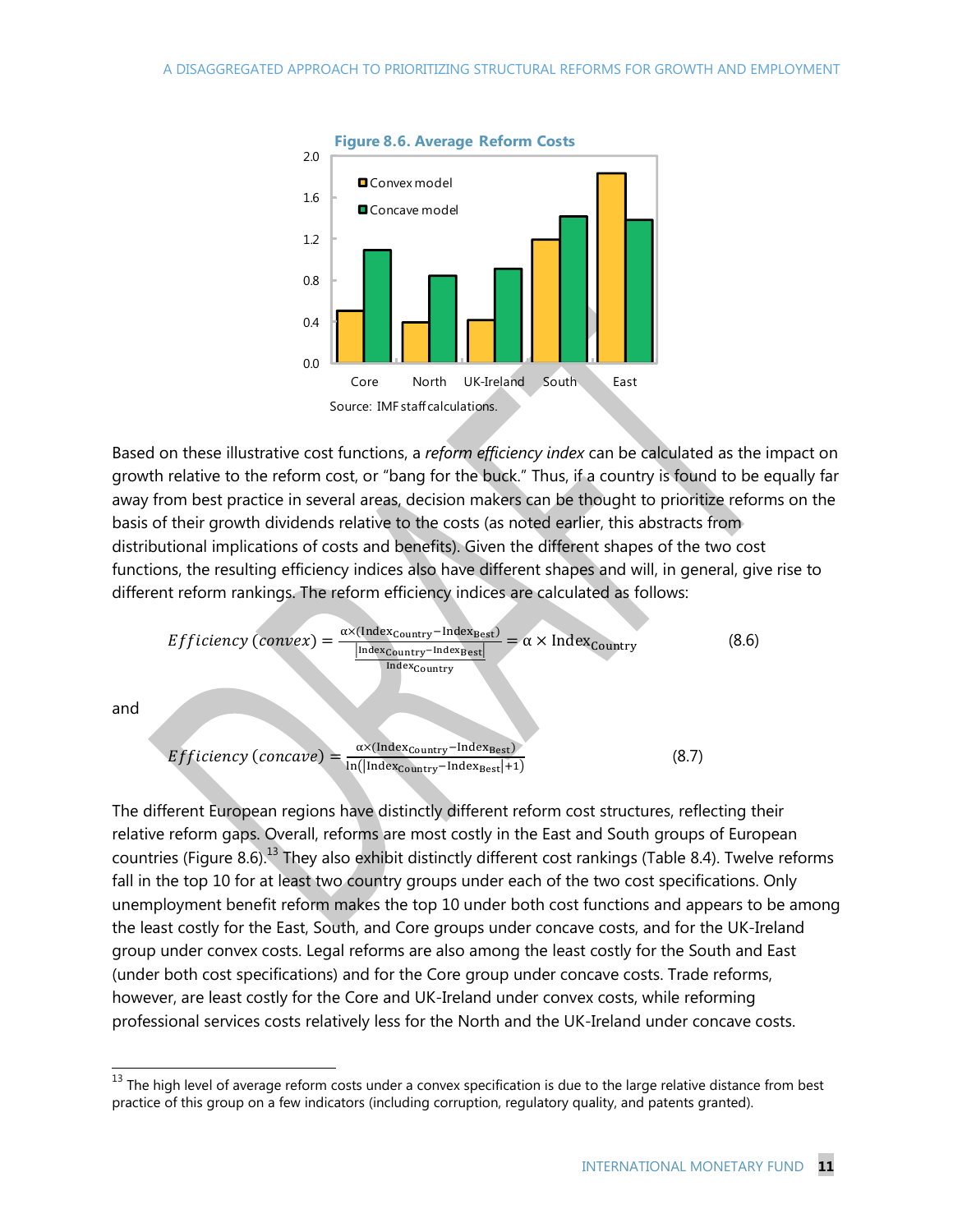## **Table 8.4. Required Costs by Country Group (lowest cost)**

*(Ranked 1–10, 1 being the least costly)*



Source: IMF staff calculations.

Note: Red = ranks of 3 and lower; green = ranks between 4 and 6; and yellow = ranks of 7 and higher.

Finally, improving infrastructure has relatively low costs for the Core group under a convex cost specification, and improving credit market regulations is least costly for the East.

The two reform efficiency indices have different implications for reform rankings in the EU-27. As expected, in most cases the differences in the shapes of the assumed cost functions also translate into different shapes for the efficiency indices and, therefore, can lead to different reform prioritizations (Figures 8.7 and 8.8, and Table 8.5).<sup>14</sup> This suggests that caution is needed when moving from this conceptual framework to policymaking.

However, some reform areas do make the top 10 lists under both specifications. For example, irrespective of cost function specification, reforms to ensure the affordability of financial services by increasing competition in the banking sector and those to protect minority shareholder interests

 $\overline{a}$ 

 $^{14}$  For example, the convex specification indicates that the ratio of benefits to costs (efficiency) will be highest around the center of the range of reform levels; by contrast, the concave function suggests that efficiency at the tail-ends will be higher at more intermediate values.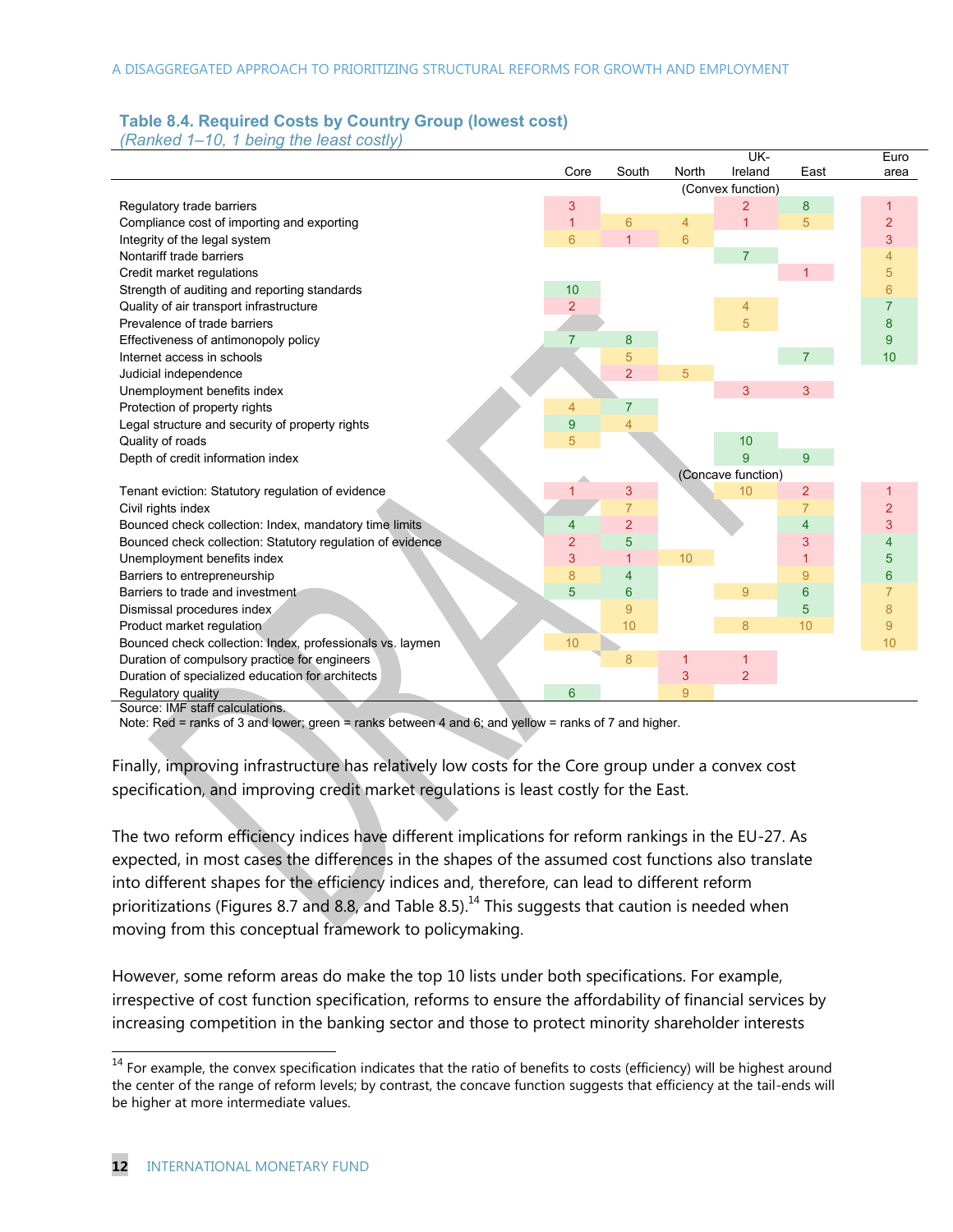

#### **Figure 8.7. EU-27: Top 10 Indicators: Efficiency of Reform** (convex model)

**Figure 8.8. EU-27: Top 10 Indicators: Efficiency of Reform** (concave model)



Source: IMF staff calculations.

appear particularly efficient in Europe. This result could be an indication that some efficiency-based reform indicators are more robust to the uncertainty regarding the appropriate modeling of the underlying cost function than others. This result is not driven by a particularly high growth impact, because neither example appears among the reform areas with the highest growth impact in most economies. Looking across countries, 13 reforms fall in the top 10 least costly reforms for at least one EU-27 country under both convex and concave cost specifications. These include reforms to improve technology, infrastructure (airports and roads), trade (customs procedures), competition, education, financial services, and corporate governance and reporting, and to reduce corruption.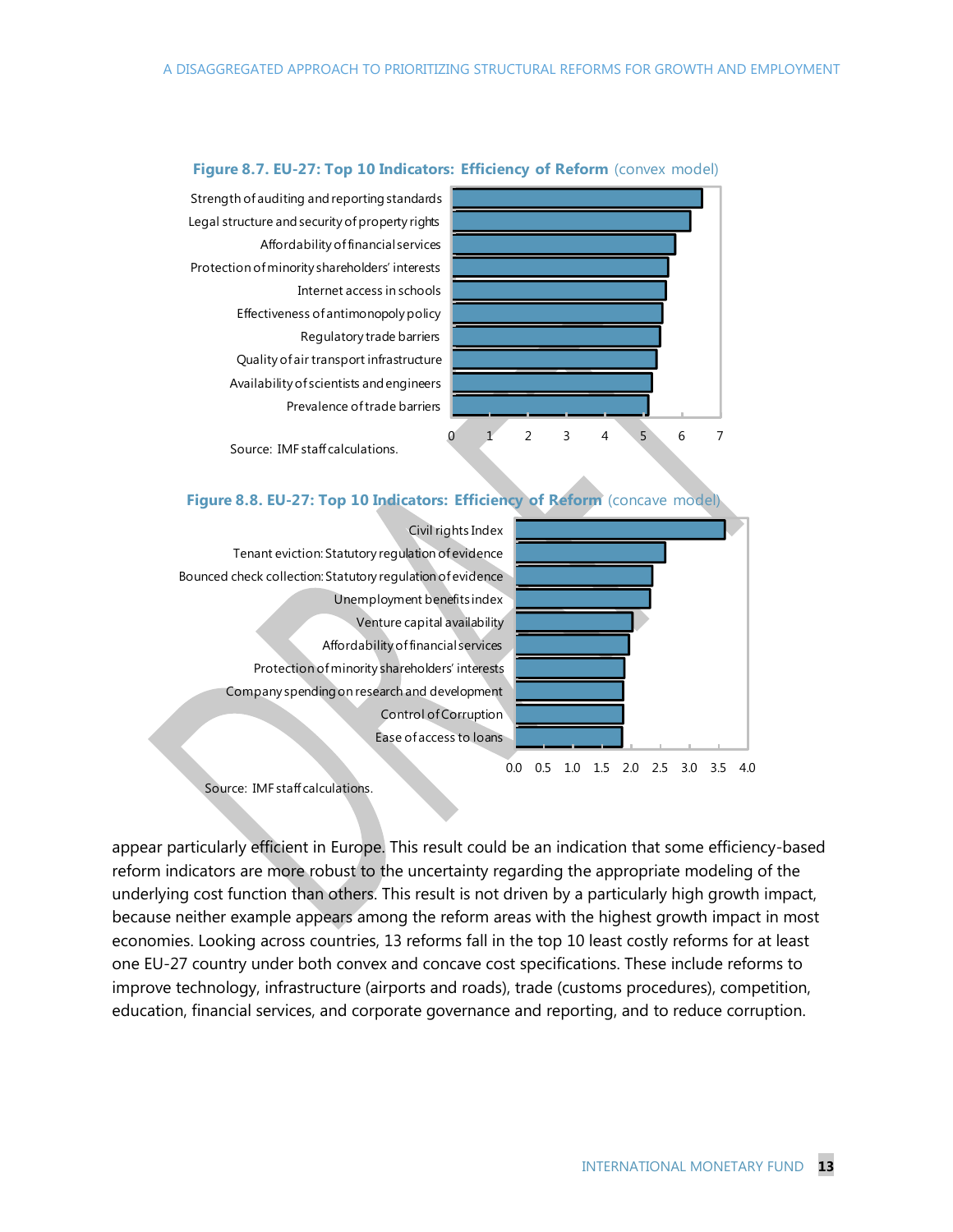## **Table 8.5. Efficiency of Reform by Country Group**

### *(Ranked 1–10, 1 being the most efficient)*

|                                                    |                |                 |                | UK-                |                | Euro |
|----------------------------------------------------|----------------|-----------------|----------------|--------------------|----------------|------|
|                                                    | Core           | South           | North          | Ireland            | East           | area |
|                                                    |                |                 |                | (Convex function)  |                |      |
| Strength of auditing and reporting standards       |                |                 | 2              |                    | 1              |      |
| Legal structure and security of property rights    | $\overline{2}$ | 3               |                |                    | 3              | 2    |
| Affordability of financial services                | 3              | $\overline{2}$  | 4              | 5                  | 5              | 3    |
| Protection of minority shareholders' interests     | 6              | 4               | 3              | 6                  | 6              |      |
| Effectiveness of anti-monopoly policy              | 5              | 9               | 5              | 3                  | 8              | 5    |
| Quality of air transport infrastructure            | 4              | 5               | 9              | 8                  |                | 6    |
| Regulatory trade barriers                          | $\overline{7}$ | $6\overline{6}$ |                | 10                 | 4              | 7    |
| Internet access in schools                         | 8              | 10              | 6              |                    | $\overline{2}$ | 8    |
| Availability of scientists and engineers           |                | $\overline{7}$  | 8              | 9                  | 9              | 9    |
| Prevalence of trade barriers                       |                | 8               |                |                    | $\overline{7}$ | 10   |
| University-industry collaboration in R&D           | 10             |                 | 10             | 4                  |                |      |
| Irregular payments and bribes                      | 9              |                 | $\overline{7}$ | $\overline{7}$     |                |      |
|                                                    |                |                 |                | (Concave function) |                |      |
| Civil Rights Index                                 | 1              |                 |                |                    | $\mathbf{1}$   |      |
| Tenant eviction: statutory regulation of evidence  | $\overline{2}$ | $\overline{2}$  | 2              |                    | $\overline{2}$ | 2    |
| Unemployment benefits index                        | 4              | 3               | 4              | 2                  |                | 3    |
| Check collection: statutory regulation of evidence | 3              |                 | 3              | 3                  | 3              |      |
| Venture capital availability                       | 5              | 4               | 8              | 5                  | 6              | 5    |
| Affordability of financial services                |                | $6\phantom{1}$  | $\overline{7}$ | $\overline{7}$     | 4              | 6    |
| Protection of minority shareholders' interests     | $6\phantom{1}$ |                 |                | 9                  | $\overline{7}$ |      |
| Company spending on R&D                            |                | 5               |                | 10                 | 8              | 8    |
| Ease of access to loans                            | 10             | 8               |                | 4                  | 10             | 9    |
| Government procurement of advanced tech prod.      | 8              |                 | 9              | 6                  |                | 10   |
| Strength of auditing and reporting standards       |                |                 | 10             | 8                  |                |      |
| Dismissal procedures index                         | $\overline{7}$ |                 | 5              |                    |                |      |
| Effectiveness of anti-monopoly policy              |                | 10              |                |                    | 9              |      |

Source: IMF staff calculations.

Note: Red = ranks of 3 and lower; green = ranks between 4 and 6; and yellow = ranks of 7 and higher.

## **Conclusion**

This chapter presents a highly stylized framework that, in principle, can help prioritize structural reforms. Building on the methodology of Tavares (2004), potential reform priorities are considered based on a large number of indicators for the EU-27. The approach highlights the importance of combining the identification of granular reform gaps—the relative distance to best practice—with an assessment of the economic impact of such reforms. To make informed decisions, policymakers must also take the cost of reforms into account, and the chapter proposes a simple framework for doing both.

The results point toward some potential reform areas important for growth. Structural reforms that appear to have the largest growth benefit in the EU-27 countries include those boosting innovation and R&D, financial sector reforms facilitating the private sector's access to finance, strengthening legal institutions, and improving infrastructure. Within Europe, structural reforms are particularly important for the South and East European countries, where the growth dividends can be substantially larger than elsewhere in Europe.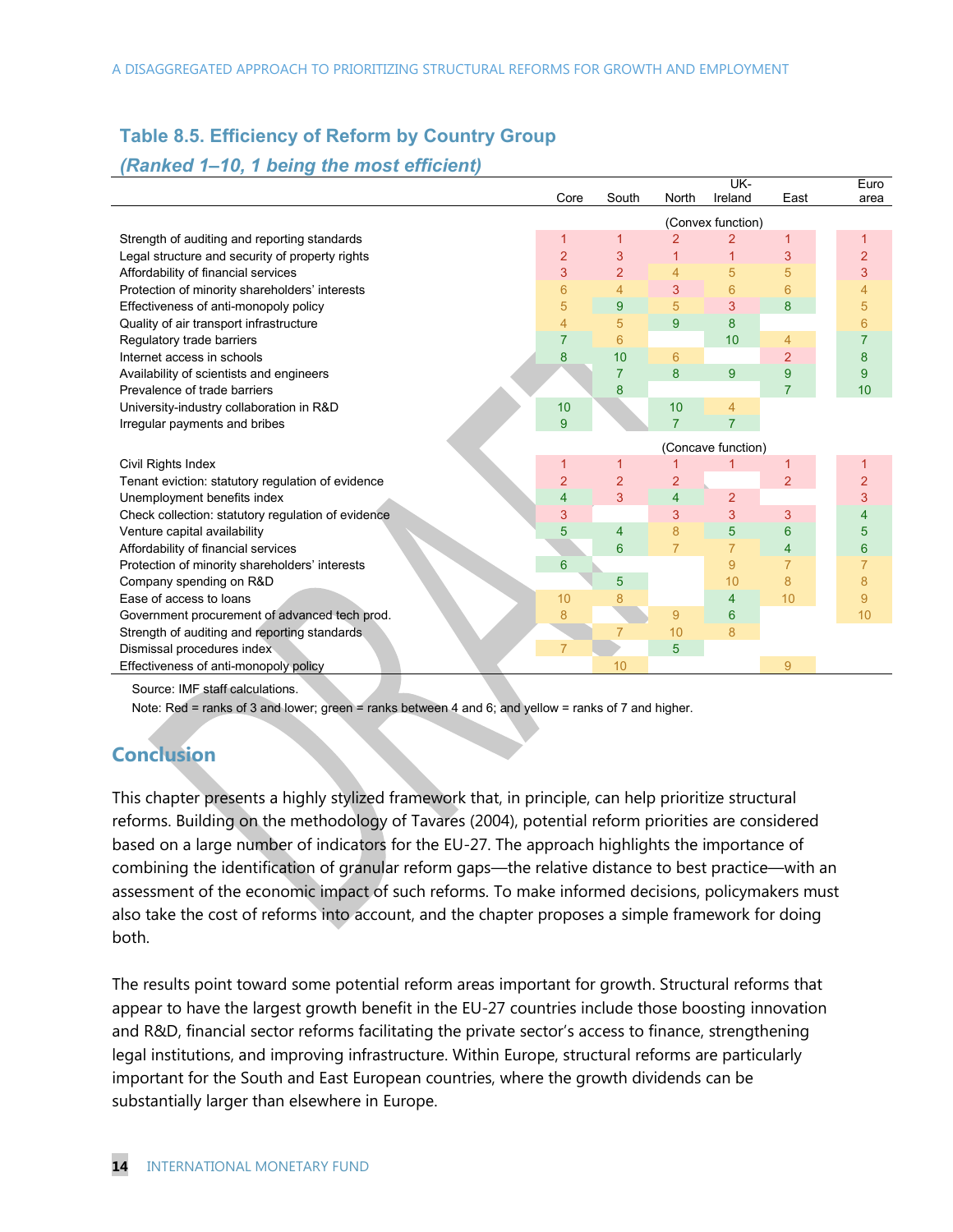This chapter also highlights the need for further research into the benefits and costs of structural reforms. The examination of the growth effect of reforms would benefit from a more in-depth econometric analysis, which could include additional dependent variables, including the effects of interactions among variables, various timeframes, and other model-selection techniques. Moreover, although taking costs into account when prioritizing reforms makes good economic sense, the relationship between reform efforts and costs could take many forms. And there are strong indications that the particular assumptions made about this relationship matter for the resulting reform rankings. Indeed, reform cost specifications, together with other indirect reform costs, nonlinearities, distributional and intertemporal concerns, sociopolitical considerations—including the need to protect vulnerable groups, address inequality, boost employment, address intergenerational concerns, and so on—and other country-specific circumstances would also need to be further investigated and carefully considered by policymakers in developing their structural reform priorities.

| Variable                                                             | Initial<br>Income |       |                   | Indicator       | Number of<br>Observations | $R^2$ |
|----------------------------------------------------------------------|-------------------|-------|-------------------|-----------------|---------------------------|-------|
|                                                                      |                   |       |                   |                 |                           |       |
| Legal system                                                         |                   |       |                   |                 |                           |       |
| Bounced check collection: Formalism index                            | $-0.782$<br>0.127 | $***$ | $-0.321$<br>0.149 | $^{\star\star}$ | 98                        | 0.31  |
| Bounced check collection: Index, mandatory time limits               | $-0.803$<br>0.128 | ***   | $-1.228$<br>0.611 | $***$           | 98                        | 0.30  |
| Bounced check collection: Index, professionals vs. laymen            | $-0.778$<br>0.128 | $***$ | $-0.945$<br>0.563 | $\star$         | 99                        | 0.29  |
| Bounced check collection: Index, statutory regulation of<br>evidence | $-0.821$<br>0.129 | $***$ | $-2.095$<br>0.970 | $***$           | 99                        | 0.31  |
| Cost of enforcing contracts (% of claim)                             | $-0.919$<br>0.105 | $***$ | $-0.037$<br>0.005 | $***$           | 163                       | 0.36  |
| Cost of resolving insolvency (% of estate)                           | $-0.668$<br>0.107 | $***$ | $-0.047$<br>0.012 | ***             | 152                       | 0.23  |
| Efficiency of legal framework in challenging regulations             | $-0.734$<br>0.097 | ***   | 0.964<br>0.143    | $***$           | 135                       | 0.40  |
| Efficiency of legal framework in settling disputes                   | $-0.725$<br>0.096 | $***$ | 0.889<br>0.132    | $***$           | 135                       | 0.40  |
| Impartial courts                                                     | $-0.658$<br>0.109 | $***$ | 0.450<br>0.184    | ***             | 135                       | 0.22  |
| Integrity of the legal system                                        | $-0.847$<br>0.112 | ***   | 0.451<br>0.068    | $***$           | 120                       | 0.38  |
| Judicial independence                                                | $-0.661$<br>0.108 | ***   | 0.138<br>0.056    | $***$           | 163                       | 0.20  |
| Legal enforcement of contracts                                       | $-0.812$<br>0.118 | ***   | 0.480<br>0.088    | $***$           | 134                       | 0.29  |

## **Appendix 8A. Dependent Variable: Growth of Real per Capita GDP 1960– 2010**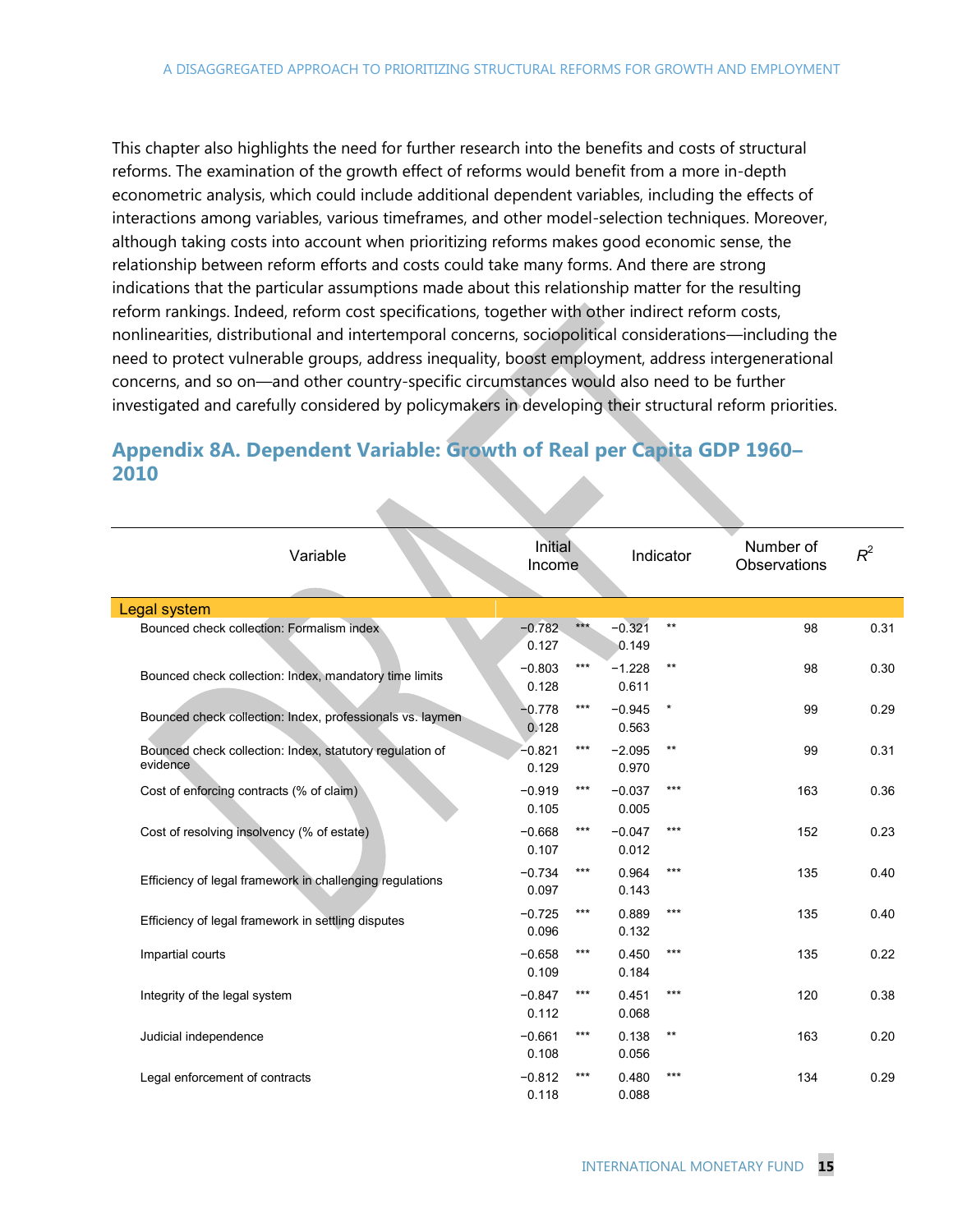| Variable                                                    | Initial<br>Income |       |                   | Indicator | Number of<br>Observations | $R^2$ |
|-------------------------------------------------------------|-------------------|-------|-------------------|-----------|---------------------------|-------|
| Legal structure and security of property rights             | $-1.077$<br>0.095 | $***$ | 0.882<br>0.078    | $***$     | 137                       | 0.55  |
| Procedures for enforcing contracts                          | $-0.682$<br>0.109 |       | $-0.052$<br>0.022 | $***$     | 163                       | 0.20  |
| Protection of property rights                               | $-0.895$<br>0.089 | ***   | 0.672<br>0.065    | $***$     | 124                       | 0.57  |
| Recovery rate of resolving insolvency (cents on the dollar) | $-0.938$<br>0.105 |       | 0.039<br>0.005    | $***$     | 163                       | 0.37  |
| Tenant eviction: Index, statutory regulation of evidence    | $-0.826$<br>0.132 |       | $-2.147$<br>1.033 | $***$     | 99                        | 0.29  |
| Years to resolve insolvency                                 | $-0.668$<br>0.103 |       | $-0.454$<br>0.091 | $***$     | 152                       | 0.27  |
| Corporate governance                                        |                   |       |                   |           |                           |       |
| Ease of shareholder suits index                             | $-0.008$<br>0.192 |       | 0.189<br>0.106    |           | 146                       | 0.02  |
| Extent of disclosure index                                  | $-0.661$<br>0.108 | $***$ | 0.138<br>0.056    | $***$     | 163                       | 0.20  |
| Prevalence of foreign ownership                             | $-0.721$<br>0.102 | $***$ | 0.846<br>0.157    | $***$     | 135                       | 0.34  |
| Protection of minority shareholders' interests              | $-0.708$<br>0.094 | ***   | 1.234<br>0.170    | ***       | 135                       | 0.42  |
| Strength of auditing and reporting standards                | $-0.942$<br>0.099 | ***   | 1.247<br>0.156    | $***$     | 135                       | 0.45  |
| Strength of investor protection index                       | $-0.734$<br>0.108 | $***$ | 0.368<br>0.094    | $***$     | 163                       | 0.25  |
| <b>Business regulations</b>                                 |                   |       |                   |           |                           |       |
| Administrative burdens on startups                          | $-1.434$<br>0.179 | $***$ | $-0.360$<br>0.164 | $***$     | 40                        | 0.67  |
| Administrative requirements                                 | $-0.605$<br>0.115 | ***   | 0.299<br>0.135    | $***$     | 124                       | 0.22  |
| Barriers to entrepreneurship                                | $-1.529$<br>0.165 |       | $-1.117$<br>0.328 | ***       | 40                        | 0.71  |
| Barriers to foreign direct investment                       | $-1.349$<br>0.148 | $***$ | $-0.508$<br>0.178 | ***       | 40                        | 0.69  |
| Burden of government regulation                             | $-0.610$<br>0.109 | $***$ | 0.375<br>0.209    | $^\star$  | 135                       | 0.21  |
| Bureaucracy costs                                           | $-1.128$<br>0.102 | ***   | $-0.774$<br>0.080 | ***       | 124                       | 0.54  |
| <b>Business regulations</b>                                 | $-0.685$<br>0.110 | ***   | 0.764<br>0.150    | $***$     | 136                       | 0.27  |
| Cost of dealing with construction permits                   | $-0.780$<br>0.104 | $***$ | $-0.001$<br>0.000 | $***$     | 162                       | 0.31  |
| Cost of getting electricity                                 | $-0.927$<br>0.106 | ***   | 0.000<br>0.000    | $***$     | 163                       | 0.35  |
| Cost of starting a business                                 | $-0.879$<br>0.106 | $***$ | $-0.013$<br>0.002 | $***$     | 163                       | 0.33  |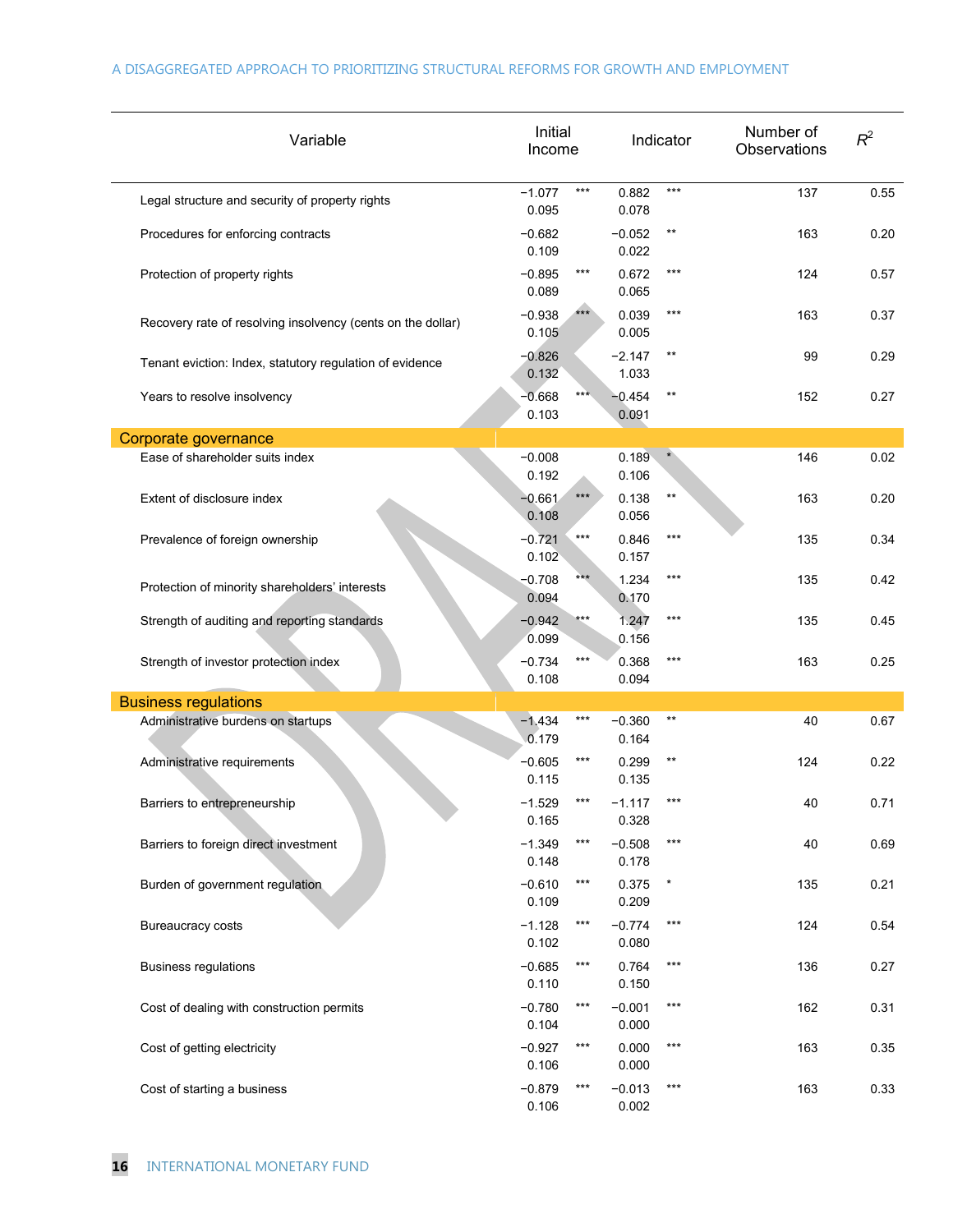| Variable                                             | Initial<br>Income |                   |                   | Indicator       | Number of<br>Observations | $R^2$ |
|------------------------------------------------------|-------------------|-------------------|-------------------|-----------------|---------------------------|-------|
| Cost of tax compliance                               | $-0.560$<br>0.116 | $\star\star\star$ | 0.145<br>0.071    | $^{\star\star}$ | 134                       | 0.16  |
| Days dealing with construction permits               | $-0.680$<br>0.107 | $***$             | $-0.003$<br>0.001 | $***$           | 162                       | 0.23  |
| Days registering property                            | $-0.691$<br>0.107 | $***$             | $-0.008$<br>0.002 | $***$           | 163                       | 0.23  |
| Days to start a business                             | $-0.662$<br>0.111 |                   | $-0.013$<br>0.006 | $***$           | 133                       | 0.22  |
| Licensing restrictions                               | $-0.721$<br>0.107 | ***               | 0.398<br>0.065    | $***$           | 134                       | 0.32  |
| Procedures to start a business                       | $-0.656$<br>0.112 | $***$             | $-0.073$<br>0.043 | $\star$         | 133                       | 0.21  |
| Regulation of credit, labor, and business            | $-0.686$<br>0.116 | $***$             | 0.635<br>0.163    | $***$           | 137                       | 0.22  |
| Regulatory quality                                   | $-1.060$<br>0.095 | $***$             | 1.224<br>0.127    | ***             | 168                       | 0.48  |
| Regulatory restrictions on the sale of real property | $-0.627$<br>0.122 |                   | 0.214<br>0.088    | $^{\star\star}$ | 134                       | 0.17  |
| Infrastructure                                       |                   |                   |                   |                 |                           |       |
| Government involvement in infrastructure sector      | $-1.315$<br>0.156 |                   | $-0.308$<br>0.154 | $\star$         | 40                        | 0.66  |
| Quality of air transport infrastructure              | $-0.942$<br>0.093 | ***               | 1.004<br>0.109    | $***$           | 135                       | 0.50  |
| Quality of port infrastructure                       | $-0.887$<br>0.096 | $***$             | 0.894<br>0.111    | $***$           | 135                       | 0.46  |
| Quality of railroad infrastructure                   | $-0.942$<br>0.121 | $***$             | 0.702<br>0.099    | $***$           | 117                       | 0.41  |
| Quality of roads                                     | $-0.890$<br>0.092 | ***               | 0.855<br>0.095    | $***$           | 135                       | 0.50  |
|                                                      |                   |                   |                   |                 |                           |       |
| Labor                                                |                   |                   |                   |                 |                           |       |
| Civil rights index                                   | $-0.576$<br>0.145 | $***$             | $-3.106$<br>1.209 | $^{\star\star}$ | 83                        | 0.22  |
| Cooperation in labor-employer relations              | $-0.741$<br>0.106 | $***$             | 0.961<br>0.206    | $***$           | 135                       | 0.44  |
| Dismissal procedures index                           | $-0.577$<br>0.147 | $***$             | $-1.354$<br>0.652 | $^{\star\star}$ | 83                        | 0.20  |
| Flexibility of wage determination                    | $-0.610$<br>0.109 | $***$             | $-0.301$<br>0.171 | $\star$         | 135                       | 0.21  |
| Hiring and firing regulations, minimum wage          | $-0.538$<br>0.112 | $***$             | 0.145<br>0.051    | $***$           | 134                       | 0.18  |
| Pay and productivity                                 | $-0.757$<br>0.111 | $***$             | 0.851<br>0.217    | $***$           | 135                       | 0.27  |
| Redundancy costs                                     | $-0.674$<br>0.114 | $***$             | $-0.006$<br>0.003 | $^{\star\star}$ | 131                       | 0.22  |
| Unemployment benefits index                          | $-1.012$          | ***               | 2.052             | $***$           | 83                        | 0.27  |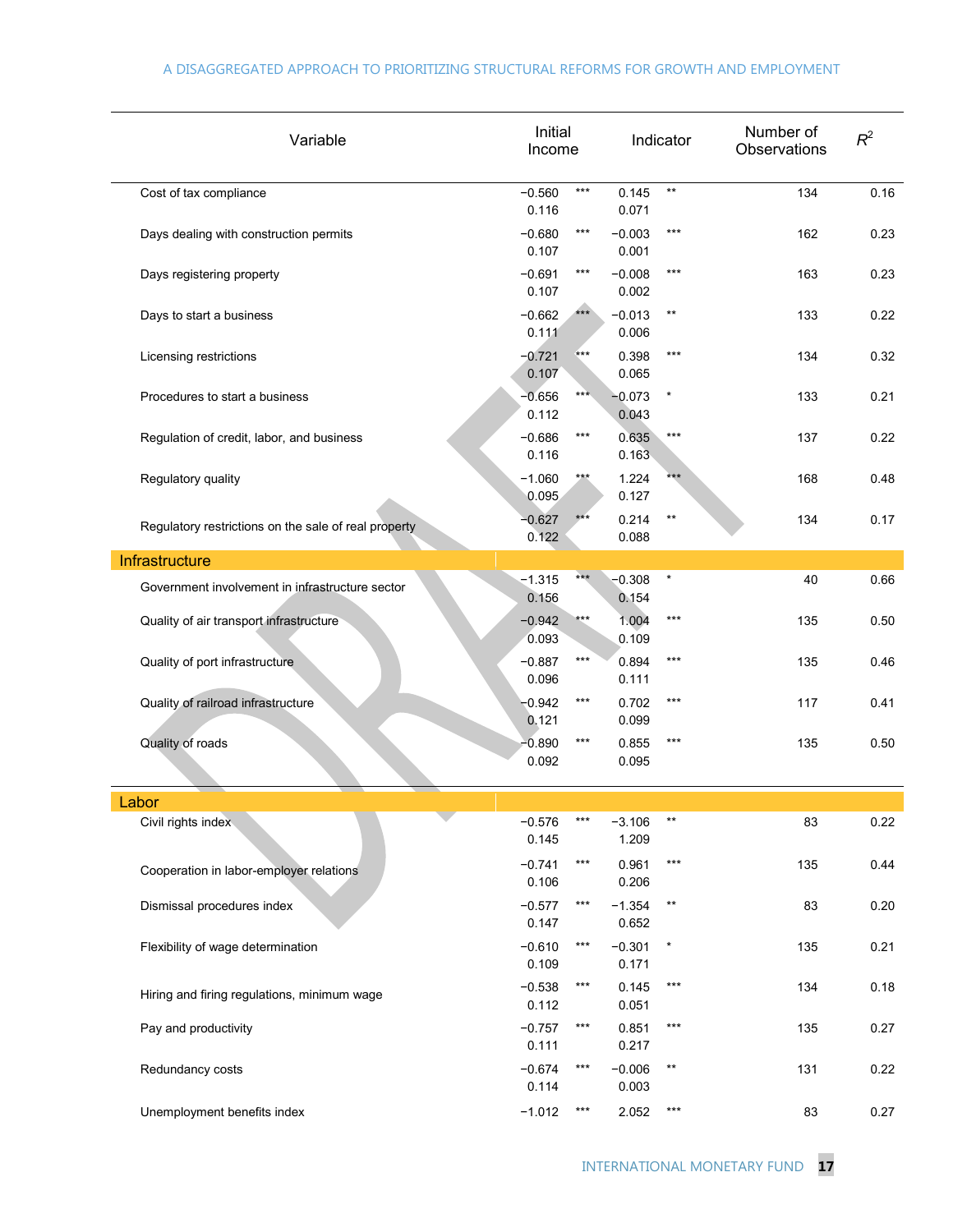| Variable                                              |                   | Initial<br>Income |                   | Indicator | Number of<br>Observations | $R^2$ |
|-------------------------------------------------------|-------------------|-------------------|-------------------|-----------|---------------------------|-------|
|                                                       | 0.187             |                   | 0.592             |           |                           |       |
| <b>Credit and finance</b>                             |                   |                   |                   |           |                           |       |
| Affordability of financial services                   | $-0.887$<br>0.094 | $***$             | 1.260<br>0.147    | $***$     | 135                       | 0.48  |
| Capital controls                                      | $-0.626$<br>0.119 | $***$             | 0.136<br>0.053    | $***$     | 136                       | 0.17  |
| Credit market regulations                             | $-0.632$<br>0.116 | ***               | 0.352<br>0.117    | $***$     | 137                       | 0.19  |
| Depth of credit information index (0-6)               | $-0.781$<br>0.113 | $***$             | 0.239<br>0.067    | $***$     | 163                       | 0.23  |
| Ease of access to loans                               | $-0.842$<br>0.103 | $***$             | 1.079<br>0.168    | $***$     | 135                       | 0.38  |
| Financing through local equity market                 | $-0.672$<br>0.098 | ***               | 0.805<br>0.136    | $***$     | 135                       | 0.36  |
| Foreign ownership or investment restrictions          | $-0.819$<br>0.109 | ***               | 0.606<br>0.105    | ***       | 124                       | 0.36  |
| Getting credit: Strength of legal rights index (0-10) | $-0.658$<br>0.108 | $***$             | 0.130<br>0.060    | $***$     | 163                       | 0.20  |
| International capital market controls                 | $-0.690$<br>0.116 | $***$             | 0.276<br>0.070    | ***       | 137                       | 0.22  |
| Venture capital availability                          | $-0.874$<br>0.103 | $***$             | 1.192<br>0.178    | $***$     | 135                       | 0.39  |
| Corruption                                            |                   |                   |                   |           |                           |       |
| Control of corruption                                 | $-1.089$<br>0.092 | $***$             | 1.227<br>0.118    | $***$     | 168                       | 0.51  |
| Corruption (2000-11)                                  | $-0.995$<br>0.099 | $***$             | 0.545<br>0.064    | $***$     | 164                       | 0.43  |
| Favoritism in decisions of government officials       | $-0.771$<br>0.103 | $***$             | 0.826<br>0.145    | $***$     | 135                       | 0.35  |
| Irregular payments and bribes                         | $-1.031$          | ***               | 0.962             | ***       | 135                       | 0.51  |
| <b>Product and services markets</b>                   |                   |                   |                   |           |                           |       |
|                                                       | $-1.453$          | $***$             | $-0.352$          | $***$     | 40                        | 0.69  |
| Administrative burdens for sole proprietor firms      | 0.168             |                   | 0.129             |           |                           |       |
| Airlines                                              | $-1.477$<br>0.145 | $***$             | $-0.438$<br>0.109 | $***$     | 40                        | 0.74  |
| Airlines: Public ownership                            | $-1.358$<br>0.150 | $***$             | $-0.191$<br>0.068 | $***$     | 40                        | 0.69  |
| Barriers to entry in services                         | $-1.237$<br>0.146 | ***               | 0.288<br>0.135    | $***$     | 40                        | 0.66  |
| Duration of compulsory practice for engineers         | $-1.175$<br>0.158 | $***$             | $-0.182$<br>0.099 | $\ast$    | 37                        | 0.69  |
| Duration of specialized education for accountants     | $-1.188$<br>0.158 | $***$             | $-0.175$<br>0.101 | $\ast$    | 37                        | 0.68  |
| Duration of specialized education for architects      | $-1.328$          | $***$             | $-0.120$          | $\ast$    | 37                        | 0.69  |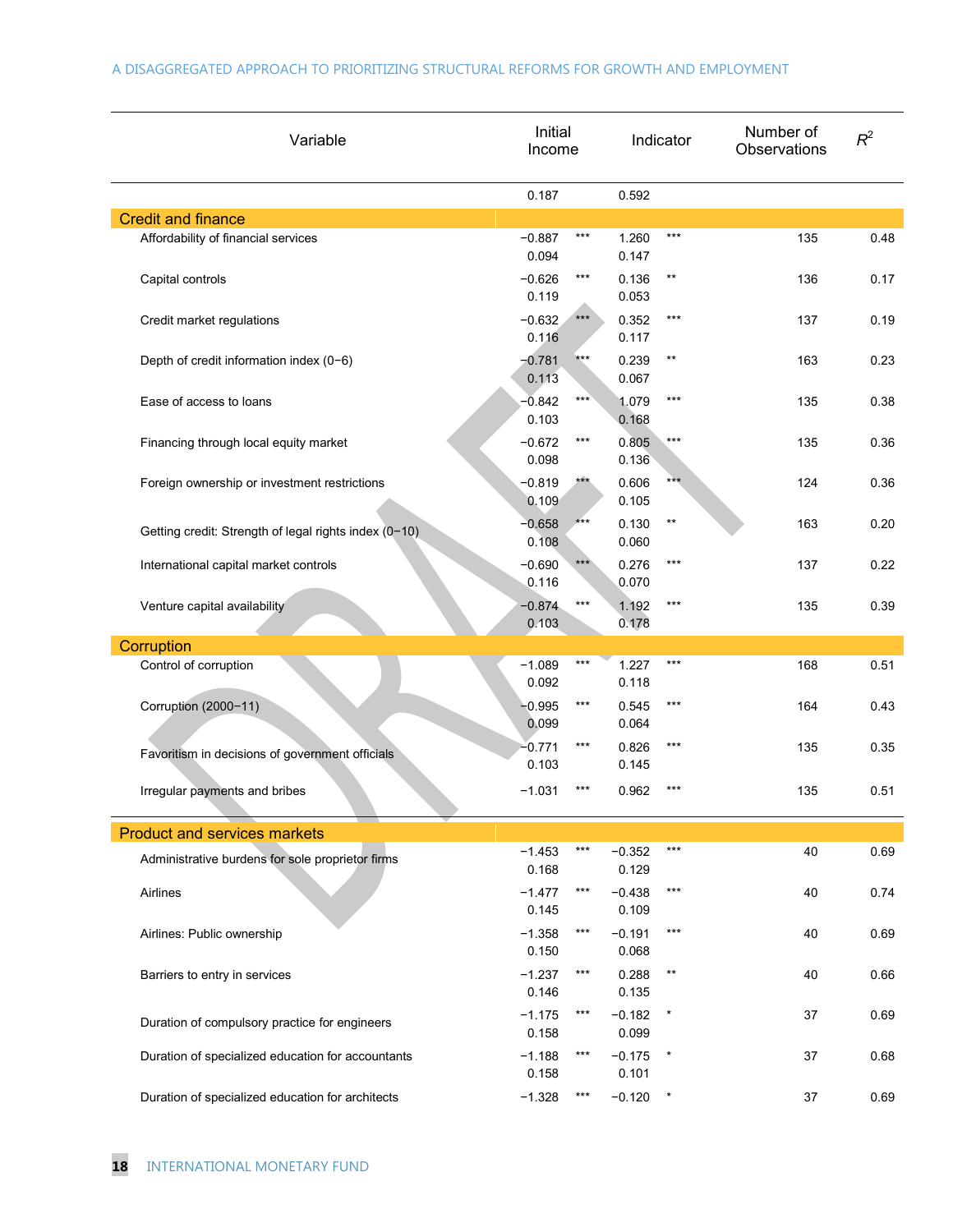| Variable                                        | Initial<br>Income |                 |                   | Indicator       | Number of<br>Observations | $R^2$ |
|-------------------------------------------------|-------------------|-----------------|-------------------|-----------------|---------------------------|-------|
|                                                 | 0.153             |                 | 0.062             |                 |                           |       |
| Duration of specialized education for engineers | $-1.265$<br>0.150 | $^{\star\star}$ | $-0.119$<br>0.062 | $\star$         | 37                        | 0.69  |
| Effectiveness of antimonopoly policy            | $-0.778$<br>0.096 | $***$           | 1.206<br>0.167    | $***$           | 135                       | 0.42  |
| Electricity indicator                           | $-1.342$<br>0.165 | $***$           | $-0.206$<br>0.110 | $^\star$        | 40                        | 0.66  |
| Electricity: Public ownership                   | $-1.237$<br>0.145 | $***$           | $-0.175$<br>0.079 | $***$           | 40                        | 0.67  |
| <b>Explicit barriers</b>                        | $-1.557$<br>0.138 | ***             | $-0.981$<br>0.195 | $***$           | 40                        | 0.78  |
| Gas: Market structure                           | $-1.469$<br>0.150 | $***$           | $-0.144$<br>0.071 | $***$           | 37                        | 0.76  |
| Involvement in business operation               | $-1.434$<br>0.154 | $***$           | $-0.448$<br>0.139 | $***$           | 40                        | 0.71  |
| Licensing: Architects                           | $-1.581$<br>0.160 | $***$           | $-0.099$<br>0.057 | $\ast$          | 36                        | 0.76  |
| Licensing: Engineers                            | $-1.584$<br>0.149 | ***             | $-0.118$<br>0.049 | $^{\star\star}$ | 36                        | 0.77  |
| Operational restrictions                        | $-1.418$<br>0.148 | ***             | 0.212<br>0.098    | $***$           | 37                        | 0.78  |
| Price controls                                  | $-0.631$<br>0.123 | $***$           | 0.188<br>0.074    | $^{\star\star}$ | 130                       | 0.18  |
| Product market regulation                       | $-1.588$<br>0.148 | $***$           | $-1.106$<br>0.238 | $***$           | 40                        | 0.76  |
| Protection of existing firms                    | $-1.195$<br>0.134 | $***$           | 0.218<br>0.065    | $***$           | 40                        | 0.71  |
| Public ownership                                | $-1.350$<br>0.156 | $***$           | $-0.396$<br>0.168 | $^{\star\star}$ | 40                        | 0.67  |
| Rail: Public ownership                          | $-1.228$<br>0.149 | ***             | $-0.234$<br>0.136 |                 | 40                        | 0.65  |
| Requirements in education for engineers         | $-1.242$<br>0.149 | $***$           | $-0.178$<br>0.086 | $***$           | 37                        | 0.69  |
| Restrictions to competition in seven industries | $-1.502$<br>0.187 | $***$           | $-0.620$<br>0.250 | $^{\star\star}$ | 40                        | 0.68  |
| Scope of public enterprise sector               | $-1.370$<br>0.152 | $***$           | $-0.381$<br>0.137 | $***$           | 40                        | 0.69  |
| Sector-specific administrative burdens          | $-1.384$<br>0.182 | $***$           | $-0.284$<br>0.165 | $^\star$        | 40                        | 0.65  |
| State control                                   | $-1.459$<br>0.154 | ***             | $-0.577$<br>0.171 | $***$           | 40                        | 0.71  |
| Telecommunications: Market structure            | $-1.604$<br>0.145 | $***$           | $-0.368$<br>0.125 | $***$           | 38                        | 0.78  |
| Use of command and control regulation           | $-1.408$<br>0.150 | $***$           | $-0.331$<br>0.102 | $***$           | 40                        | 0.71  |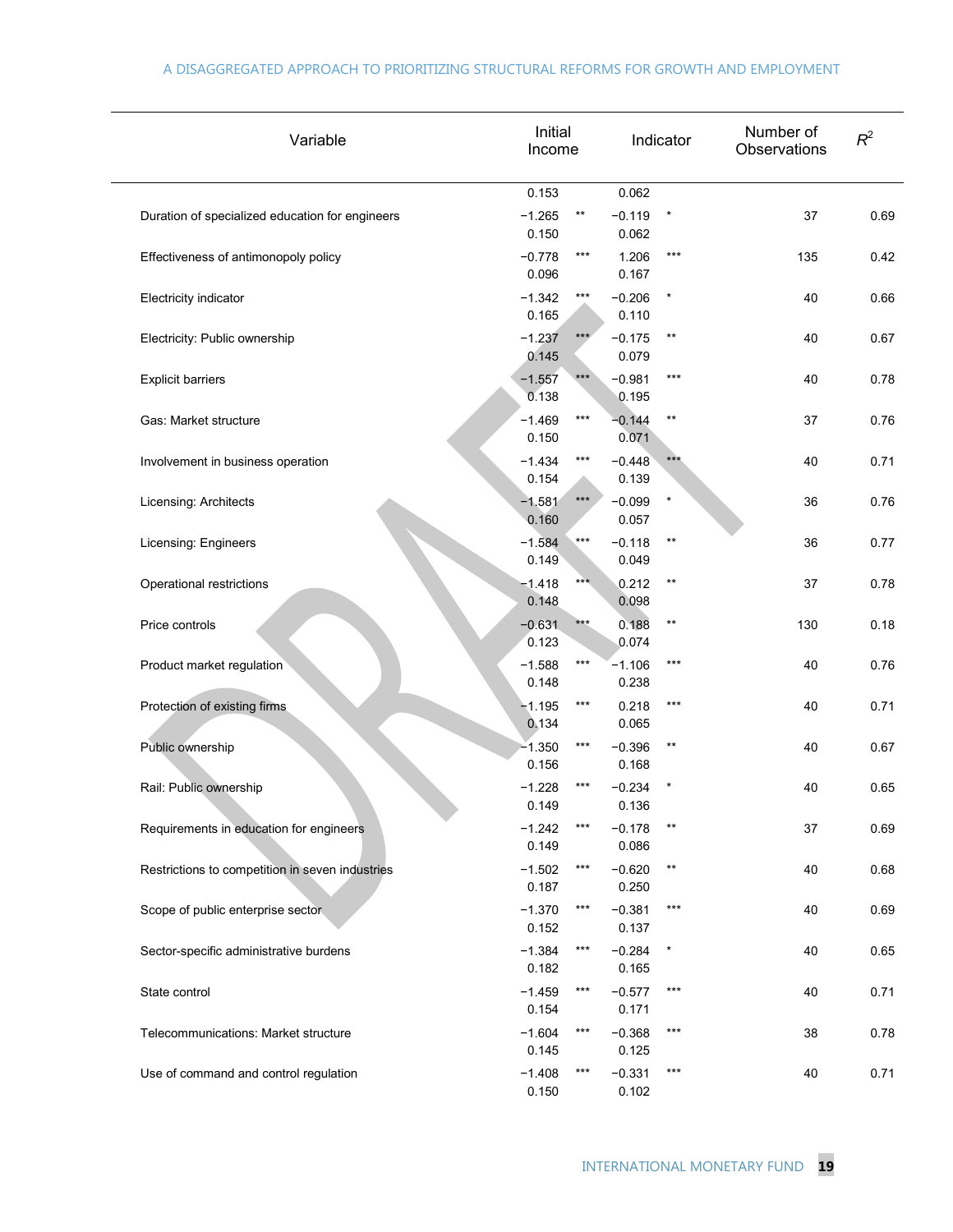| Variable                                               | Initial           | Income |                   | Indicator | Number of<br>Observations | $R^2$ |
|--------------------------------------------------------|-------------------|--------|-------------------|-----------|---------------------------|-------|
| <b>Trade</b>                                           |                   |        |                   |           |                           |       |
| Barriers to trade and investment                       | $-1.460$<br>0.141 | $***$  | $-0.841$<br>0.203 | $***$     | 40                        | 0.74  |
| Burden of customs procedures                           | $-0.828$<br>0.100 | ***    | 1.046<br>0.156    | $***$     | 135                       | 0.40  |
| Compliance cost of importing and exporting             | $-0.877$<br>0.103 | $***$  | 0.513<br>0.061    | $***$     | 134                       | 0.43  |
| Cost to export (US\$ per container)                    | $-0.745$<br>0.102 |        | $-0.001$<br>0.000 | $***$     | 163                       | 0.32  |
| Cost to import (US\$ per container)                    | $-0.773$<br>0.104 | ***    | $-0.001$<br>0.000 | $***$     | 163                       | 0.30  |
| Days to export                                         | $-0.853$<br>0.097 | $***$  | $-0.066$<br>0.008 | $***$     | 163                       | 0.41  |
| Days to import                                         | $-0.876$<br>0.098 | $***$  | $-0.055$<br>0.007 | ***       | 163                       | 0.40  |
| Documents to export (number)                           | $-0.901$<br>0.103 |        | $-0.481$<br>0.069 | $***$     | 163                       | 0.36  |
| Documents to import (number)                           | $-0.909$<br>0.098 | ***    | $-0.471$<br>0.057 | $***$     | 163                       | 0.42  |
| Nontariff trade barriers                               | $-0.832$<br>0.117 | $***$  | 0.555<br>0.121    | $***$     | 137                       | 0.31  |
| Prevalence of trade barriers                           | $-0.849$<br>0.112 | ***    | 0.985<br>0.202    | $***$     | 135                       | 0.31  |
| Regulatory trade barriers                              | $-0.916$<br>0.105 | ***    | 0.695<br>0.084    | $***$     | 136                       | 0.42  |
| <b>Research and development</b>                        |                   |        |                   |           |                           |       |
| Availability of scientists and engineers               | $-0.831$<br>0.101 | $***$  | 1.146<br>0.175    | $***$     | 135                       | 0.39  |
| Company spending on R&D                                | $-0.831$<br>0.098 | ***    | 1.046<br>0.143    | $***$     | 135                       | 0.42  |
| Government procurement of advanced technology products | $-0.730$<br>0.100 | $***$  | 1.137<br>0.190    | $***$     | 135                       | 0.36  |
| Intellectual property protection                       | $-0.960$<br>0.095 | ***    | 0.972<br>0.109    | $***$     | 135                       | 0.50  |
| Quality of scientific research institutions            | $-0.933$<br>0.101 | $***$  | 0.934<br>0.124    | $***$     | 135                       | 0.43  |
| University-industry collaboration in R&D               | $-0.911$<br>0.097 | ***    | 1.128<br>0.139    | $***$     | 135                       | 0.46  |
| Utility patents granted per million population         | $-0.740$<br>0.102 | $***$  | 0.011<br>0.002    | $***$     | 135                       | 0.34  |
| Education                                              |                   |        |                   |           |                           |       |
| Average years of schooling                             | $-1.245$<br>0.133 | $***$  | 0.402<br>0.063    | $***$     | 96                        | 0.49  |
| Internet access in schools                             | $-1.212$          | $***$  | 1.034             | $***$     | 135                       | 0.54  |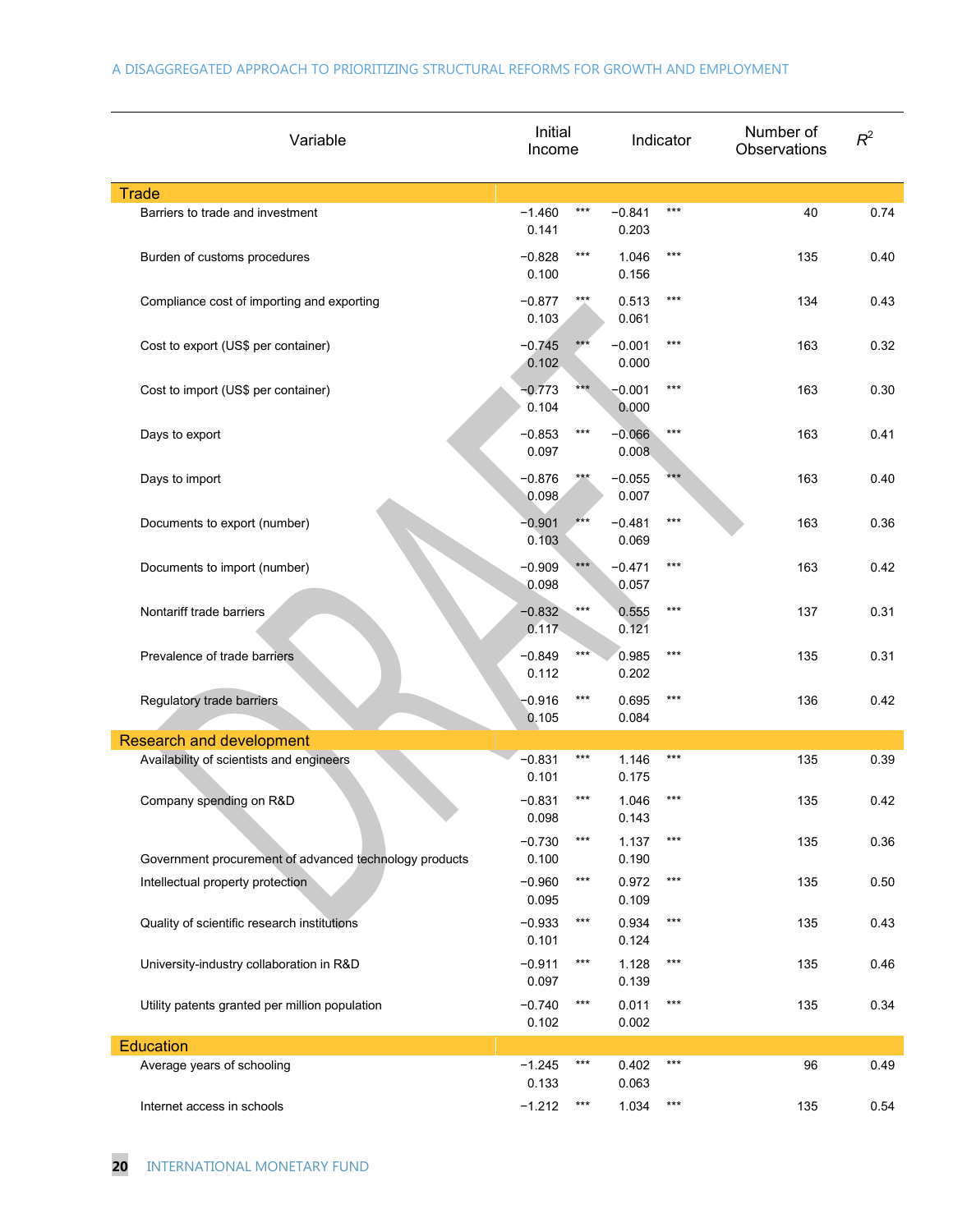| Variable                                                                                                 | Initial<br>Income | Indicator      | Number of<br>Observations | $R^2$ |
|----------------------------------------------------------------------------------------------------------|-------------------|----------------|---------------------------|-------|
|                                                                                                          | 0.102             | 0.103          |                           |       |
| Quality of the educational system                                                                        | $-0.792$<br>***   | $***$<br>0.777 | 135                       | 0.32  |
|                                                                                                          | 0.106             | 0.151          |                           |       |
| Note: *, **, *** indicate significance at the 10 percent, 5 percent, and 1 percent levels, respectively. |                   |                |                           |       |

## **Appendix 8B. EU-27: Impact on Growth, Required Reform Effort, and Efficiency of Reform**

|                                         |              | (1)          | (2)     | (3)       | (4)      | (5)              | (6)              | (7)       | (8)          | (9)              | (10)      |
|-----------------------------------------|--------------|--------------|---------|-----------|----------|------------------|------------------|-----------|--------------|------------------|-----------|
|                                         |              |              |         | $(2)-(1)$ |          | $(4) \times (3)$ | (3) / (1)        | (5) / (6) | (3) / (2)    | In $(3)$         | (5) / (9) |
|                                         | Significance |              |         |           |          |                  | Re-              | Effici-   | Rela-        | Re-              | Effici-   |
|                                         |              | Index        | Best    | Differ-   | Coeffi-  | Impact           | quired<br>Reform | ency of   | tive<br>Dis- | quired<br>Reform | ency of   |
| Indicator                               |              | <b>EU-27</b> | Five in | ence      | cient    | on               | Effort           | Reform    | tance to     | Effort           | Reform    |
|                                         |              |              | World   |           |          | Growth           | (con-            | (con-     | Best         | (con-            | (con-     |
|                                         |              |              |         |           |          |                  | vex)             | vex)      | Five         | cave)            | cave)     |
| Labor market                            |              |              |         |           |          |                  |                  |           |              |                  |           |
| Cooperation in                          |              |              |         |           |          |                  |                  |           |              |                  |           |
| labor-employer<br>relations             |              | 4.5          | 6.0     | 1.4       | 0.961    | 1.4              | 0.3              | 4.3       | 0.2          | 0.9              | 1.5       |
| Pay and                                 |              |              |         |           |          |                  |                  |           |              |                  |           |
| productivity                            | $\star$      | 4.0          | 5.4     | 1.3       | 0.851    | 1.1              | 0.3              | 3.4       | 0.3          | 0.9              | 1.3       |
| Civil rights index                      |              | 0.6          | 0.3     | $-0.3$    | $-3.106$ | 1.0              | 0.5              | 1.9       | 1.2          | 0.3              | 3.6       |
| Hiring and firing                       |              |              |         |           |          |                  |                  |           |              |                  |           |
| regulations<br>Unemployment             | $\star$      | 5.7          | 10.0    | 4.3       | 0.145    | 0.6              | 0.7)             | 0.8       | 0.4          | 1.7              | 0.4       |
| benefits index                          |              | 0.7          | 1.0     | 0.3       | 2.052    | 0.6              | 0.4              | 1.4       | 0.3          | 0.2              | 2.3       |
| Dismissal                               |              |              |         |           |          |                  |                  |           |              |                  |           |
| procedures index                        | $\star$      | 0.4          | 0.0     | $-0.4$    | $-1.354$ | 0.5              | 1.0              | 0.5       | 0.4          | 0.3              | 1.6       |
| Redundancy costs                        |              | 28.3         | 0.4     | $-27.9$   | $-0.006$ | 0.2              | 1.0              | 0.2       | 69.7         | 3.4              | 0.0       |
|                                         |              |              |         |           |          |                  |                  |           |              |                  |           |
| <b>Product and services</b><br>markets. |              |              |         |           |          |                  |                  |           |              |                  |           |
| Effectiveness of                        |              |              |         |           |          |                  |                  |           |              |                  |           |
| antimonopoly                            | $\star$      |              |         |           |          |                  |                  |           |              |                  |           |
| policy                                  |              | 4.6          | 5.6     | 1.0       | 1.206    | 1.3              | 0.2              | 5.5       | 0.2          | 0.7              | 1.8       |
| Electricity: Public<br>ownership        |              | 3.7          | 0.0     | $-3.7$    | $-0.175$ | 0.6              | 1.0              | 0.6       | 3.7          | 1.6              | 0.4       |
| Airlines                                |              | 1.4          | 0.0     | $-1.4$    | $-0.438$ | 0.6              | 1.0              | 0.6       | 1.4          | 0.9              | 0.7       |
|                                         |              |              |         |           |          |                  |                  |           |              |                  |           |
| Price controls                          |              | 5.7          | 8.8     | 3.1       | 0.188    | 0.6              | 0.6              | 1.1       | 0.4          | 1.4              | 0.4       |
| State control                           |              | 2.2          | 1.2     | $-1.0$    | $-0.577$ | 0.6              | 0.5              | 1.3       | 0.9          | 0.7              | 0.8       |
| Public ownership                        | $\star$      | 3.1          | 1.7     | $-1.4$    | $-0.396$ | 0.5              | 0.4              | $1.2$     | 0.8          | 0.9              | 0.6       |
| Scope of public                         |              |              |         |           |          |                  |                  |           |              |                  |           |
| enterprise sector                       |              | 3.2          | 1.8     | $-1.4$    | $-0.381$ | 0.5              | 0.4              | $1.2$     | 0.8          | 0.9              | 0.6       |
| Telecommunicatio                        |              |              |         |           |          |                  |                  |           |              |                  |           |
| ns: Market                              | $\star$      |              |         |           |          |                  |                  |           |              |                  |           |
| structure<br>Administrative             |              | 2.9          | 1.4     | $-1.4$    | $-0.368$ | 0.5              | 0.5              | 1.1       | 1.0          | 0.9              | 0.6       |
| burdens for sole                        |              |              |         |           |          |                  |                  |           |              |                  |           |
| proprietor firms                        | $\star$      | 1.8          | 0.3     | $-1.5$    | $-0.352$ | 0.5              | 0.8              | 0.6       | 4.8          | 0.9              | 0.6       |
| Gas: Market                             | $\star$      |              |         |           |          |                  |                  |           |              |                  |           |
| structure                               |              | 4.1          | 0.6     | $-3.5$    | $-0.144$ | 0.5              | 0.9              | 0.6       | 5.9          | 1.5              | 0.3       |
| <b>Explicit barriers</b>                | $\star$      | 0.7          | 0.1     | $-0.5$    | $-0.981$ | 0.5              | 0.8              | 0.6       | 3.9          | 0.4              | 1.2       |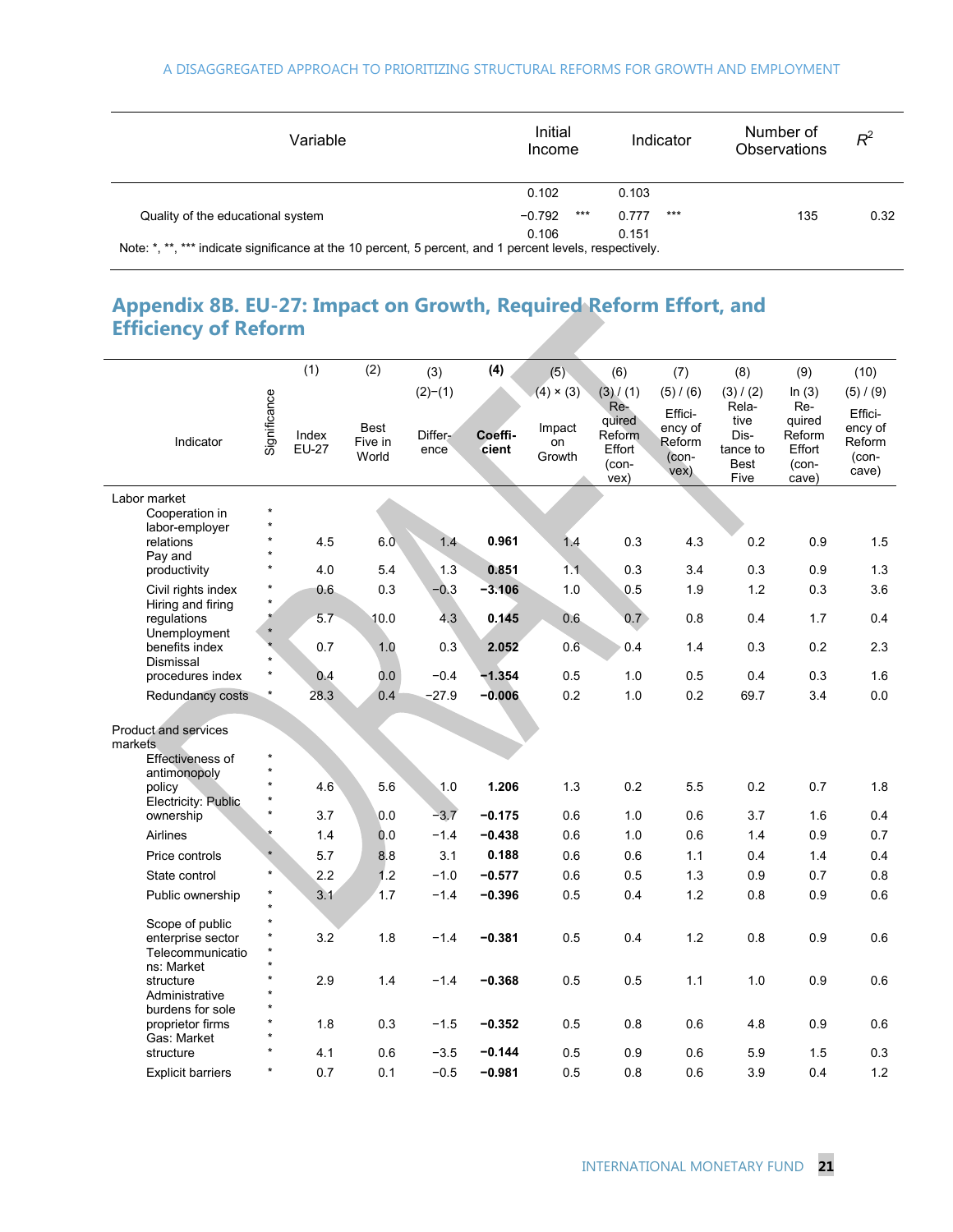|                                             |                    | (1)          | (2)              | (3)       | (4)      | (5)              | (6)              | (7)             | (8)          | (9)              | (10)            |
|---------------------------------------------|--------------------|--------------|------------------|-----------|----------|------------------|------------------|-----------------|--------------|------------------|-----------------|
|                                             |                    |              |                  | $(2)-(1)$ |          | $(4) \times (3)$ | (3) / (1)        | (5) / (6)       | (3) / (2)    | In $(3)$         | (5) / (9)       |
|                                             |                    |              |                  |           |          |                  | Re-              | Effici-         | Rela-        | Re-              | Effici-         |
|                                             | Significance       | Index        | Best             | Differ-   | Coeffi-  | Impact           | quired<br>Reform | ency of         | tive<br>Dis- | quired<br>Reform | ency of         |
| Indicator                                   |                    | <b>EU-27</b> | Five in<br>World | ence      | cient    | on<br>Growth     | Effort           | Reform<br>(con- | tance to     | Effort           | Reform<br>(con- |
|                                             |                    |              |                  |           |          |                  | (con-<br>vex)    | vex)            | Best<br>Five | (con-<br>cave)   | cave)           |
| Use of command                              | $\star$            |              |                  |           |          |                  |                  |                 |              |                  |                 |
| and control                                 | $\star$<br>*       |              |                  |           | $-0.331$ |                  |                  |                 |              |                  |                 |
| requlation<br>Product market                |                    | 1.8          | 0.3              | $-1.5$    |          | 0.5              | 0.8              | 0.6             | 5.2          | 0.9              | 0.5             |
| regulation                                  | $\star$            | 1.3          | 0.9              | $-0.5$    | $-1.106$ | 0.5              | 0.3              | 1.5             | 0.5          | 0.4              | 1.3             |
| Protection of<br>existing firms             | $\star$            | 2.9          | 0.0              | $-2.9$    | $-0.163$ | 0.5              | 1.0              | 0.5             | 2.9          | 1.3              | 0.3             |
| Restrictions to                             |                    |              |                  |           |          |                  |                  |                 |              |                  |                 |
| competition in<br>seven industries          | $\star$            | 2.0          | 1.3              | $-0.7$    | $-0.620$ | 0.5              | 0.4              | 1.2             | 0.6          | 0.6              | 0.8             |
| Rail: Public                                |                    |              |                  |           |          |                  |                  |                 |              |                  |                 |
| ownership<br>Duration of                    | *                  | 3.9          | 2.0              | $-1.9$    | $-0.234$ | 0.5              | 0.5              | 0.9             | 1.0          | 1.1              | 0.4             |
| specialized                                 |                    |              |                  |           |          |                  |                  |                 |              |                  |                 |
| education for                               | *                  |              |                  |           |          |                  |                  |                 |              |                  |                 |
| architects<br>Licensing:                    | $\star$            | 3.7          | $0.0\,$          | $-3.7$    | $-0.120$ | 0.4              | 1.0              | 0.4             | 3.7          | 1.6              | 0.3             |
| Engineers                                   | $\star$            | 3.6          | 0.0              | $-3.6$    | $-0.118$ | 0.4              | 1.0              | 0.4             | 3.6          | 1.5              | 0.3             |
| Duration of<br>specialized                  |                    |              |                  |           |          |                  |                  |                 |              |                  |                 |
| education for                               |                    |              |                  |           |          |                  |                  |                 |              |                  |                 |
| engineers<br>Involvement in                 | *                  | 3.5          | 0.0              | $-3.5$    | $-0.119$ | 0.4              | 1.0              | 0.4             | 3.5          | 1.5              | 0.3             |
| business operation                          | $\star$            | 1.3          | 0.4              | $-0.9$    | $-0.448$ | 0.4              | 0.7              | 0.6             | 2.4          | 0.6              | 0.6             |
| Requirements in                             |                    |              |                  |           |          |                  |                  |                 |              |                  |                 |
| education for<br>engineers                  |                    | 2.1          | 0.0              | $-2.1$    | $-0.178$ | 0.4              | 1.0              | 0.4             | 2.1          | 1.1              | 0.3             |
| Licensing:                                  |                    |              |                  |           |          |                  |                  |                 |              |                  |                 |
| Architects<br>Airlines: Public              |                    | 3.8          | 0.0              | $-3.8$    | $-0.099$ | 0.4              | 1.0              | 0.4             | 3.8          | 1.6              | 0.2             |
| ownership                                   |                    | 1.9          | 0.0              | $-1.9$    | $-0.191$ | 0.4              | 1.0              | 0.4             | 1.9          | 1.1              | 0.3             |
| Sector-specific<br>administrative           |                    |              |                  |           |          |                  |                  |                 |              |                  |                 |
| burdens                                     | $\star$            | 1.5          | 0.3              | $-1.2$    | $-0.284$ | 0.3              | 0.8              | 0.4             | 3.9          | 0.8              | 0.4             |
| Duration of<br>specialized                  |                    |              |                  |           |          |                  |                  |                 |              |                  |                 |
| education for                               |                    |              |                  |           |          |                  |                  |                 |              |                  |                 |
| accountants                                 |                    | 4.3          | 1.2              | $-3.1$    | $-0.099$ | 0.3              | 0.7              | 0.4             | 2.6          | 1.4              | 0.2             |
| <b>Electricity indicator</b><br>Duration of |                    | 1.5          | 0.4              | $-1.1$    | $-0.206$ | 0.2              | 0.7              | 0.3             | 2.5          | 0.7              | 0.3             |
| compulsory                                  | $\star$            |              |                  |           |          |                  |                  |                 |              |                  |                 |
| practice for<br>engineers                   | $\star$            | 1.1          | 0.0              | $-1.1$    | $-0.182$ | 0.2              | 1.0              | 0.2             | $1.1$        | 0.7              | 0.3             |
|                                             |                    |              |                  |           |          |                  |                  |                 |              |                  |                 |
| <b>Business regulations</b>                 |                    |              |                  |           |          |                  |                  |                 |              |                  |                 |
| Bureaucracy costs                           | $\star$            | 3.0          | 1.4              | $-1.6$    | $-0.774$ | $1.3$            | 0.5              | 2.3             | $1.2$        | 1.0              | 1.3             |
| <b>Business</b>                             | $\star$<br>$\star$ |              |                  |           |          |                  |                  |                 |              |                  |                 |
| regulations<br>Regulation of                | $\star$            | 6.2          | 7.8              | 1.6       | 0.764    | 1.3              | 0.3              | 4.7             | 0.2          | 1.0              | 1.3             |
| credit, labor, and                          | *                  |              |                  |           |          |                  |                  |                 |              |                  |                 |
| business<br>Licensing                       | *<br>*             | 7.1          | 8.8              | 1.7       | 0.635    | 1.1              | 0.2              | 4.5             | 0.2          | 1.0              | 1.1             |
| restrictions                                | $\star$            | 7.4          | 9.9              | 2.4       | 0.398    | 1.0              | 0.3              | 3.0             | 0.2          | 1.2              | 0.8             |
| Administrative<br>requirements              | *<br>$\star$       | 3.5          | 6.6              | 3.0       | 0.299    | 0.9              | 0.9              | 1.1             | 0.5          | 1.4              | 0.7             |
| Regulatory quality                          | $\star$            | 1.3          | 1.9              | 0.6       | 1.224    | 0.8              | 0.5              | 1.5             | 0.3          | 0.5              | 1.6             |
| Burden of                                   |                    |              |                  |           |          |                  |                  |                 |              |                  |                 |
| government<br>regulation                    | *                  | 3.1          | 5.1              | 2.0       | 0.375    | 0.8              | 0.7              | $1.2$           | 0.4          | 1.1              | 0.7             |
|                                             |                    |              |                  |           |          |                  |                  |                 |              |                  |                 |
|                                             |                    |              |                  |           |          |                  |                  |                 |              |                  |                 |
| 22<br><b>INTERNATIONAL MONETARY FUND</b>    |                    |              |                  |           |          |                  |                  |                 |              |                  |                 |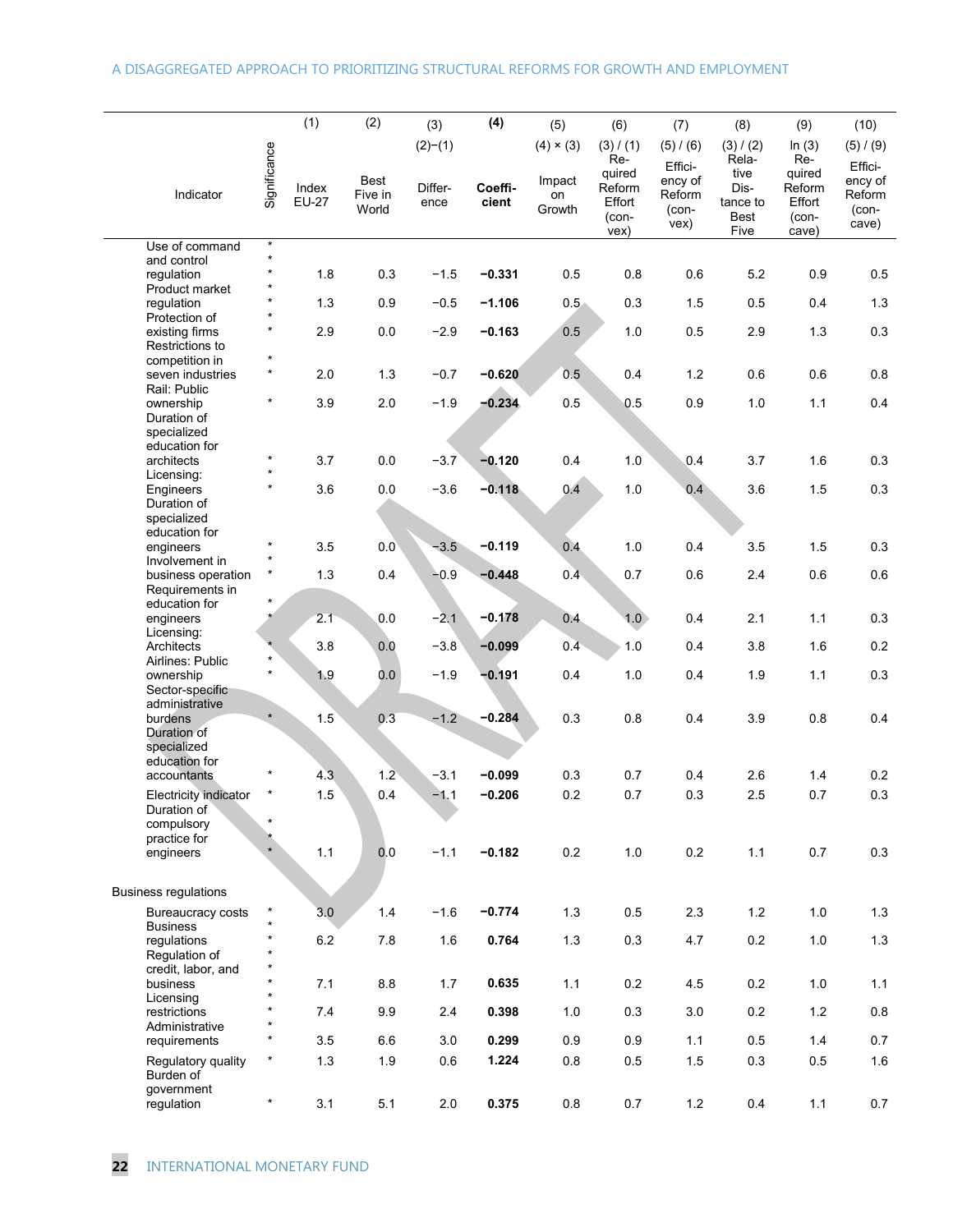|                                            |              | (1)          | (2)     | (3)       | (4)      | (5)              | (6)       | (7)       | (8)       | (9)    | (10)      |
|--------------------------------------------|--------------|--------------|---------|-----------|----------|------------------|-----------|-----------|-----------|--------|-----------|
|                                            |              |              |         | $(2)-(1)$ |          | $(4) \times (3)$ | (3) / (1) | (5) / (6) | (3) / (2) | ln(3)  | (5) / (9) |
|                                            | Significance |              |         |           |          |                  | Re-       |           | Rela-     | Re-    |           |
|                                            |              |              |         |           |          |                  | quired    | Effici-   | tive      | quired | Effici-   |
|                                            |              | Index        | Best    | Differ-   | Coeffi-  | Impact           | Reform    | ency of   | Dis-      | Reform | ency of   |
| Indicator                                  |              | <b>EU-27</b> | Five in | ence      | cient    | on               | Effort    | Reform    | tance to  | Effort | Reform    |
|                                            |              |              | World   |           |          | Growth           | (con-     | (con-     | Best      | (con-  | (con-     |
|                                            |              |              |         |           |          |                  | vex)      | vex)      | Five      | cave)  | cave)     |
| Days dealing with                          | $\star$      |              |         |           |          |                  |           |           |           |        |           |
| construction                               | $\star$      |              |         |           |          |                  |           |           |           |        |           |
| permits                                    | $\star$      | 189.1        | 32.8    | $-156.3$  | $-0.003$ | 0.5              | 0.8       | 0.7       | 4.8       | 5.1    | 0.1       |
| Barriers to foreign                        | $\star$      |              |         |           |          |                  |           |           |           |        |           |
| direct investment                          | $\star$      | 1.2          | 0.2     | $-1.0$    | $-0.508$ | 0.5              | 0.8       | 0.6       | 5.1       | 0.7    | 0.7       |
| Regulatory                                 |              |              |         |           |          |                  |           |           |           |        |           |
| restrictions on the                        |              |              |         |           |          |                  |           |           |           |        |           |
| sale of real                               |              |              |         |           |          |                  |           |           |           |        |           |
| property                                   | $\star$      | 7.5          | 9.8     | 2.3       | 0.214    | 0.5              | 0.3       | 1.6       | 0.2       | 1.2    | 0.4       |
| Barriers to                                | $\star$      |              |         |           |          |                  |           |           |           |        |           |
| entrepreneurship                           |              | 1.3          | 1.0     | $-0.4$    | $-1.117$ | 0.4              | 0.3       | 1.5       | 0.4       | 0.3    | 1.3       |
| Administrative<br>burdens on               |              |              |         |           |          |                  |           |           |           |        |           |
| startups                                   | $\star$      | 1.6          | 0.5     | $-1.1$    | $-0.360$ | 0.4              | 0,7       | 0.6       | 2.1       | 0.7    | 0.5       |
| Cost of tax                                |              |              |         |           |          |                  |           |           |           |        |           |
| compliance                                 | $\star$      | 7.2          | 9.5     | 2.3       | 0.145    | 0.3              | 0.3       | 1.0       | 0.2       | 1.2    | 0.3       |
| Procedures to                              |              |              |         |           |          |                  |           |           |           |        |           |
| start a business                           | $\star$      | 5.7          | 1.6     | $-4.1$    | $-0.073$ | 0.3              | 0.7       | 0.4       | 2.5       | 1.6    | 0.2       |
| Days registering                           | $^\star$     |              |         |           |          |                  |           |           |           |        |           |
| property                                   | $\star$      | 31.8         | 1.8     | $-30.0$   | $-0.008$ | 0.2              | 0.9       | 0.3       | 16.6      | 3.4    | 0.1       |
| Days to start a                            |              |              |         |           |          |                  |           |           |           |        |           |
| business                                   |              | 14.0         | 2.5     | $-11.5$   | $-0.013$ | 0.2              | 0.8       | 0.2       | 4.6       | 2.5    | 0.1       |
| Cost of starting a                         |              |              |         |           |          |                  |           |           |           |        |           |
| business                                   | $\star$      | 5.0          | 0.2     | $-4.8$    | $-0.013$ | 0.1              | 1.0       | 0.1       | 21.9      | 1.8    | 0.0       |
| Cost of dealing                            |              |              |         |           |          |                  |           |           |           |        |           |
| with construction<br>permits               |              | 57.5         | 3.9     | $-53.5$   | $-0.001$ | 0.1              | 0.9       |           | 13.6      | 4.0    | 0.0       |
| Cost of getting                            | $\star$      |              |         |           |          |                  |           | 0.1       |           |        |           |
| electricity                                |              | 154.5        | 4.2     | $-150.3$  | 0.000    | 0.0              | $1.0$     | 0.0       | 36.1      | 5.0    | 0.0       |
|                                            |              |              |         |           |          |                  |           |           |           |        |           |
| Research and                               |              |              |         |           |          |                  |           |           |           |        |           |
| development                                |              |              |         |           |          |                  |           |           |           |        |           |
| Utility patents                            |              |              |         |           |          |                  |           |           |           |        |           |
| granted per million                        |              |              |         |           |          |                  |           |           |           |        |           |
| population                                 | $\star$      | 46.6         | 264.4   | 217.7     | 0.011    | 2.3              | 4.7       | 0.5       | 0.8       | 5.4    | 0.4       |
| Company                                    | $^\star$     |              |         |           |          |                  |           |           |           |        |           |
| spending on R&D                            | *            | 3.9          | 5.8     | 1.9       | 1.046    | 2.0              | 0.5       | 4.0       | 0.3       | 1.1    | 1.9       |
| Government                                 |              |              |         |           |          |                  |           |           |           |        |           |
| procurement of                             |              |              |         |           |          |                  |           |           |           |        |           |
| advanced                                   |              |              |         |           |          |                  |           |           |           |        |           |
| technology                                 | $\star$      |              |         |           |          |                  |           |           |           |        |           |
| products                                   | $\star$      | $3.8\,$      | 5.2     | 1.5       | 1.137    | 1.7              | 0.4       | 4.3       | 0.3       | 0.9    | 1.8       |
| Intellectual                               |              |              | 6.3     |           | 0.972    | 1.6              | 0.4       |           |           |        | 1.6       |
| property protection<br>University-industry | $\star$      | 4.6          |         | 1.6       |          |                  |           | 4.5       | 0.3       | 1.0    |           |
| collaboration in                           | *            |              |         |           |          |                  |           |           |           |        |           |
| R&D                                        | $\star$      | 4,4          | 5.7     | 1.3       | 1.128    | 1.5              | 0.3       | 4.9       | 0.2       | 0.8    | 1.8       |
| Availability of                            | *            |              |         |           |          |                  |           |           |           |        |           |
| scientists and                             | ¥            |              |         |           |          |                  |           |           |           |        |           |
| engineers                                  | $^\star$     | 4.6          | 5.8     | $1.2$     | 1.146    | 1.4              | 0.3       | 5.2       | 0.2       | 0.8    | 1.8       |
| Quality of scientific                      | $\star$      |              |         |           |          |                  |           |           |           |        |           |
| research                                   | $\star$      |              |         |           |          |                  |           |           |           |        |           |
| institutions                               | $^{\star}$   | 4.7          | 6.1     | 1.4       | 0.934    | 1.3              | 0.3       | 4.4       | 0.2       | 0.9    | 1.5       |
|                                            |              |              |         |           |          |                  |           |           |           |        |           |
| Trade                                      |              |              |         |           |          |                  |           |           |           |        |           |
| Burden of customs                          | $\star$      |              |         |           |          |                  |           |           |           |        |           |
| procedures                                 | $\star$      | 4.7          | 6.0     | 1.3       | 1.046    | 1.3              | 0.3       | 4.9       | 0.2       | 0.8    | 1.6       |
| Prevalence of                              | *            |              |         |           |          |                  |           |           |           |        |           |
| trade barriers                             | $\star$      | 5.2          | 6.4     | 1.1       | 0.985    | 1.1              | 0.2       | 5.1       | 0.2       | 0.8    | 1.5       |
| Documents to                               | $\star$      | $5.2\,$      | 3.0     | $-2.2$    | $-0.471$ | 1.1              | 0.4       | 2.5       | $0.7\,$   | $1.2$  | 0.9       |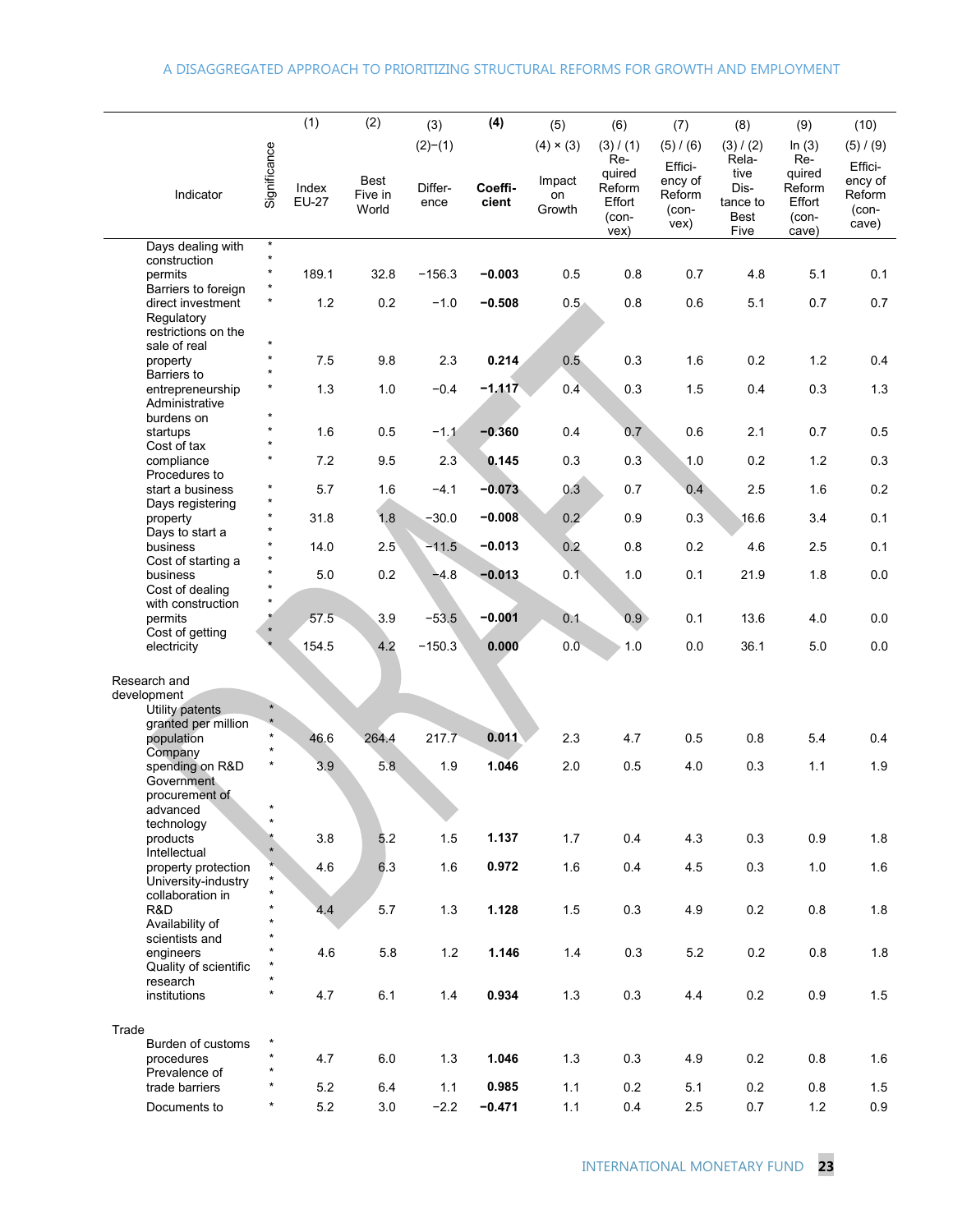|                                          |                       | (1)          | (2)     | (3)       | (4)      | (5)              | (6)              | (7)           | (8)          | (9)              | (10)           |
|------------------------------------------|-----------------------|--------------|---------|-----------|----------|------------------|------------------|---------------|--------------|------------------|----------------|
|                                          |                       |              |         | $(2)-(1)$ |          | $(4) \times (3)$ | (3) / (1)        | (5) / (6)     | (3) / (2)    | In $(3)$         | (5) / (9)      |
|                                          |                       |              |         |           |          |                  | Re-              | Effici-       | Rela-        | Re-              | Effici-        |
|                                          | Significance          | Index        | Best    | Differ-   | Coeffi-  | Impact           | quired<br>Reform | ency of       | tive<br>Dis- | quired<br>Reform | ency of        |
| Indicator                                |                       | <b>EU-27</b> | Five in | ence      | cient    | on               | Effort           | Reform        | tance to     | Effort           | Reform         |
|                                          |                       |              | World   |           |          | Growth           | (con-            | (con-<br>vex) | Best         | (con-            | (con-<br>cave) |
| import (number)                          | $\star$               |              |         |           |          |                  | vex)             |               | Five         | cave)            |                |
| Nontariff trade                          | *                     |              |         |           |          |                  |                  |               |              |                  |                |
| barriers                                 | $^{\star}$            | 7.2          | 8.8     | 1.5       | 0.555    | 0.9              | 0.2              | 4.0           | 0.2          | 0.9              | 0.9            |
| Documents to<br>export (number)          | $\star$               | 4.5          | 2.8     | $-1.7$    | $-0.481$ | 0.8              | 0.4              | 2.2           | 0.6          | 1.0              | 0.8            |
| Regulatory trade                         |                       |              |         |           |          |                  |                  |               |              |                  |                |
| barriers                                 |                       | 7.8          | 9.0     | $1.1$     | 0.695    | 0.8              | 0.1              | 5.4           | 0.1          | 0.8              | 1.0            |
| Compliance cost of<br>importing and      |                       |              |         |           |          |                  |                  |               |              |                  |                |
| exporting                                | $^{\star}$            | 8.1          | 9.4     | 1.3       | 0.513    | 0.7              | 0.2              | 4.2           | 0.1          | 0.8              | 0.8            |
| Cost to export<br>(US\$ per              | $\star$               |              |         |           |          |                  |                  |               |              |                  |                |
| container)                               | $\star$               | 1,024.4      | 504.2   | $-520.2$  | $-0.001$ | 0.4              | 0.5              | 0.9           | 1.0          | 6.3              | 0.1            |
| Days to export                           |                       | 11.2         | 5.2     | $-6.0$    | $-0.066$ | 0.4              | 0.5              | 0.7           | 1.1          | 1.9              | 0.2            |
| Days to import                           | *                     | 11.4         | 4.8     | $-6.6$    | $-0.055$ | 0.4              | 0.6              | 0.6           | 1.4          | 2.0              | 0.2            |
| Cost to import                           | $\star$               |              |         |           |          |                  |                  |               |              |                  |                |
| (US\$ per<br>container)                  | *                     | 1,092.0      | 505.8   | $-586.2$  | $-0.001$ | 0.3              | 0.5              | 0.6           | 1.2          | 6.4              | 0.1            |
| Barriers to trade                        |                       |              |         |           |          |                  |                  |               |              |                  |                |
| and investment                           | *                     | 0.4          | 0.1     | $-0.4$    | $-0.841$ | 0.3              | 0.8              | 0.4           | 4.8          | 0.3              | $1.0$          |
|                                          |                       |              |         |           |          |                  |                  |               |              |                  |                |
| Legal system<br>Impartial courts         | *                     | 5.1          | 7.9     | 2.8       | 0.627    | 1.8              | 0.6              | 3.2           | 0.4          | 1.3              | $1.3$          |
| Efficiency of legal                      | $\star$               |              |         |           |          |                  |                  |               |              |                  |                |
| framework in                             | $\star$               |              |         |           |          |                  |                  |               |              |                  |                |
| settling disputes<br>Efficiency of legal |                       | 4.0          | 5.9     | 1.9       | 0.889    | 1.7              | 0.5              | 3.5           | 0.3          | 1.1              | 1.6            |
| framework in                             | $\star$               |              |         |           |          |                  |                  |               |              |                  |                |
| challenging<br>regulations               | *<br>$\star$          | 4.0          | 5.6     | 1.6       | 0.964    | 1.5              | 0.4              | 3.8           | 0.3          | 1.0              | 1.6            |
| Legal structure                          | $\star$               |              |         |           |          |                  |                  |               |              |                  |                |
| and security of                          | $\star$<br>$\star$    | 7.0          | 8.6     | 1.6       | 0.882    | 1.4              | 0.2              | 6.2           | 0.2          | 1.0              | 1.5            |
| property rights<br>Judicial              |                       |              |         |           |          |                  |                  |               |              |                  |                |
| independence                             |                       | 4.8          | 6.5     | 1.7       | 0.787    | 1.4              | 0.4              | 3.8           | 0.3          | 1.0              | 1.4            |
| Protection of<br>property rights         |                       | 6.9          | 8.9     | 2.0       | 0.672    | 1.3              | 0.3              | 4.7           | 0.2          | 1.1              | 1.2            |
| Legal enforcement                        |                       |              |         |           |          |                  |                  |               |              |                  |                |
| of contracts<br>Recovery rate of         | $\star$               | 5.2          | 7.7     | 2.5       | 0.480    | $1.2$            | $0.5\,$          | 2.5           | 0.3          | 1.3              | $1.0$          |
| resolving                                | $\star$               |              |         |           |          |                  |                  |               |              |                  |                |
| insolvency                               | $\star$<br>$^{\star}$ | 60.6         | 90.9    | 30.3      | 0.039    | 1.2              | $0.5\,$          | $2.3\,$       | 0.3          | 3.4              | 0.3            |
| Integrity of the<br>legal system         | $\star$               | 8.2          | 10.0    | 1.8       | 0.451    | 0.8              | 0.2              | 3.7           | 0.2          | 1.0              | $0.8\,$        |
| Bounced check                            | $\star$               |              |         |           |          |                  |                  |               |              |                  |                |
| collection:<br>Formalism index           | $\star$               | 3.6          | 1.4     | $-2.2$    | $-0.321$ | 0.7              | 0.6              | 1.2           | 1.5          | $1.2$            | 0.6            |
| Tenant eviction:                         |                       |              |         |           |          |                  |                  |               |              |                  |                |
| Statutory<br>regulation of               | *                     |              |         |           |          |                  |                  |               |              |                  |                |
| evidence                                 | $\star$               | 0.3          | 0.1     | $-0.3$    | $-2.315$ | 0.6              | 0.8              | 0.7           | 5.1          | 0.2              | 2.6            |
| Bounced check                            |                       |              |         |           |          |                  |                  |               |              |                  |                |
| collection:<br>Statutory                 |                       |              |         |           |          |                  |                  |               |              |                  |                |
| regulation of                            | $\star$               |              |         |           |          |                  |                  |               |              |                  |                |
| evidence<br>Years resolving              | $\star$<br>$\star$    | 0.3          | 0.1     | $-0.3$    | $-2.095$ | 0.6              | 0.8              | 0.7           | 5.4          | 0.2              | $2.4\,$        |
|                                          | $\star$               | 1.9          | 0.7     | $-1.2$    | $-0.454$ | 0.6              | 0.6              | 0.9           | 1.8          | 0.8              | 0.7            |
| insolvency                               |                       |              |         |           |          |                  |                  |               |              |                  |                |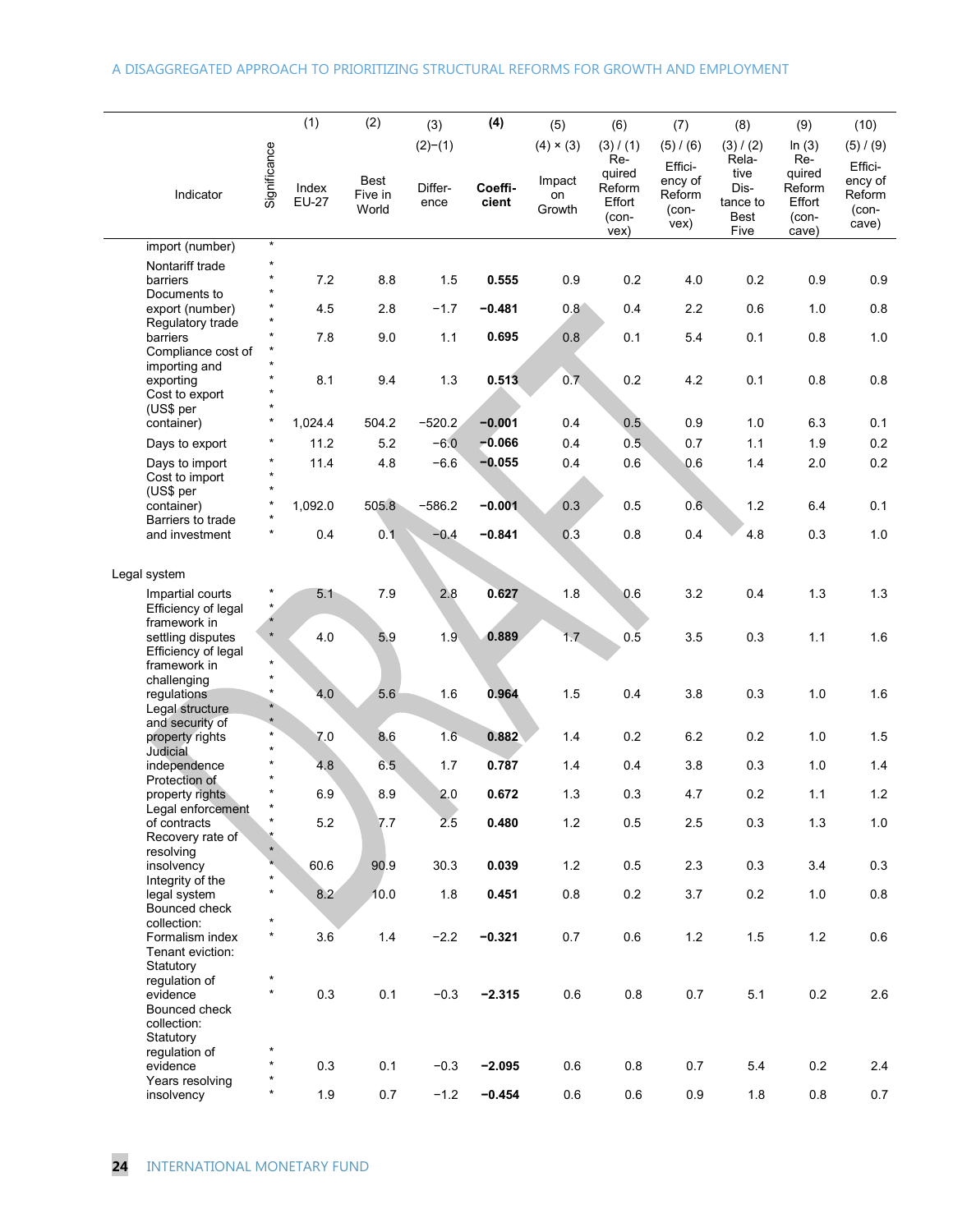|                                         |              | (1)                   | (2)     | (3)              | (4)              | (5)              | (6)              | (7)       | (8)              | (9)              | (10)      |
|-----------------------------------------|--------------|-----------------------|---------|------------------|------------------|------------------|------------------|-----------|------------------|------------------|-----------|
|                                         |              |                       |         | $(2)-(1)$        |                  | $(4) \times (3)$ | (3) / (1)        | (5) / (6) | (3) / (2)        | In $(3)$         | (5) / (9) |
|                                         | Significance |                       |         |                  |                  |                  | Re-              | Effici-   | Rela-            | Re-              | Effici-   |
|                                         |              |                       | Best    |                  |                  | Impact           | quired           | ency of   | tive             | quired           | ency of   |
| Indicator                               |              | Index<br><b>EU-27</b> | Five in | Differ-<br>ence  | Coeffi-<br>cient | on               | Reform<br>Effort | Reform    | Dis-<br>tance to | Reform<br>Effort | Reform    |
|                                         |              |                       | World   |                  |                  | Growth           | (con-            | (con-     | Best             | (con-            | (con-     |
|                                         |              |                       |         |                  |                  |                  | vex)             | vex)      | Five             | cave)            | cave)     |
| Bounced check                           |              |                       |         |                  |                  |                  |                  |           |                  |                  |           |
| collection: Index                       |              |                       |         |                  |                  |                  |                  |           |                  |                  |           |
| professionals vs.                       | $\star$      |                       |         |                  |                  |                  |                  |           |                  |                  |           |
| laymen<br>Cost of enforcing             | $\star$      | 0.6                   | 0.0     | $-0.6$           | $-0.945$         | 0.5              | 1.0              | 0.5       | 0.6              | 0.4              | 1.2       |
| contracts (% of                         |              |                       |         |                  |                  |                  |                  |           |                  |                  |           |
| claim)                                  | $\star$      | 20.6                  | 7.6     | $-13.0$          | $-0.037$         | 0.5              | 0.6              | 0.8       | 1.7              | 2.6              | 0.2       |
| Procedures for                          |              |                       |         |                  |                  |                  |                  |           |                  |                  |           |
| enforcing contracts                     | $\star$      | 31.8                  | 23.4    | $-8.4$           | $-0.052$         | 0.4              | 0.3              | 1.7       | 0.4              | 2.2              | 0.2       |
| Cost of resolving                       | $\star$      |                       |         |                  |                  |                  |                  |           |                  |                  |           |
| insolvency (% of                        | $\star$      |                       |         | $-8.9$           | $-0.047$         | 0.4              | 0.8              | 0.5       |                  |                  | 0.2       |
| estate)<br>Bounced check                |              | 10.5                  | 1.6     |                  |                  |                  |                  |           | 5.6              | 2.3              |           |
| collection: Index                       |              |                       |         |                  |                  |                  |                  |           |                  |                  |           |
| mandatory time                          |              |                       |         |                  |                  |                  |                  |           |                  |                  |           |
| limits                                  | $\star$      | 0.3                   | 0.0     | $-0.3$           | $-1.228$         | 0.4              | 1.0              | 0.4       | 0.3              | 0.3              | 1.4       |
|                                         |              |                       |         |                  |                  |                  |                  |           |                  |                  |           |
| <b>Credit and Finance</b>               |              |                       |         |                  |                  |                  |                  |           |                  |                  |           |
| Venture capital                         |              |                       |         |                  |                  |                  |                  |           |                  |                  |           |
| availability                            | $\star$      | 2.9                   | 4.6     | 1.7              | 1.192            | 2.0              | 0.6              | 3.5       | 0.4              | 1.0              | 2.0       |
| Ease of access to                       |              |                       |         |                  |                  |                  |                  |           |                  |                  |           |
| loans                                   |              | 3.1                   | 4.8     | 1.7              | 1.079            | 1,9              | 0.6              | 3.3       | 0.4              | 1.0              | 1.9       |
| Affordability of                        |              |                       |         |                  | 1.260            |                  |                  |           | 0.2              |                  | 2.0       |
| financial services<br>Financing through |              | 4.6                   | 5.9     | 1.3              |                  | 1.6              | 0.3              | 5.8       |                  | 0.8              |           |
| local equity                            |              |                       |         |                  |                  |                  |                  |           |                  |                  |           |
| market                                  |              | 3.7                   | 5.2     | $1.\overline{6}$ | 0.805            | 1.3              | 0.4              | 2.9       | 0.3              | 0.9              | 1.3       |
| Foreign ownership                       |              |                       |         |                  |                  |                  |                  |           |                  |                  |           |
| and investment                          | *<br>$\star$ |                       |         |                  |                  |                  |                  |           |                  |                  |           |
| restrictions                            | $\star$      | 6.9                   | 8.5     | 1.6              | 0.606            | 1.0              | 0.2              | 4.2       | 0.2              | 0.9              | 1.0       |
| International<br>capital market         |              |                       |         |                  |                  |                  |                  |           |                  |                  |           |
| controls                                | $\star$      | 6.1                   | 8.4     | 2.3              | 0.276            | 0.6              | 0.4              | 1.7       | 0.3              | 1.2              | 0.5       |
| Capital controls                        | $\star$      | 5.4                   | 9.2     | 3.8              | 0.136            | 0.5              | 0.7              | 0.7       | 0.4              | 1.6              | 0.3       |
| Credit market                           | *            |                       |         |                  |                  |                  |                  |           |                  |                  |           |
| regulations                             | $\star$      | 8.5                   | 10.0    | 1.4              | 0.352            | 0.5              | 0.2              | 3.0       | 0.1              | 0.9              | 0.6       |
| Getting credit:                         |              |                       |         |                  |                  |                  |                  |           |                  |                  |           |
| Strength of legal                       |              |                       |         |                  |                  |                  |                  |           |                  |                  |           |
| rights index                            |              | 7.0                   | 10.0    | 3.0              | 0.130            | 0.4              | 0.4              | 0.9       | 0.3              | $1.4$            | 0.3       |
| Depth of credit<br>information index    |              | 4.5                   | 6.0     | 1.5              | 0.239            | 0.4              | 0.3              | 1.1       | 0.3              | 0.9              | 0.4       |
|                                         |              |                       |         |                  |                  |                  |                  |           |                  |                  |           |
|                                         |              |                       |         |                  |                  |                  |                  |           |                  |                  |           |
| Corporate Governance                    |              |                       |         |                  |                  |                  |                  |           |                  |                  |           |
| Protection of<br>minority               | $^\star$     |                       |         |                  |                  |                  |                  |           |                  |                  |           |
| shareholders'                           | $\star$      |                       |         |                  |                  |                  |                  |           |                  |                  |           |
| interests                               | $\star$      | 4.6                   | 5.8     | $1.2$            | 1.234            | 1.5              | 0.3              | 5.6       | 0.2              | $0.8\,$          | 1.9       |
| Strength of                             |              |                       |         |                  |                  |                  |                  |           |                  |                  |           |
| auditing and                            |              |                       |         |                  |                  |                  |                  |           |                  |                  |           |
| reporting                               | *            |                       |         |                  |                  |                  |                  |           |                  |                  |           |
| standards                               |              | 5.2                   | 6.3     | 1.0              | 1.247            | $1.3$            | 0.2              | 6.5       | 0.2              | 0.7              | 1.8       |
| Strength of<br>investor protection      |              |                       |         |                  |                  |                  |                  |           |                  |                  |           |
| index                                   |              | 5.7                   | 9.0     | 3.3              | 0.368            | $1.2$            | 0.6              | 2.1       | 0.4              | 1.5              | $0.8\,$   |
| Prevalence of                           |              |                       |         |                  |                  |                  |                  |           |                  |                  |           |
| foreign ownership                       | $^{\star}$   | 5.1                   | 6.3     | $1.2$            | 0.846            | 1.0              | 0.2              | 4.3       | 0.2              | 0.8              | 1.3       |
| Extent of                               |              |                       |         |                  |                  |                  |                  |           |                  |                  |           |
| disclosure index                        | $^{\star}$   | $6.2\,$               | 10.0    | $3.8\,$          | 0.138            | 0.5              | 0.6              | 0.9       | 0.4              | 1.6              | 0.3       |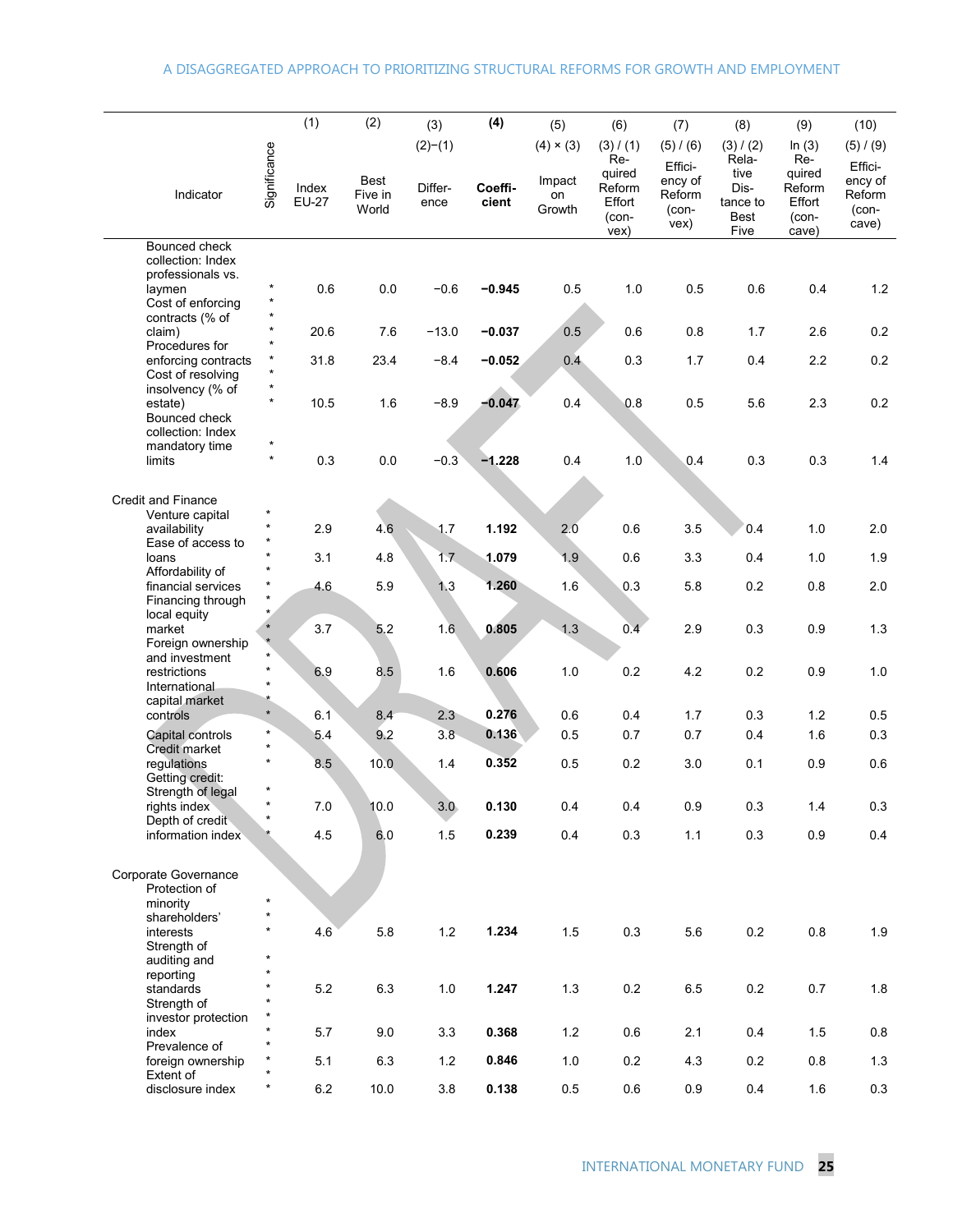|                                                  |              | (1)                   |         |           | (4)              |                                                                 |                  |           |                                                                         |                  |           |
|--------------------------------------------------|--------------|-----------------------|---------|-----------|------------------|-----------------------------------------------------------------|------------------|-----------|-------------------------------------------------------------------------|------------------|-----------|
|                                                  |              |                       | (2)     | (3)       |                  | (5)                                                             | (6)              | (7)       | (8)                                                                     | (9)              | (10)      |
|                                                  |              |                       |         | $(2)-(1)$ |                  | $(4) \times (3)$                                                | (3) / (1)        | (5) / (6) | (3) / (2)                                                               | In $(3)$         | (5) / (9) |
|                                                  | Significance |                       |         |           |                  |                                                                 | Re-              | Effici-   | Rela-                                                                   | Re-              | Effici-   |
|                                                  |              |                       | Best    |           |                  | Impact                                                          | quired           | ency of   | tive                                                                    | quired           | ency of   |
| Indicator                                        |              | Index<br><b>EU-27</b> | Five in | Differ-   | Coeffi-<br>cient | on                                                              | Reform<br>Effort | Reform    | Dis-<br>tance to                                                        | Reform<br>Effort | Reform    |
|                                                  |              |                       | World   | ence      |                  | Growth                                                          | (con-            | (con-     | Best                                                                    | (con-            | (con-     |
|                                                  |              |                       |         |           |                  |                                                                 | vex)             | vex)      | Five                                                                    | cave)            | cave)     |
| Ease of                                          |              |                       |         |           |                  |                                                                 |                  |           |                                                                         |                  |           |
| shareholder suits                                |              |                       |         |           |                  |                                                                 |                  |           |                                                                         |                  |           |
| index                                            | $\star$      | 6.4                   | 9.4     | 3.0       | 0.128            | 0.4                                                             | 0.5              | 0.8       | 0.3                                                                     | 1.4              | 0.3       |
|                                                  |              |                       |         |           |                  |                                                                 |                  |           |                                                                         |                  |           |
| Infrastructure                                   |              |                       |         |           |                  |                                                                 |                  |           |                                                                         |                  |           |
| Quality of railroad                              | $\star$      |                       |         |           |                  |                                                                 |                  |           |                                                                         |                  |           |
| infrastructure                                   | $\star$      | 4.1                   | 6.4     | 2.3       | 0.702            | 1.6                                                             | 0.6              | 2.9       | 0.4                                                                     | 1.2              | 1.4       |
| Quality of roads                                 |              | 4.8                   | 6.4     | 1.7       | 0.855            | 1.4                                                             | 0.4              | 4.1       | 0.3                                                                     | 1.0              | 1.5       |
| Quality of port                                  | $\star$      |                       |         |           |                  |                                                                 |                  |           |                                                                         |                  |           |
| infrastructure                                   |              | 5.1                   | 6.6     | 1.5       | 0.894            | 1.4                                                             | 0.3              | 4.5       | 0.2                                                                     | 0.9              | 1.5       |
| Quality of air                                   |              |                       |         |           |                  |                                                                 |                  |           |                                                                         |                  |           |
| transport                                        |              |                       |         |           |                  |                                                                 |                  |           |                                                                         |                  |           |
| infrastructure                                   | $\star$      | 5.3                   | 6.6     | 1.3       | 1.004            | 1.3                                                             | 0.2              | 5.3       | 0.2                                                                     | 0.8              | 1.6       |
| Government                                       |              |                       |         |           |                  |                                                                 |                  |           |                                                                         |                  |           |
| involvement in                                   |              |                       |         |           |                  |                                                                 |                  |           |                                                                         |                  |           |
| infrastructure                                   |              |                       |         |           |                  |                                                                 |                  |           |                                                                         |                  |           |
| sector                                           | $\star$      | 3.1                   | 1.3     | $-1.8$    | $-0.308$         | 0.6                                                             | 0.6              | 1.0       | 1.4                                                                     | 1.0              | 0.5       |
|                                                  |              |                       |         |           |                  |                                                                 |                  |           |                                                                         |                  |           |
| Education                                        |              |                       |         |           |                  |                                                                 |                  |           |                                                                         |                  |           |
| Average years of                                 | $\star$      |                       |         |           |                  |                                                                 |                  |           |                                                                         |                  |           |
| schooling                                        |              | 8.5                   | 11.7    | 3.2       | 0.402            | 1,3                                                             | 0.4              | 3.4       | 0.3                                                                     | 1.4              | 0.9       |
| Quality of the                                   |              |                       |         |           |                  |                                                                 |                  |           |                                                                         |                  |           |
| educational                                      |              |                       |         |           |                  |                                                                 |                  |           |                                                                         |                  |           |
| system                                           |              | 4.2                   | 5.8     | 1.6       | 0.777            | 1.2                                                             | 0.4              | 3.3       | 0.3                                                                     | 0.9              | 1.3       |
| Internet access in                               |              |                       |         |           |                  |                                                                 |                  |           |                                                                         |                  |           |
| schools                                          |              | 5.4                   | 6.4     | 1.0       | 1.034            | 1.1                                                             | 0.2              | 5.6       | 0.2                                                                     | 0.7              | 1.5       |
|                                                  |              |                       |         |           |                  |                                                                 |                  |           |                                                                         |                  |           |
| Corruption                                       |              |                       |         |           |                  |                                                                 |                  |           |                                                                         |                  |           |
| Corruption (2000-                                |              |                       |         |           |                  |                                                                 |                  |           |                                                                         |                  |           |
| 11)                                              |              | 6.1                   | 9.3     | 3.2       | 0.545            | 1.8                                                             | 0.5              | 3.3       | 0.3                                                                     | 1.4              | 1.2       |
| Favoritism in                                    |              |                       |         |           |                  |                                                                 |                  |           |                                                                         |                  |           |
| decisions of                                     |              |                       |         |           |                  |                                                                 |                  |           |                                                                         |                  |           |
| government                                       |              |                       |         |           |                  |                                                                 |                  |           |                                                                         |                  |           |
| officials                                        |              | 3.6                   | 5.5     | 1.9       | 0.826            | 1.6                                                             | 0.5              | 3.0       | 0.3                                                                     | 1.1              | 1.5       |
| Control of                                       |              |                       |         |           |                  |                                                                 |                  |           |                                                                         |                  |           |
| corruption                                       |              | 1.1                   | 2.3     | 1.2       | 1.227            | 1.5                                                             | 1.1              | 1.4       | 0.5                                                                     | 0.8              | 1.9       |
| Irregular                                        |              |                       |         |           |                  |                                                                 |                  |           |                                                                         |                  |           |
| payments and                                     |              |                       |         |           |                  |                                                                 |                  |           |                                                                         |                  |           |
| bribes                                           |              | 5.1                   | 6.6     | 1.5       | 0.962            | 1.5                                                             | 0.3              | 4.9       | 0.2                                                                     | 0.9              | 1.6       |
|                                                  |              |                       |         |           |                  |                                                                 |                  |           |                                                                         |                  |           |
| Source: IMF staff calculations.                  |              |                       |         |           |                  |                                                                 |                  |           |                                                                         |                  |           |
|                                                  |              |                       |         |           |                  |                                                                 |                  |           |                                                                         |                  |           |
| <b>Appendix 8C. Data Description and Sources</b> |              |                       |         |           |                  |                                                                 |                  |           |                                                                         |                  |           |
|                                                  |              |                       |         |           |                  |                                                                 |                  |           |                                                                         |                  |           |
|                                                  |              |                       |         |           |                  |                                                                 |                  |           |                                                                         |                  |           |
| Variable                                         |              |                       |         |           |                  | Description                                                     |                  |           |                                                                         |                  |           |
| Labor                                            |              |                       |         |           |                  |                                                                 |                  |           |                                                                         |                  |           |
| Civil rights index                               |              |                       |         |           |                  |                                                                 |                  |           | Measures the degree of protection of vulnerable groups against          |                  |           |
|                                                  |              |                       |         |           |                  |                                                                 |                  |           |                                                                         |                  |           |
|                                                  |              |                       |         |           |                  | employment discrimination as the average of the five following  |                  |           |                                                                         |                  |           |
|                                                  |              |                       |         |           |                  | variables: Labor discrimination on grounds of race is expressly |                  |           |                                                                         |                  |           |
|                                                  |              |                       |         |           |                  | prohibited by law; Labor discrimination on grounds of gender is |                  |           |                                                                         |                  |           |
|                                                  |              |                       |         |           |                  |                                                                 |                  |           | expressly prohibited by law; Statutory duration of maternity leave with |                  |           |
|                                                  |              |                       |         |           |                  |                                                                 |                  |           | 100 percent earnings; Minimum working age; Mandatory minimum            |                  |           |
|                                                  |              |                       |         |           |                  |                                                                 |                  |           |                                                                         |                  |           |
|                                                  |              |                       |         |           |                  | wage. Source: Botero and others (2003).                         |                  |           |                                                                         |                  |           |
|                                                  |              |                       |         |           |                  |                                                                 |                  |           |                                                                         |                  |           |
|                                                  |              |                       |         |           |                  |                                                                 |                  |           |                                                                         |                  |           |
|                                                  |              |                       |         |           |                  |                                                                 |                  |           |                                                                         |                  |           |
| <b>INTERNATIONAL MONETARY FUND</b><br>26         |              |                       |         |           |                  |                                                                 |                  |           |                                                                         |                  |           |

## **Appendix 8C. Data Description and Sources**

| Variable           | Description                                                                                                                                                                                                                                                                                                                                                                                                                                                  |
|--------------------|--------------------------------------------------------------------------------------------------------------------------------------------------------------------------------------------------------------------------------------------------------------------------------------------------------------------------------------------------------------------------------------------------------------------------------------------------------------|
| Labor              |                                                                                                                                                                                                                                                                                                                                                                                                                                                              |
| Civil rights index | Measures the degree of protection of vulnerable groups against<br>employment discrimination as the average of the five following<br>variables: Labor discrimination on grounds of race is expressly<br>prohibited by law; Labor discrimination on grounds of gender is<br>expressly prohibited by law; Statutory duration of maternity leave with<br>100 percent earnings; Minimum working age; Mandatory minimum<br>wage. Source: Botero and others (2003). |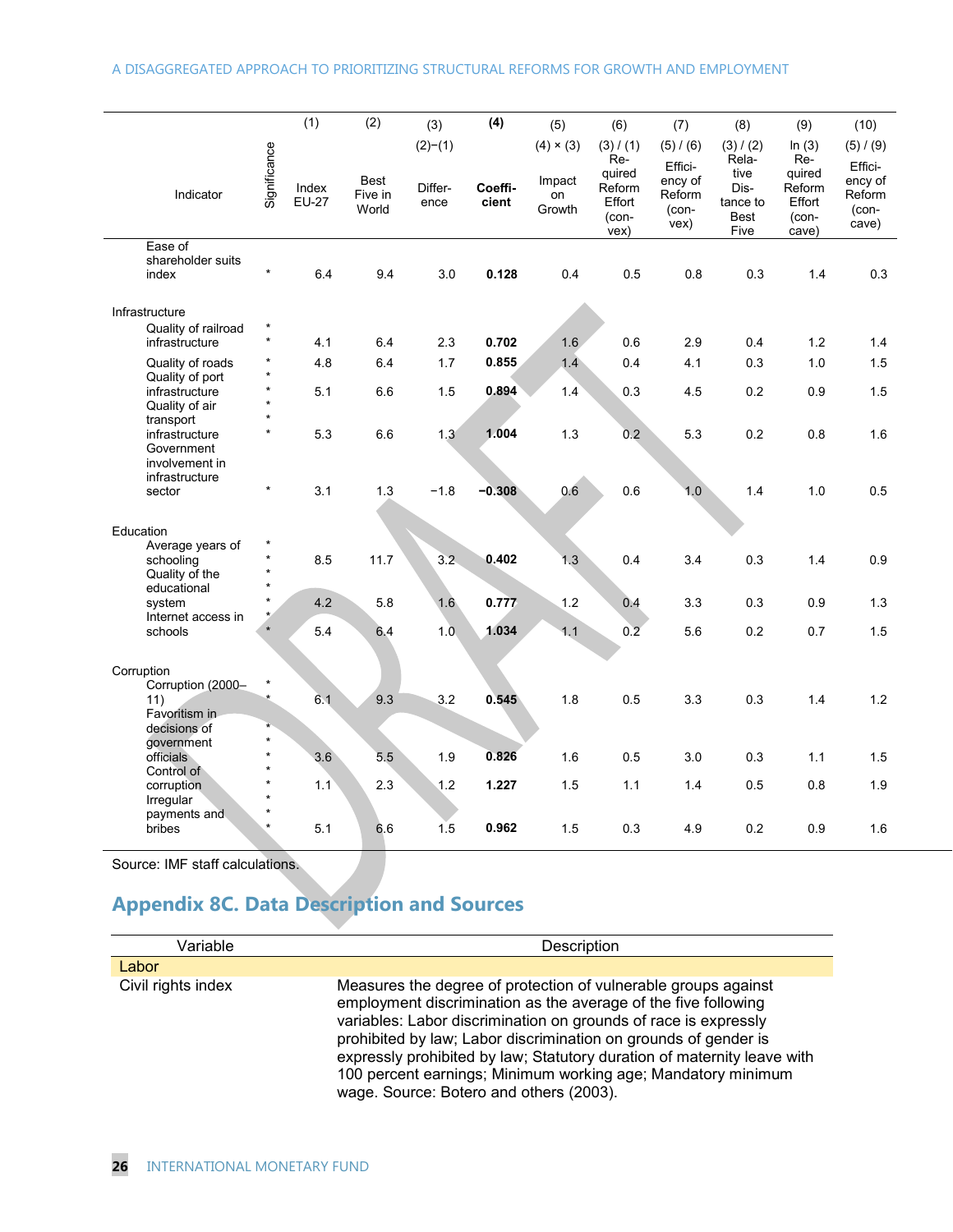| Variable                                            | Description                                                                                                                                                                                                                                                                                                                                                                                                                                                                                                                                                                                                                                                                                                                                                                                                                                                                                                                                                                                                                                                                                                                                                                                                                                                     |
|-----------------------------------------------------|-----------------------------------------------------------------------------------------------------------------------------------------------------------------------------------------------------------------------------------------------------------------------------------------------------------------------------------------------------------------------------------------------------------------------------------------------------------------------------------------------------------------------------------------------------------------------------------------------------------------------------------------------------------------------------------------------------------------------------------------------------------------------------------------------------------------------------------------------------------------------------------------------------------------------------------------------------------------------------------------------------------------------------------------------------------------------------------------------------------------------------------------------------------------------------------------------------------------------------------------------------------------|
| Cooperation in labor-<br>employer relations         | "How would you characterize labor-employer relations in your<br>country?" [1 = generally confrontational; 7 = generally cooperative],<br>2010-11 weighted average. Source: World Economic Forum<br>database.                                                                                                                                                                                                                                                                                                                                                                                                                                                                                                                                                                                                                                                                                                                                                                                                                                                                                                                                                                                                                                                    |
| Dismissal procedures<br>index                       | Measures worker protection granted by law or mandatory collective<br>agreements against dismissal. It is the average of the following seven<br>dummy variables, each of which equals 1 (1) if the employer must<br>notify a third party before dismissing more than one worker, (2) if the<br>employer needs the approval of a third party before dismissing more<br>than one worker, 3) if the employer must notify a third party before<br>dismissing one redundant worker, (4) if the employer needs the<br>approval of a third party to dismiss one redundant worker, (5) if the<br>employer must provide relocation or retraining alternatives for<br>redundant employees before dismissal, (6) if there are priority rules<br>applying to dismissal or layoffs, and (7) if there are priority rules<br>applying to reemployment. Source: Botero and others (2003).                                                                                                                                                                                                                                                                                                                                                                                        |
| Flexibility of wage<br>determination                | "How are wages generally set in your country?" [1 = by a centralized<br>bargaining process; $7 = up$ to each individual company], 2010-11<br>weighted average. Source: World Economic Forum database.                                                                                                                                                                                                                                                                                                                                                                                                                                                                                                                                                                                                                                                                                                                                                                                                                                                                                                                                                                                                                                                           |
| Hiring and firing<br>regulations                    | This subcomponent is based on the World Bank's Doing Business<br>Difficulty of Hiring Index, which is described as follows: "The difficulty<br>of hiring index measures (1) whether fixed-term contracts are<br>prohibited for permanent tasks; (2) the maximum cumulative duration<br>of fixed-term contracts; and (3) the ratio of the minimum wage for a<br>trainee or first-time employee to the average value added per worker.<br>An economy is assigned a score of 1 if fixed-term contracts are<br>prohibited for permanent tasks and a score of 0 if they can be used for<br>any task. A score of 1 is assigned if the maximum cumulative duration<br>of fixed-term contracts is less than 3 years; 0.5 if it is 3 years or more<br>but less than 5 years; and 0 if fixed-term contracts can last 5 years or<br>more. Finally, a score of 1 is assigned if the ratio of the minimum wage<br>to the average value added per worker is 0.75 or more; 0.67 for a ratio<br>of 0.50 or more but less than 0.75; 0.33 for a ratio of 0.25 or more but<br>less than 0.50; and 0 for a ratio of less than 0.25." Countries with<br>higher difficulty of hiring are given lower ratings. Sources: Economic<br>Freedom of the World; World Bank, Doing Business. |
| Pay and productivity                                | "To what extent is pay in your country related to productivity?" $[1 = not$<br>related to worker productivity; $7 =$ strongly related to worker<br>productivity], 2010-11 weighted average. Source: World Economic<br>Forum database.                                                                                                                                                                                                                                                                                                                                                                                                                                                                                                                                                                                                                                                                                                                                                                                                                                                                                                                                                                                                                           |
| Redundancy costs                                    | Redundancy costs in weeks of salary, 2009. The lower the value the<br>better. Source: World Bank, Doing Business.                                                                                                                                                                                                                                                                                                                                                                                                                                                                                                                                                                                                                                                                                                                                                                                                                                                                                                                                                                                                                                                                                                                                               |
| Unemployment benefits<br>index                      | Measures the level of unemployment benefits as the average of<br>months of contributions or employment for unemployment benefits,<br>percentage of salary deducted for unemployment benefits, waiting<br>period for unemployment benefits, and unemployment benefits net<br>replacement rate. Source: Botero and others (2003).                                                                                                                                                                                                                                                                                                                                                                                                                                                                                                                                                                                                                                                                                                                                                                                                                                                                                                                                 |
| <b>Product and services</b><br>markets              |                                                                                                                                                                                                                                                                                                                                                                                                                                                                                                                                                                                                                                                                                                                                                                                                                                                                                                                                                                                                                                                                                                                                                                                                                                                                 |
| Administrative burdens<br>for sole proprietor firms | Measures the administrative burdens on the creation of sole proprietor<br>firms. The latest available data are for 2008. The index ranges from 0<br>to 6, 6 being more restrictive and 0 having no restrictions or                                                                                                                                                                                                                                                                                                                                                                                                                                                                                                                                                                                                                                                                                                                                                                                                                                                                                                                                                                                                                                              |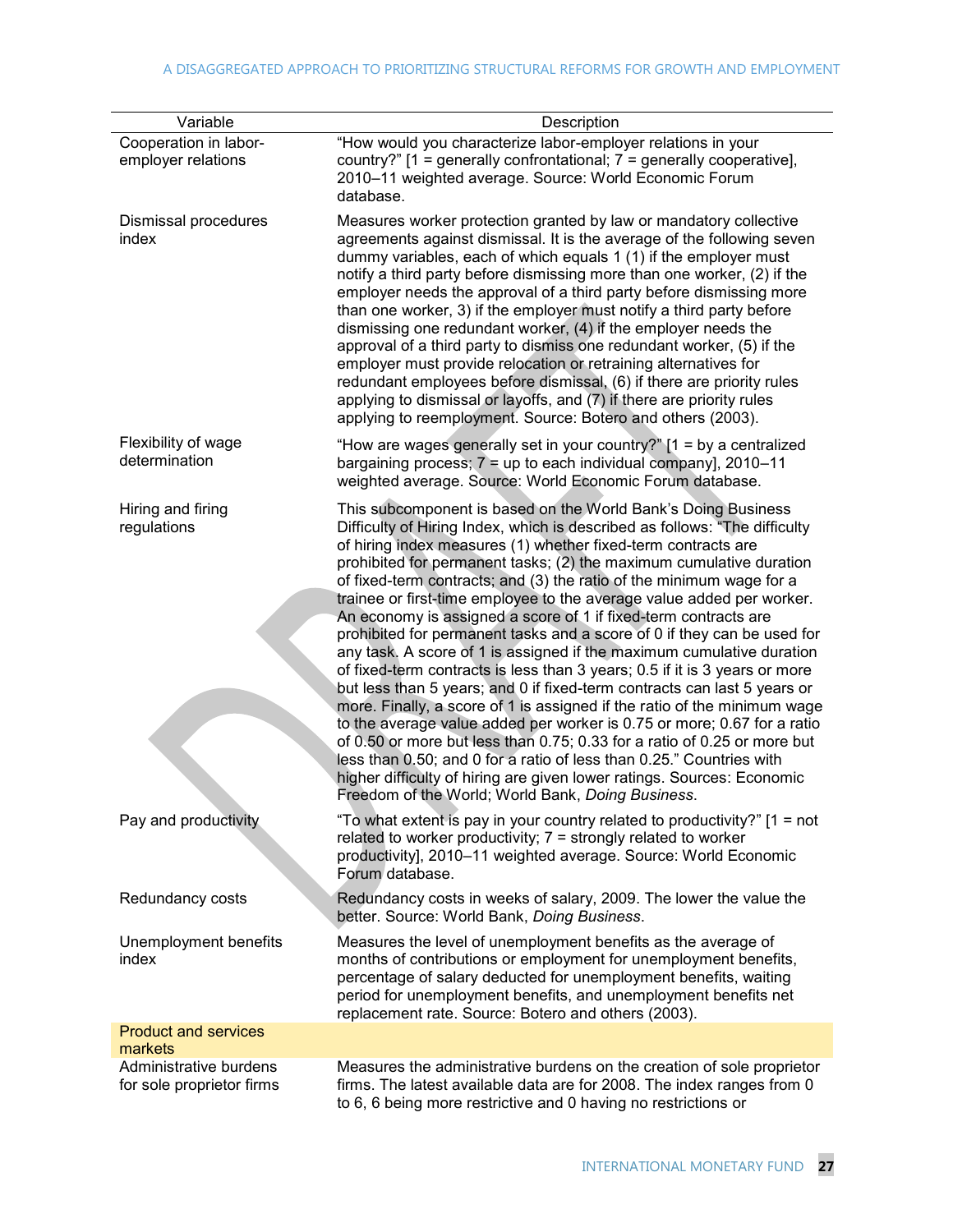| Variable                                                | Description                                                                                                                                                                                                                                                                                                                                                                                                                                                                                                                                                                                                                                                                                                                                                                                                                                                                                                                                                      |
|---------------------------------------------------------|------------------------------------------------------------------------------------------------------------------------------------------------------------------------------------------------------------------------------------------------------------------------------------------------------------------------------------------------------------------------------------------------------------------------------------------------------------------------------------------------------------------------------------------------------------------------------------------------------------------------------------------------------------------------------------------------------------------------------------------------------------------------------------------------------------------------------------------------------------------------------------------------------------------------------------------------------------------|
|                                                         | regulations. Source: OECD database.                                                                                                                                                                                                                                                                                                                                                                                                                                                                                                                                                                                                                                                                                                                                                                                                                                                                                                                              |
| Airlines                                                | The air transportation indicator is constructed based on the indicators<br>for entry regulation and public ownership; and it covers passenger<br>transport, international and domestic routes. The latest available data<br>are for 2008. The index ranges from 0 to 6, 6 being more restrictive<br>and 0 having no restrictions or regulations. Source: OECD database.                                                                                                                                                                                                                                                                                                                                                                                                                                                                                                                                                                                          |
| Airlines: Public<br>ownership                           | Public ownership in air transport is covered by reporting the<br>percentage shares owned by the government in the largest company.<br>The latest available data are for 2008. The index ranges from 0 to 6, 6<br>being more restrictive and 0 having no restrictions or regulations.<br>Source: OECD database.                                                                                                                                                                                                                                                                                                                                                                                                                                                                                                                                                                                                                                                   |
| Barriers to entry in services                           | Entry regulations cover provisions that either raise the cost of accessing<br>retail markets or create explicit barriers for certain types of outlets. The<br>indicator includes information on two regulations that potentially<br>increase costs, registration requirements and licensing requirements,<br>and three regulations that impose barriers, restrictions on the range of<br>products that can be sold, restrictions on the range of services that can<br>be supplied, and restrictions on the establishment of large outlets. The<br>indicator also includes information on the extent to which incumbents<br>are protected from new entry, either because they are granted legal<br>monopoly rights or because they are involved in decisions concerning<br>new licenses. The latest available data are for 2008. The index ranges<br>from 0 to 6, 6 being more restrictive and 0 having no restrictions or<br>regulations. Source: OECD database. |
| Duration of compulsory<br>practice for engineers        | This indicator is constructed based on the duration of compulsory<br>practice necessary to become a full member of the engineering<br>profession. The latest available data are for 2008. The index ranges<br>from 0 to 6, 6 being more restrictive and 0 having no restrictions or<br>regulations. Source: OECD database.                                                                                                                                                                                                                                                                                                                                                                                                                                                                                                                                                                                                                                       |
| Duration of specialized<br>education for<br>accountants | The index is based on three components: duration of specialized<br>education, university, or other higher degree; the duration of<br>compulsory practice necessary to become a full member of the<br>profession; and the professional exams that must be passed to<br>become a full member of the profession. The latest available data are<br>for 2008. The index ranges from 0 to 6, 6 being more restrictive and 0<br>having no restrictions or regulations. Source: OECD database.                                                                                                                                                                                                                                                                                                                                                                                                                                                                           |
| Duration of specialized<br>education for architects     | The index is based on three components: duration of specialized<br>education, university, or other higher degree; the duration of<br>compulsory practice necessary to become a full member of the<br>profession; and the professional exams that must be passed to<br>become a full member of the profession. The latest available data are<br>for 2008. The index ranges from 0 to 6, 6 being more restrictive and 0<br>having no restrictions or regulations. Source: OECD database.                                                                                                                                                                                                                                                                                                                                                                                                                                                                           |
| Duration of specialized<br>education for engineers      | The index is based on three components: duration of specialized<br>education, university, or other higher degree; the duration of<br>compulsory practice necessary to become a full member of the<br>profession; and the professional exams that must be passed to<br>become a full member of the profession. The latest available data are<br>for 2008. The index ranges from 0 to 6, 6 being more restrictive and 0<br>having no restrictions or regulations. Source: OECD database.                                                                                                                                                                                                                                                                                                                                                                                                                                                                           |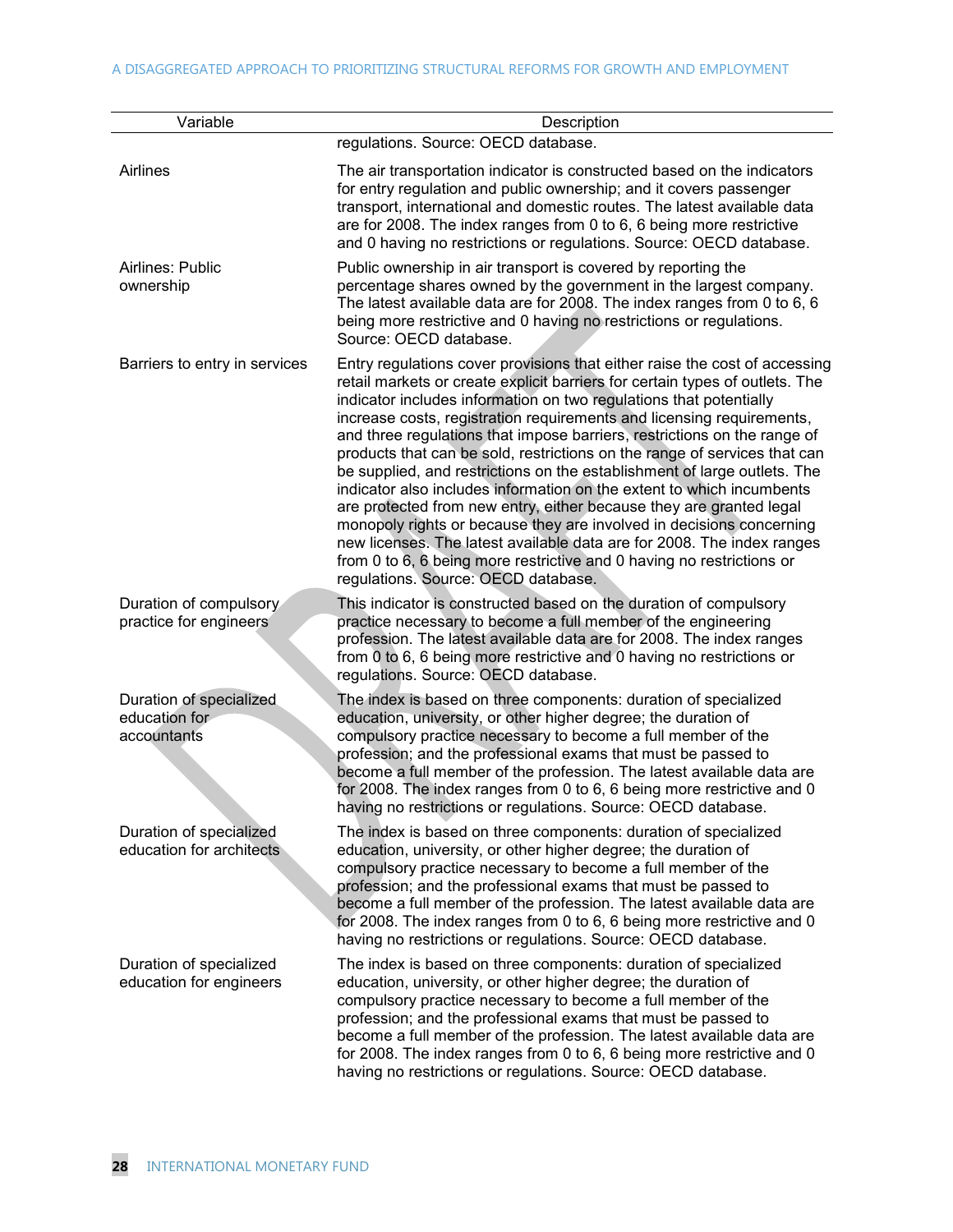| Variable                                | Description                                                                                                                                                                                                                                                                                                                                                                                                                                                                                        |
|-----------------------------------------|----------------------------------------------------------------------------------------------------------------------------------------------------------------------------------------------------------------------------------------------------------------------------------------------------------------------------------------------------------------------------------------------------------------------------------------------------------------------------------------------------|
| Effectiveness of<br>antimonopoly policy | "To what extent does antimonopoly policy promote competition in your<br>country?" $[1 =$ does not promote competition; $7 =$ effectively promotes<br>competition], 2010-11 weighted average. Source: World Economic<br>Forum database.                                                                                                                                                                                                                                                             |
| Electricity indicator                   | The electricity indicator is constructed based on the indicators for entry<br>regulation, public ownership, vertical integration, and market structure.<br>The latest available data are for 2008. The index ranges from 0 to 6, 6<br>being more restrictive and 0 having no restrictions or regulations.                                                                                                                                                                                          |
| <b>Electricity: Public</b><br>ownership | Source: OECD database<br>Indicators for public ownership record the prevailing ownership<br>structure in the various segments of the electricity, ranging from fully<br>private to fully public. The scoring allows for mixed ownership<br>arrangements in which the natural monopoly segments remain in<br>public hands. The latest available data are for 2008. The index ranges<br>from 0 to 6, 6 being more restrictive and 0 having no restrictions or<br>regulations. Source: OECD database. |
| <b>Explicit barriers</b>                | Explicit barriers comprise ownership barriers, tariffs, and<br>discriminatory provisions. The latest available data are for 2008. The<br>index ranges from 0 to 6, 6 being more restrictive and 0 having no<br>restrictions or regulations. Source: OECD database.                                                                                                                                                                                                                                 |
| <b>Gas: Market structure</b>            | This index measures the market share of the largest company in the<br>gas production and import industry; the gas transmission industry; and<br>the gas supply industry. The latest available data are for 2008. The<br>index ranges from 0 to 6, 6 being more restrictive and 0 having no<br>restrictions or regulations. Source: OECD database.                                                                                                                                                  |
| Involvement in business<br>operation    | Involvement in business operation measures state control in setting<br>prices in road freight, air transport, retail distribution, and some<br>telecommunications services; and the use of command and control<br>regulation. The latest available data are for 2008. The index ranges<br>from 0 to 6, 6 being more restrictive and 0 having no restrictions or<br>regulations. Source: OECD database.                                                                                             |
| Licensing: Accounting                   | This indicator measures how many services the accounting profession<br>has an exclusive or shared exclusive right to provide. The latest<br>available data are for 2008. The index ranges from 0 to 6, 6 being<br>more restrictive and 0 having no restrictions/regulations. Source:<br>OECD database.                                                                                                                                                                                             |
| Licensing: Engineers                    | This indicator measures how many services the engineering<br>profession has an exclusive or shared exclusive right to provide. The<br>latest available data are for 2008. The index ranges from 0 to 6, 6<br>being more restrictive and 0 having no restrictions or regulations.<br>Source: OECD database.                                                                                                                                                                                         |
| Operational restrictions                | This indicator is based on the protection of existing firms and the<br>regulations concerning shop opening hours. The latest available data<br>are for 2008. The index ranges from 0 to 6, 6 being more restrictive<br>and 0 having no restrictions or regulations. Source: OECD database.                                                                                                                                                                                                         |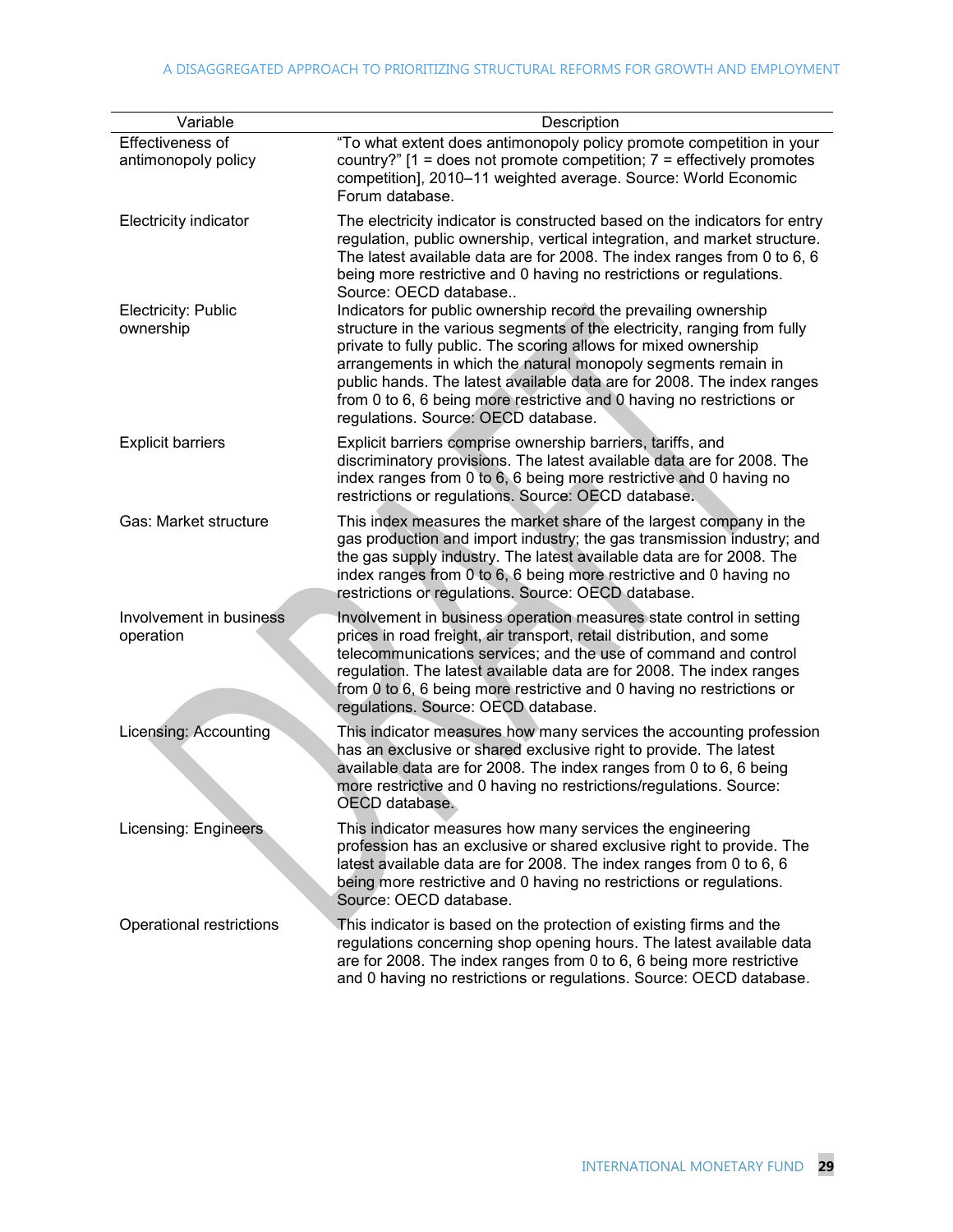| Variable                        | Description                                                                                                                                                                                                                                                                                                                                                                                                                                                                                                                                                                                                                                                                                                                                                                                                                                                                                                                                                                                                                                                                                                                                                                                                                                 |
|---------------------------------|---------------------------------------------------------------------------------------------------------------------------------------------------------------------------------------------------------------------------------------------------------------------------------------------------------------------------------------------------------------------------------------------------------------------------------------------------------------------------------------------------------------------------------------------------------------------------------------------------------------------------------------------------------------------------------------------------------------------------------------------------------------------------------------------------------------------------------------------------------------------------------------------------------------------------------------------------------------------------------------------------------------------------------------------------------------------------------------------------------------------------------------------------------------------------------------------------------------------------------------------|
| Price controls                  | The more widespread the use of price controls, the lower the rating.<br>The survey data of the International Institute for Management<br>Development's World Competitiveness Yearbook (various editions)<br>were used to rate the countries (mostly developed economies)<br>covered by the report. Other sources were used to categorize other<br>countries. Countries were given a rating of 10 if no price controls or<br>marketing boards were present. If price controls were limited to<br>industries for which economies of scale may reduce the effectiveness<br>of competition (e.g., power generation), a country was given a rating of<br>8. If price controls were applied in only a few other industries, such as<br>agriculture, a country was given a rating of 6. If price controls were<br>levied on energy, agriculture, and many other staple products that are<br>widely purchased by households, a rating of 4 was given. If price<br>controls applied to a significant number of products in both agriculture<br>and manufacturing, the rating was 2. A rating of zero was given if there<br>was widespread use of price controls throughout various sectors of the<br>economy. Source: Economic Freedom of the World. |
| Product market<br>regulation    | The product market regulation (PMR) indicator covers formal<br>regulations in the following areas: state control of business<br>enterprises, legal and administrative barriers to entrepreneurship, and<br>barriers to international trade and investment. The PMR indicators are<br>based primarily on explicit policy settings and only account for formal<br>government regulation. Thus, the indicators only record "objective"<br>data about rules and regulations, as opposed to "subjective"<br>assessments of market participants in indicators based on opinion<br>surveys. This isolates the indicators from context-specific<br>assessments and makes them comparable across countries, but also<br>results in some limitations. "Informal" regulatory practices, such as<br>administrative guidance or self-disciplinary measures of professional<br>associations, are only captured to a very limited extent in the PMR<br>indicators system. The scale of indicators is 0-6 from least to most<br>restrictive. Source: OECD database.                                                                                                                                                                                         |
| Protection of existing<br>firms | Are professional bodies or representatives of trade and commercial<br>interests involved in licenses or permits needed to engage in<br>commercial activity (not related to outlet sitting); licenses or permits<br>needed for outlet sitting (in addition to compliance with general urban<br>planning provisions); or compliance with regulation especially<br>designed for large-outlet licensing decisions? Are there products that<br>can only be sold in outlets operating under a local or national legal<br>monopoly (franchise)? The index ranges from 0 to 6, 6 being more<br>protective and 0 having no protection. Source: OECD database.                                                                                                                                                                                                                                                                                                                                                                                                                                                                                                                                                                                        |
| Public ownership                | This indicator measures the percentage of shares in the largest<br>companies owned by national, state, or provincial authorities, with<br>ownership ranging from fully private to fully public. The scoring allows<br>for mixed ownership arrangements in which the natural monopoly<br>segments remain in public hands. The index ranges from 0 to 6, with 6<br>being the highest public share and 0 the lowest. Source: OECD<br>database.                                                                                                                                                                                                                                                                                                                                                                                                                                                                                                                                                                                                                                                                                                                                                                                                 |
| Rail: Public ownership          | This indicator is based on the percentage of shares owned by<br>government in operation of the infrastructure sector, the passenger<br>transport sector, and the freight transport sector. The index ranges<br>from 0 to 6, with 6 being the highest public share and 0 the lowest.<br>Source: OECD database.                                                                                                                                                                                                                                                                                                                                                                                                                                                                                                                                                                                                                                                                                                                                                                                                                                                                                                                               |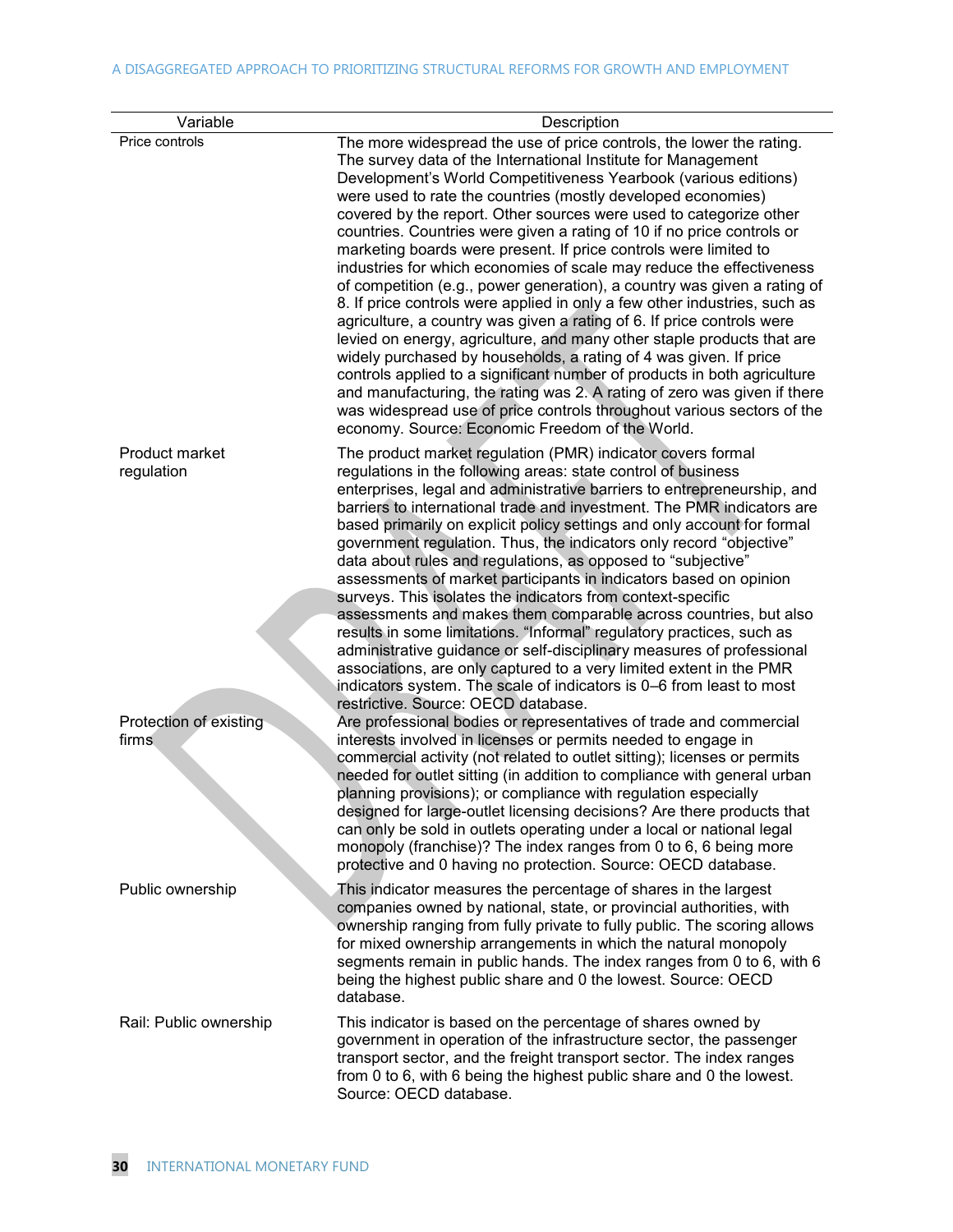| Variable                                              | Description                                                                                                                                                                                                                                                                                                                                                                                                                                                                                                                                                                                                                                                                                                                                                                                                                                                                                                                                                                                                                                                                                           |
|-------------------------------------------------------|-------------------------------------------------------------------------------------------------------------------------------------------------------------------------------------------------------------------------------------------------------------------------------------------------------------------------------------------------------------------------------------------------------------------------------------------------------------------------------------------------------------------------------------------------------------------------------------------------------------------------------------------------------------------------------------------------------------------------------------------------------------------------------------------------------------------------------------------------------------------------------------------------------------------------------------------------------------------------------------------------------------------------------------------------------------------------------------------------------|
| Requirements in<br>education for engineers            | This indicator is constructed based on three measures: the duration of<br>the university degree or other higher degree program; the duration of<br>compulsory practice necessary to become a full member of the<br>profession; and the exams that must be passed to become a full<br>member of the engineering profession. The latest available data are<br>for 2008. The index ranges from 0 to 6, 6 being more restrictive and 0<br>having no restrictions or regulations. Source: OECD database.                                                                                                                                                                                                                                                                                                                                                                                                                                                                                                                                                                                                   |
| Restrictions to<br>competition in seven<br>industries | This indicator measures restrictions to competition in seven industries:<br>electricity, gas, air passenger transport, rail transport, road freight,<br>postal services, and telecommunications. The indicators cover<br>transmission, distribution, and supply in electricity and gas;<br>infrastructure as well as passenger and freight services in rail<br>transport; domestic and international routes in air passenger transport;<br>basic letter, parcel, and courier services in post; and trunk, long<br>distance, and mobile services in telecommunications. In each industry,<br>the indicators include the following low-level indicators: barriers to<br>entry in all sectors; public ownership in all sectors except road freight;<br>vertical integration in electricity, gas, and rail transport; market<br>structure in rail transport, gas, and telecommunications; and price<br>controls in road freight. The latest available data are for 2008. The<br>index ranges from 0 to 6, 6 being more restrictive and 0 having no<br>restrictions or regulations. Source: OECD database. |
| Scope of public<br>enterprise sector                  | This indicator measures the pervasiveness of state ownership across<br>business sectors as the proportion of sectors in which the state has an<br>equity stake in at least one firm. The latest available data are for 2008.<br>The index ranges from 0 to 6, 6 being more restrictive and 0 having no<br>restrictions or regulations. Source: OECD database.                                                                                                                                                                                                                                                                                                                                                                                                                                                                                                                                                                                                                                                                                                                                         |
| Sector-specific<br>administrative burdens             | This indicator reflects administrative burdens in the road transport and<br>retail distribution sectors. The latest available data are for 2008. The<br>index ranges from 0 to 6, 6 being more restrictive and 0 having no<br>restrictions or regulations. Source: OECD database.                                                                                                                                                                                                                                                                                                                                                                                                                                                                                                                                                                                                                                                                                                                                                                                                                     |
| State control                                         | This indicator is based on the percentage of shares in the largest<br>companies owned by state, as well as the state involvement in<br>business operation. The latest available data are for 2008. The index<br>ranges from 0 to 6, 6 being more restrictive and 0 having no<br>restrictions or regulations. Source: OECD database                                                                                                                                                                                                                                                                                                                                                                                                                                                                                                                                                                                                                                                                                                                                                                    |
| Telecommunications:<br>Market structure               | The indicator for market structure in telecommunications is based on<br>the market share of new entrants in each of the telecommunications<br>services covered by the indicator to gauge the extent to which existing<br>regulations actually succeed in promoting competition. The latest<br>available data are for 2008. The index ranges from 0 to 6, 6 being<br>more restrictive and 0 having no restrictions or regulations. Source:<br>OECD database.                                                                                                                                                                                                                                                                                                                                                                                                                                                                                                                                                                                                                                           |
| Use of command and<br>control regulation              | Use of command and control regulation indicates the extent to which<br>government uses coercive (as opposed to incentives-based)<br>regulation in general and in specific services sectors. The latest<br>available data are for 2008. The index ranges from 0 to 6, 6 being<br>more restrictive and 0 having no restrictions or regulations. Source:                                                                                                                                                                                                                                                                                                                                                                                                                                                                                                                                                                                                                                                                                                                                                 |

OECD database.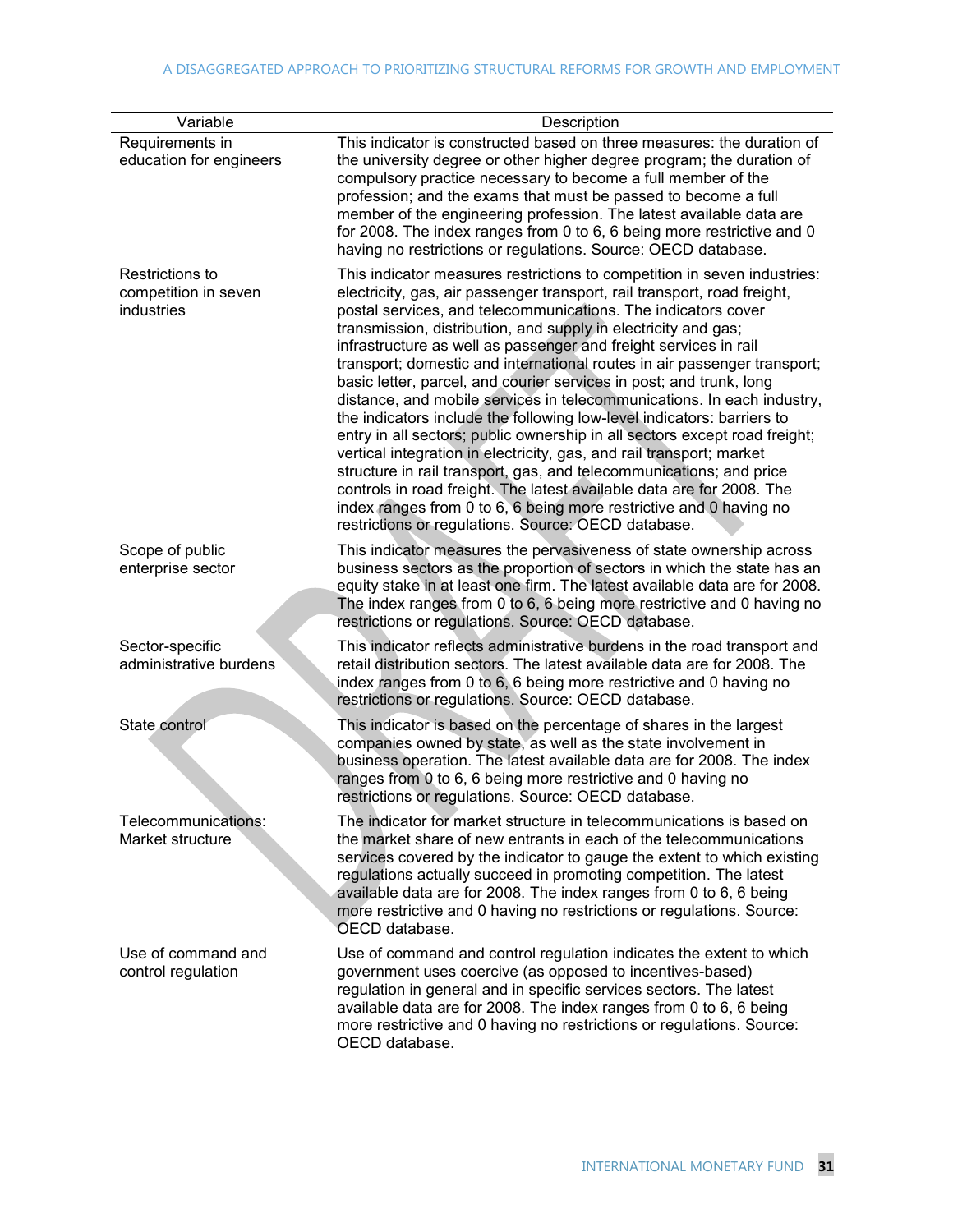| Variable                                 | Description                                                                                                                                                                                                                                                                                                                                                                                                                                                                                                                                                                                                                                                                                                                                                                                                                            |
|------------------------------------------|----------------------------------------------------------------------------------------------------------------------------------------------------------------------------------------------------------------------------------------------------------------------------------------------------------------------------------------------------------------------------------------------------------------------------------------------------------------------------------------------------------------------------------------------------------------------------------------------------------------------------------------------------------------------------------------------------------------------------------------------------------------------------------------------------------------------------------------|
| <b>Business regulations</b>              |                                                                                                                                                                                                                                                                                                                                                                                                                                                                                                                                                                                                                                                                                                                                                                                                                                        |
| Administrative burdens<br>on start-ups   | Measures the minimum number of mandatory procedures required to<br>register a public limited company, the minimum number of services<br>(number of public and private bodies to contact to register a public<br>limited company), the minimum direct and indirect costs, and the<br>number of working days required to complete all mandatory<br>procedures for registering a public limited company. The index ranges<br>from 0 to 6, 6 being more restrictive and 0 having no restrictions or<br>regulations. Source: OECD database.                                                                                                                                                                                                                                                                                                 |
| Administrative<br>requirements           | This subcomponent is based on the Global Competitiveness Report<br>question: "Complying with administrative requirements (permits,<br>regulations, reporting) issued by the government in your country is (1<br>= burdensome, 7 = not burdensome)." Source: Economic Freedom of<br>the World.                                                                                                                                                                                                                                                                                                                                                                                                                                                                                                                                          |
| Barriers to<br>entrepreneurship          | Comprises detailed indicators of (1) the features of the licensing and<br>permit system; (2) the communication and simplification of rules and<br>procedures; (3) economy-wide administrative burdens on start-ups of<br>corporate firms; (4) economy-wide administrative burdens on the start-<br>up of sole-proprietor firms; (5) industry-specific administrative burdens<br>on start-ups of retail distribution and road freight companies; (6) the<br>scope of legal barriers to entry (in 24 manufacturing and services<br>industries); and (7) the existence of antitrust exemptions for public<br>enterprises or government-mandated behavior. The index ranges from<br>0 to 6, 6 being more restrictive and 0 having no restrictions or<br>regulations. Source: OECD database.                                                |
| Barriers to foreign direct<br>investment | The foreign direct investment index focuses on four types of<br>measures: equity restrictions, screening and approval requirements,<br>restrictions on foreign key personnel, and other operational restrictions<br>(such as limits on purchase of land or on repatriation of profits and<br>capital). The discriminatory nature of measures is the central criterion<br>for deciding whether a measure should be scored. Nevertheless,<br>nondiscriminatory measures are also covered when they are<br>burdensome for foreign investors. This is the case, in particular, for<br>rules regarding nationality of key personnel and directors. The index<br>covers 22 sectors, the scores for which are averaged to obtain a<br>country score. The scale of indicators is 0-6 from least to most<br>restrictive. Source: OECD database. |
| Burden of government<br>regulation       | "How burdensome is it for businesses in your country to comply with<br>governmental administrative requirements (e.g., permits, regulations,<br>reporting)?" $[1 =$ extremely burdensome; $7 =$ not burdensome at all],<br>2010-11 weighted average. Source: World Economic Forum.                                                                                                                                                                                                                                                                                                                                                                                                                                                                                                                                                     |
| <b>Bureaucracy costs</b>                 | This subcomponent is based on the Global Competitiveness Report<br>question: "Standards on product and service quality, energy and other<br>regulations (outside environmental regulations) in your country are: (1<br>$=$ Lax or nonexistent, $7 =$ among the world's most stringent)." Source:<br>Economic Freedom of the World.                                                                                                                                                                                                                                                                                                                                                                                                                                                                                                     |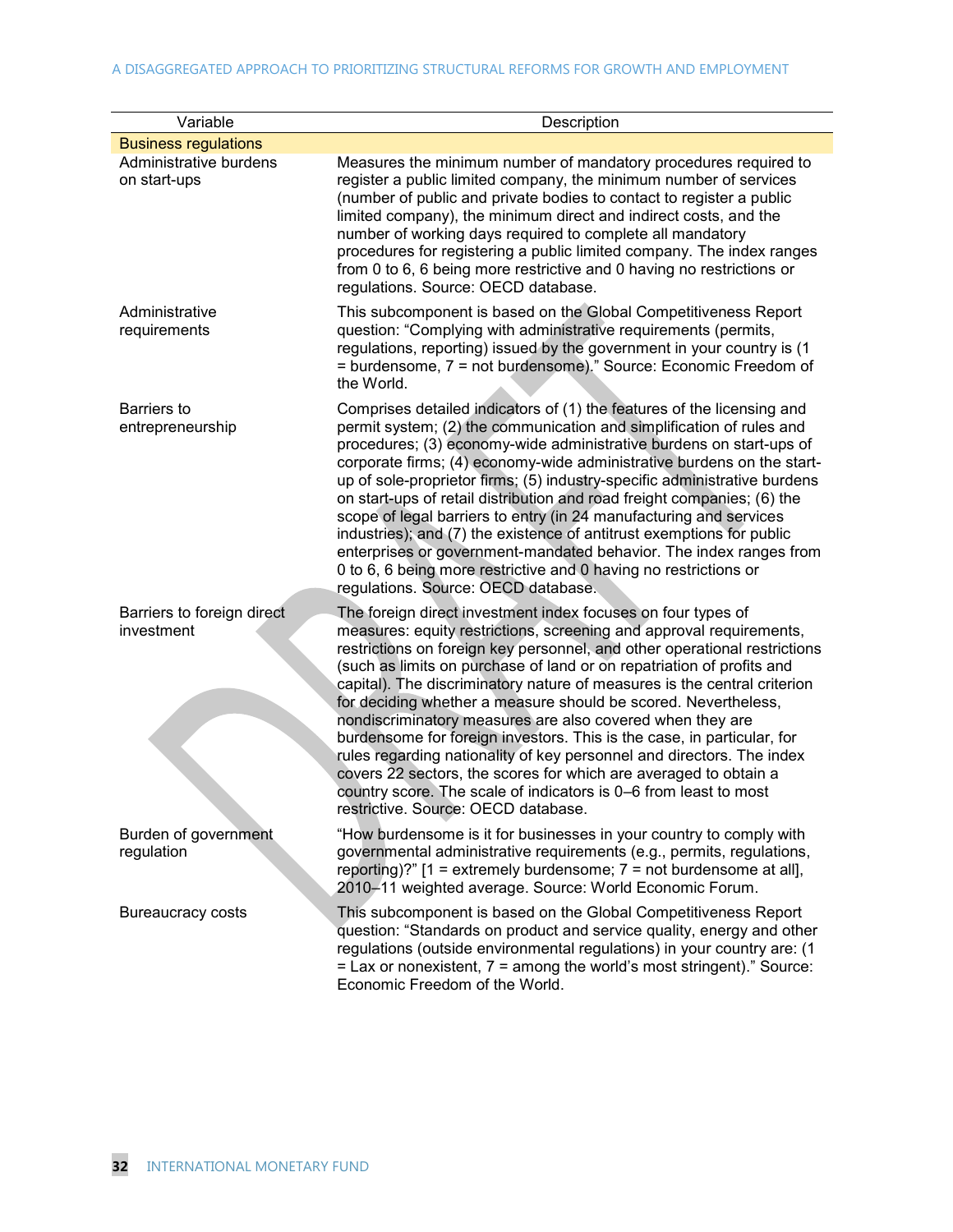| Variable<br><b>Business regulations</b>      | Description<br>The more widespread the use of price controls, the lower the rating.                                                                                                                                                                                                                                                                                                                                                                                                                                                                                                                                                                                                                                                                                                                                                                                                                                                                                                                                                                                                                                                                                |
|----------------------------------------------|--------------------------------------------------------------------------------------------------------------------------------------------------------------------------------------------------------------------------------------------------------------------------------------------------------------------------------------------------------------------------------------------------------------------------------------------------------------------------------------------------------------------------------------------------------------------------------------------------------------------------------------------------------------------------------------------------------------------------------------------------------------------------------------------------------------------------------------------------------------------------------------------------------------------------------------------------------------------------------------------------------------------------------------------------------------------------------------------------------------------------------------------------------------------|
|                                              | The survey data of the International Institute for Management<br>Development's World Competitiveness Yearbook (various editions)<br>were used to rate the countries (mostly developed economies)<br>covered by the report. Other sources were used to categorize other<br>countries. Countries were given a rating of 10 if no price controls or<br>marketing boards were present. If price controls were limited to<br>industries in which economies of scale may reduce the effectiveness<br>of competition (e.g., power generation), a country was given a rating of<br>8. If price controls were applied in only a few other industries, such as<br>agriculture, a country was given a rating of 6. If price controls were<br>levied on energy, agriculture, and many other staple products that are<br>widely purchased by households, a rating of 4 was given. If price<br>controls applied to a significant number of products in both agriculture<br>and manufacturing, the rating was 2. A rating of zero was given If<br>there was widespread use of price controls throughout various sectors<br>of the economy. Source: Economic Freedom of the World. |
| Cost of dealing with<br>construction permits | Cost is recorded as a percentage of the economy's income per capita.<br>Only official costs are recorded. All the fees associated with<br>completing the procedures to legally build a warehouse are recorded,<br>including those associated with obtaining land use approvals and<br>preconstruction design clearances; receiving inspections before,<br>during, and after construction; getting utility connections; and<br>registering the warehouse property. Nonrecurring taxes required for<br>the completion of the warehouse project are also recorded. The<br>building code, information from local experts, and specific regulations<br>and fee schedules are used as sources for costs. If several local<br>partners provide different estimates, the median reported value is<br>used. Data are as of 2011. Source: World Bank, Doing Business.                                                                                                                                                                                                                                                                                                        |
| Cost of getting electricity                  | Cost is recorded as a percentage of the economy's income per capita.<br>Costs are recorded exclusive of value-added tax. All the fees and<br>costs associated with completing the procedures to connect a<br>warehouse to electricity are recorded, including those related to<br>obtaining clearances from government agencies, applying for the<br>connection, receiving inspections of both the site and the internal<br>wiring, purchasing material, getting the actual connection works, and<br>paying a security deposit. Information from local experts and specific<br>regulations and fee schedules are used as sources for costs. If several<br>local partners provide different estimates, the median reported value is<br>used. In all cases the costs exclude bribes. Data are as of 2011.<br>Source: World Bank, Doing Business.                                                                                                                                                                                                                                                                                                                     |
| Cost of starting a<br>business               | Cost is recorded as a percentage of the economy's income per capita.<br>It includes all official fees and fees for legal or professional services if<br>such services are required by law. Fees for purchasing and legalizing<br>company books are included if these transactions are required by law.<br>The company law, the commercial code, and specific regulations and<br>fee schedules are used as sources for calculating costs. In the<br>absence of fee schedules, a government officer's estimate is taken as<br>an official source. In the absence of a government officer's estimate,<br>estimates of incorporation lawyers are used. If several incorporation<br>lawyers provide different estimates, the median reported value is<br>applied. In all cases the costs exclude bribes. Data are as of 2011.<br>Source: World Bank, Doing Business.                                                                                                                                                                                                                                                                                                    |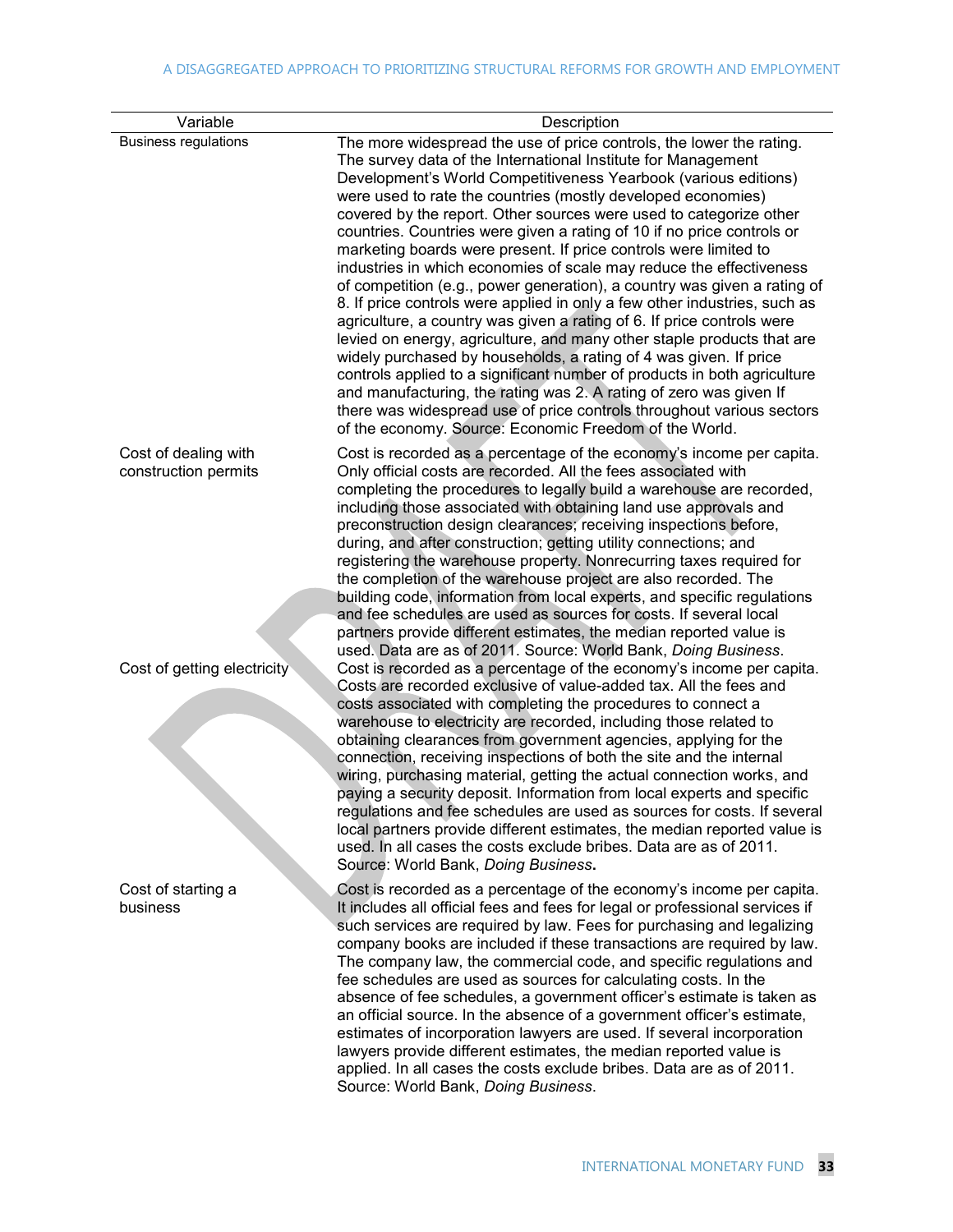| Variable                                                   | Description                                                                                                                                                                                                                                                                                                                                                                                                                                                                                                                                                                                                                                                                                                                                                                                                                                                                                                                               |
|------------------------------------------------------------|-------------------------------------------------------------------------------------------------------------------------------------------------------------------------------------------------------------------------------------------------------------------------------------------------------------------------------------------------------------------------------------------------------------------------------------------------------------------------------------------------------------------------------------------------------------------------------------------------------------------------------------------------------------------------------------------------------------------------------------------------------------------------------------------------------------------------------------------------------------------------------------------------------------------------------------------|
| Cost of tax compliance                                     | This subcomponent is based on the World Bank's Doing Business<br>data on the time required per year for a business to prepare, file, and<br>pay taxes on corporate income, value added or sales taxes, and taxes<br>on labor. Source: Economic Freedom of the World                                                                                                                                                                                                                                                                                                                                                                                                                                                                                                                                                                                                                                                                       |
| Days dealing with<br>construction permits                  | This measure captures the median duration that local experts indicate<br>is necessary to complete a procedure in practice. It is assumed that<br>the minimum time required for each procedure is one day. Data are as<br>of 2011. Source: World Bank, Doing Business.                                                                                                                                                                                                                                                                                                                                                                                                                                                                                                                                                                                                                                                                     |
| Days registering<br>property                               | This measure captures the median duration that property lawyers,<br>notaries, or registry officials indicate is necessary to complete a<br>procedure. It is assumed that the minimum time required for each<br>procedure is one day. Although procedures may take place<br>simultaneously, they cannot start on the same day. It is assumed that<br>the buyer does not waste time and commits to completing each<br>remaining procedure without delay. If a procedure can be accelerated<br>for an additional cost, the fastest legal procedure available and used<br>by the majority of property owners is chosen. If procedures can be<br>undertaken simultaneously, it is assumed that they are. It is assumed<br>that the parties involved are aware of all requirements and their<br>sequence from the beginning. Time spent gathering information is not<br>considered. Data are as of 2011. Source: World Bank, Doing<br>Business. |
| Days to start a business                                   | Number of days required to start a business, 2010. Source: World<br>Bank, Doing Business.                                                                                                                                                                                                                                                                                                                                                                                                                                                                                                                                                                                                                                                                                                                                                                                                                                                 |
| Licensing restrictions                                     | This subcomponent is based on the World Bank's Doing Business<br>data on the time in days and monetary costs required to obtain a<br>license to construct a standard warehouse. Zero-to-10 ratings were<br>constructed for (1) the time cost (measured in number of calendar<br>days required to obtain a license) and (2) the monetary cost of<br>obtaining the license (measured as a share of per capita income).<br>These two ratings were then averaged to arrive at the final rating for<br>this subcomponent. Source: Economic Freedom of the World.                                                                                                                                                                                                                                                                                                                                                                               |
| Procedures to start a<br>business                          | Number of procedures required to start a business, 2010. A higher<br>value means more procedures. Source: World Bank, Doing Business.                                                                                                                                                                                                                                                                                                                                                                                                                                                                                                                                                                                                                                                                                                                                                                                                     |
| Regulation of credit.<br>labor, and business               | This index is composed of three categories: credit market regulations,<br>labor market regulations, and business regulations. The credit market<br>component is an average of the following subcomponents: ownership<br>of banks, foreign bank competition, private sector credit, and interest<br>rate controls or negative real interest rates. Source: Economic<br>Freedom of the World.                                                                                                                                                                                                                                                                                                                                                                                                                                                                                                                                               |
| Regulatory quality                                         | Regulatory quality measures the incidence of market-unfriendly<br>policies such as price controls or inadequate bank supervision, as well<br>as perceptions of the burdens imposed by excessive regulation in<br>areas such as foreign trade and business development. Source: World<br>Bank, Governance Indicators database.                                                                                                                                                                                                                                                                                                                                                                                                                                                                                                                                                                                                             |
| Regulatory restrictions<br>on the sale of real<br>property | This subcomponent is based on the World Bank's Doing Business<br>data on the time measured in days and monetary costs required to<br>transfer ownership of property that includes land and a warehouse.<br>Zero-to-10 ratings were constructed for (1) the time cost (measured in<br>number of calendar days required to transfer ownership) and (2) the<br>monetary cost of transferring ownership (measured as a percentage of                                                                                                                                                                                                                                                                                                                                                                                                                                                                                                          |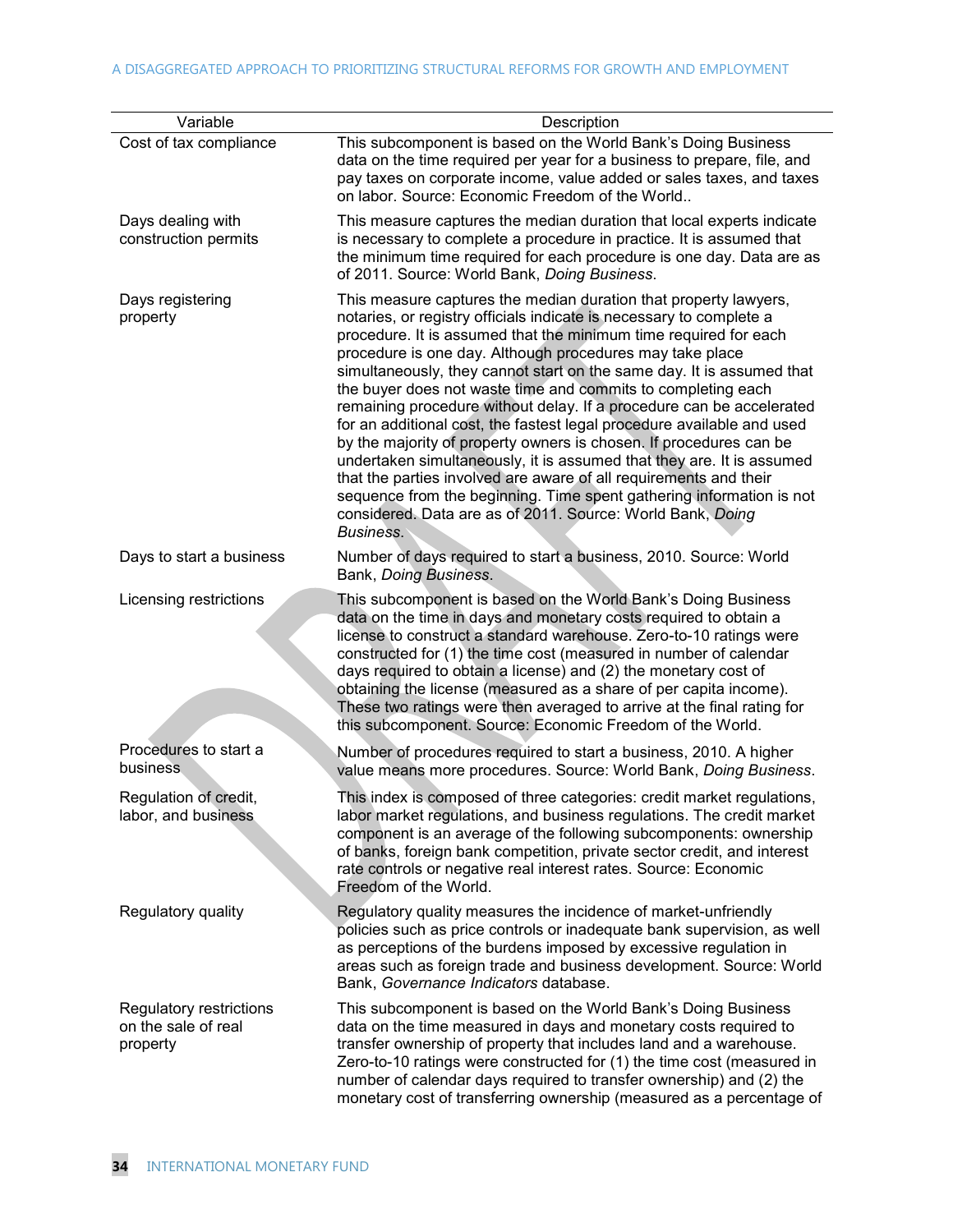| Variable                                      | Description                                                                                                                                                                                                                                                                                                                                                                                                                                                                                                                                                                                                                                                                                                 |
|-----------------------------------------------|-------------------------------------------------------------------------------------------------------------------------------------------------------------------------------------------------------------------------------------------------------------------------------------------------------------------------------------------------------------------------------------------------------------------------------------------------------------------------------------------------------------------------------------------------------------------------------------------------------------------------------------------------------------------------------------------------------------|
|                                               | the property value). These two ratings were then averaged to arrive at<br>the final rating for this subcomponent. Source: Economic Freedom of<br>the World.                                                                                                                                                                                                                                                                                                                                                                                                                                                                                                                                                 |
| Trade                                         |                                                                                                                                                                                                                                                                                                                                                                                                                                                                                                                                                                                                                                                                                                             |
| Barriers to trade and<br>investment           | The barriers to international trade and investment indicator is based on<br>explicit barriers such as barriers to foreign direct investment,<br>discriminatory barriers and tariffs, and regulatory barriers. This domain<br>includes detailed indicators of (1) barriers to share-ownership for<br>nonresident operators (economy-wide and in the telecommunications<br>and air travel industries); (2) discriminatory procedures in international<br>trade and competition policies; (3) regulatory barriers to trade; and (4)<br>average (production-weighted) tariffs. The index ranges from 0 to 6, 6<br>being more restrictive and 0 having no restrictions or regulations.<br>Source: OECD database. |
| Burden of customs<br>procedures               | "How would you rate the level of efficiency of customs procedures<br>(related to the entry and exit of merchandise) in your country?" [1 =<br>extremely inefficient; 7 = extremely efficient], 2010-11 weighted<br>average. Source: World Economic Forum.                                                                                                                                                                                                                                                                                                                                                                                                                                                   |
| Compliance cost of<br>importing and exporting | This subcomponent is based on the World Bank's Doing Business<br>data on the time cost (i.e., nonmoney) of procedures required to export<br>or import a full 20-foot container of dry goods that contains no<br>hazardous or military items. Countries in which it takes longer to<br>export or import are given lower ratings. Zero-to-10 ratings were<br>constructed for (1) the time cost to export a good (measured in<br>number of calendar days required) and (2) the time cost to import a<br>good (measured in number of calendar days required). These two<br>ratings were then averaged to arrive at the final rating for this<br>subcomponent. Source: Economic Freedom of the World.            |
| Cost to export (US\$ per<br>container)        | Cost measures the fees levied on a 20-foot container in U.S. dollars.<br>All the fees associated with completing the procedures to export the<br>goods are included. These include costs for documents, administrative<br>fees for customs clearance and technical control, customs broker fees,<br>terminal handling charges, and inland transport. The cost does not<br>include customs tariffs and duties or costs related to ocean transport.<br>Only official costs are recorded. Data are as of 2011. Source: World<br>Bank, Doing Business.                                                                                                                                                          |
| Cost to import (US\$ per<br>container)        | Cost measures the fees levied on a 20-foot container in U.S. dollars.<br>All the fees associated with completing the procedures to import the<br>goods are included. These include costs for documents, administrative<br>fees for customs clearance and technical control, customs broker fees,<br>terminal handling charges, and inland transport. The cost does not<br>include customs tariffs and duties or costs related to ocean transport.<br>Only official costs are recorded. Data are as of 2011. Source: World<br>Bank, Doing Business.                                                                                                                                                          |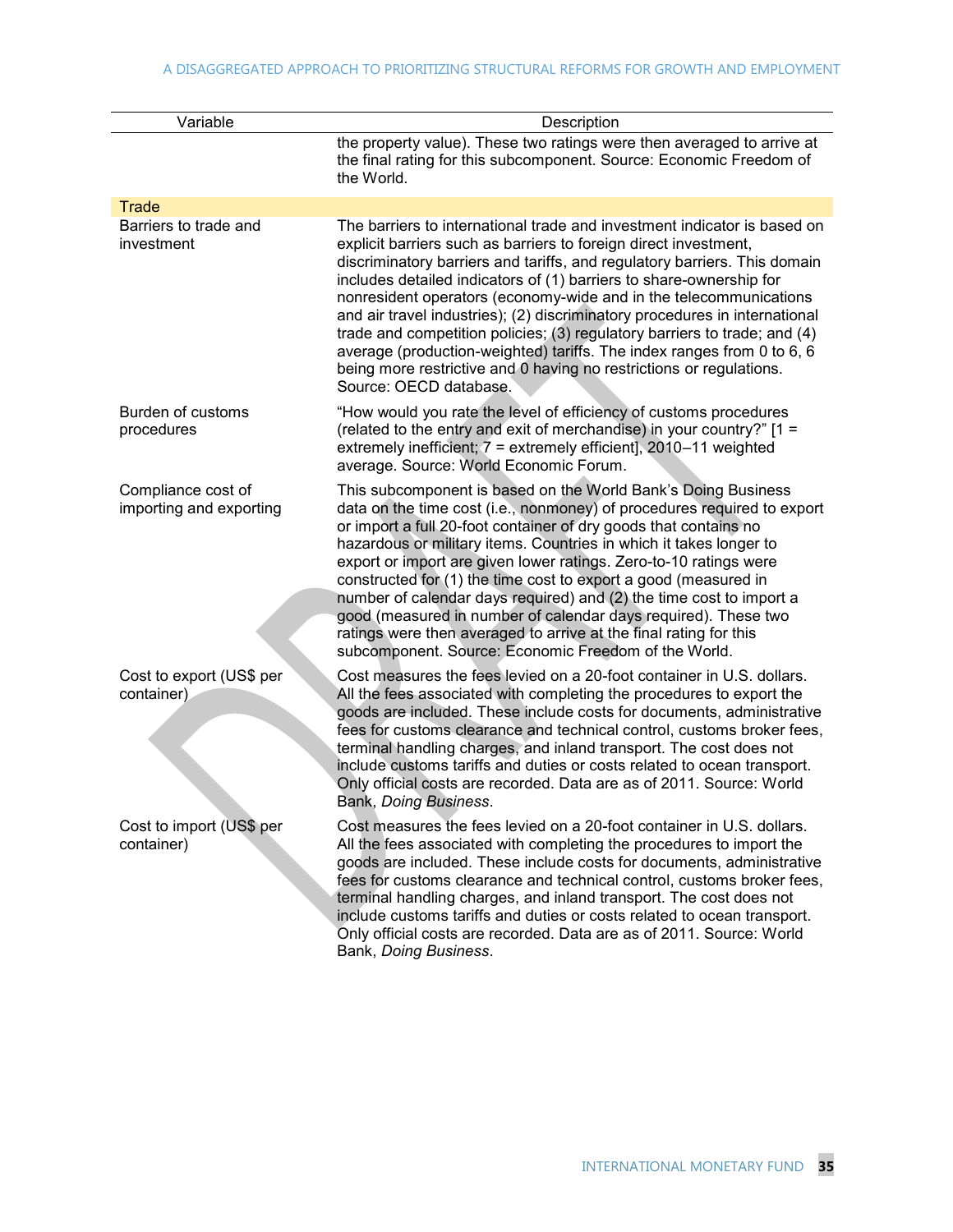| Variable                        | Description                                                                                                                                                                                                                                                                                                                                                                                                                                                                                                                                                                                                                                                                                                                                                                                                                                                                                                                                               |
|---------------------------------|-----------------------------------------------------------------------------------------------------------------------------------------------------------------------------------------------------------------------------------------------------------------------------------------------------------------------------------------------------------------------------------------------------------------------------------------------------------------------------------------------------------------------------------------------------------------------------------------------------------------------------------------------------------------------------------------------------------------------------------------------------------------------------------------------------------------------------------------------------------------------------------------------------------------------------------------------------------|
| Days to export                  | The time for exporting is recorded in calendar days. The time<br>calculation for a procedure starts from the moment it is initiated and<br>runs until it is completed. If a procedure can be accelerated for an<br>additional cost and is available to all trading companies, the fastest<br>legal procedure is chosen. Fast-track procedures applying to firms<br>located in an export processing zone are not taken into account<br>because they are not available to all trading companies. Ocean<br>transport time is not included. It is assumed that neither the exporter<br>nor the importer wastes time and that each commits to completing<br>each remaining procedure without delay. Procedures that can be<br>completed in parallel are measured as simultaneous. The waiting time<br>between procedures—for example, during unloading of the cargo—is<br>included in the measure. Data are as of 2011. Source: World Bank,<br>Doing Business. |
| Days to import                  | The time for importing is recorded in calendar days. The time<br>calculation for a procedure starts from the moment it is initiated and<br>runs until it is completed. If a procedure can be accelerated for an<br>additional cost and is available to all trading companies, the fastest<br>legal procedure is chosen. Fast-track procedures applying to firms<br>located in an export processing zone are not taken into account<br>because they are not available to all trading companies. Ocean<br>transport time is not included. It is assumed that neither the exporter<br>nor the importer wastes time and that each commits to completing<br>each remaining procedure without delay. Procedures that can be<br>completed in parallel are measured as simultaneous. The waiting time<br>between procedures—for example, during unloading of the cargo—is<br>included in the measure. Data are as of 2011. Source: World Bank,<br>Doing Business. |
| Documents to export<br>(number) | All documents (such as customs clearance, port and terminal<br>handling, bank, and transportation) required per shipment to export the<br>goods are recorded. It is assumed that the contract has already been<br>agreed upon and signed by both parties. Documents required for<br>clearance by government ministries, customs authorities, port and<br>container terminal authorities, health and technical control agencies,<br>and banks are taken into account. Since payment is by letter of credit,<br>all documents required by banks for the issuance or securing of a<br>letter of credit are also taken into account. Documents that are<br>renewed annually and that do not require renewal per shipment (for<br>example, an annual tax clearance certificate) are not included. Data<br>are as of 2011. Source: World Bank, Doing Business.                                                                                                  |
| Documents to import<br>(number) | All documents (such as customs clearance, port and terminal<br>handling, bank, and transportation) required per shipment to import the<br>goods are recorded. It is assumed that the contract has already been<br>agreed upon and signed by both parties. Documents required for<br>clearance by government ministries, customs authorities, port and<br>container terminal authorities, health and technical control agencies,<br>and banks are taken into account. Since payment is by letter of credit,<br>all documents required by banks for the issuance or securing of a<br>letter of credit are also taken into account. Documents that are<br>renewed annually and that do not require renewal per shipment (for<br>example, an annual tax clearance certificate) are not included. Data<br>are as of 2011. Source: World Bank, Doing Business.                                                                                                  |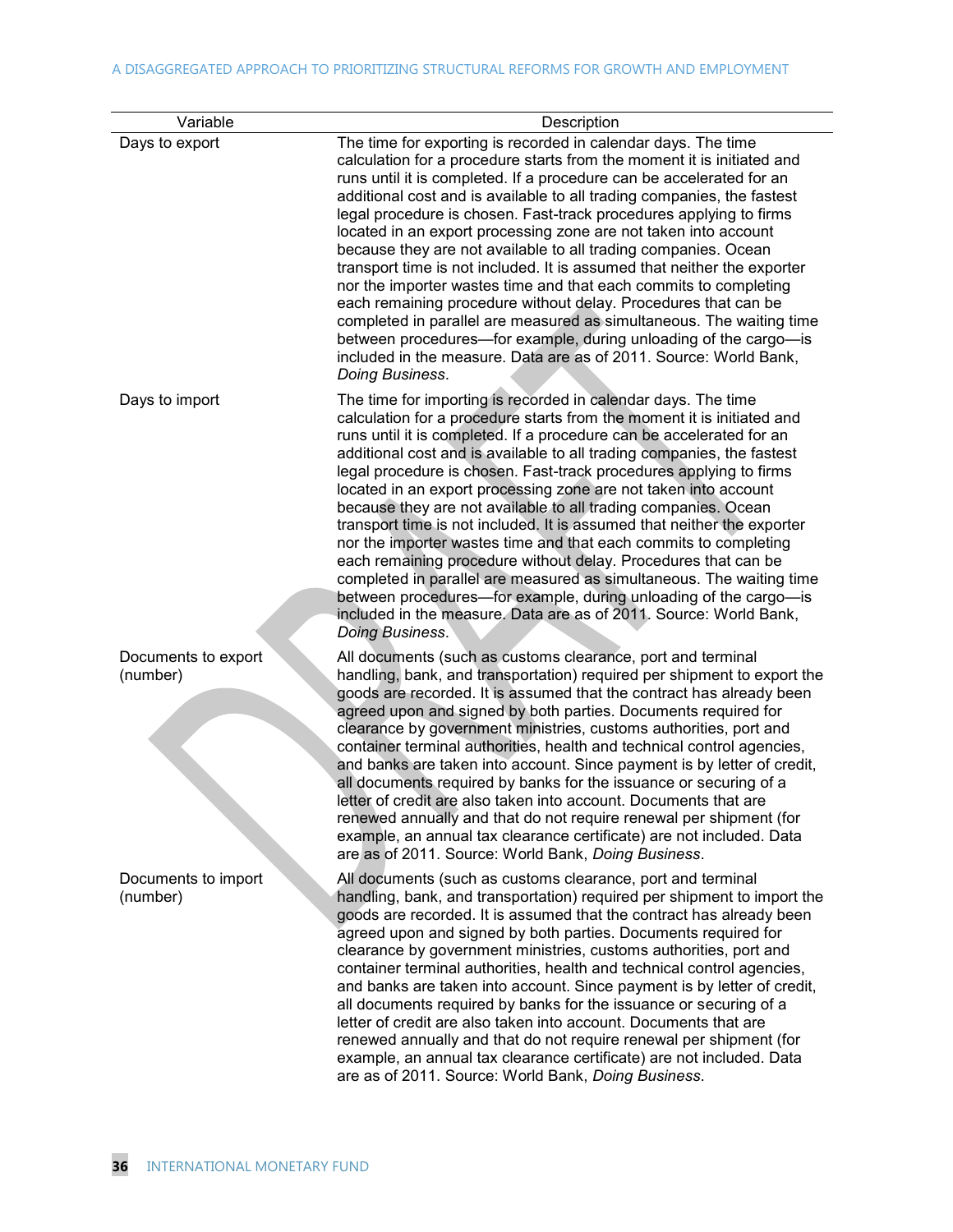| Variable                                                                          | Description                                                                                                                                                                                                                                                                                                                                                                                                                                                                                                                                                                                                                                                                                                                                                                   |
|-----------------------------------------------------------------------------------|-------------------------------------------------------------------------------------------------------------------------------------------------------------------------------------------------------------------------------------------------------------------------------------------------------------------------------------------------------------------------------------------------------------------------------------------------------------------------------------------------------------------------------------------------------------------------------------------------------------------------------------------------------------------------------------------------------------------------------------------------------------------------------|
| Nontariff trade barriers                                                          | This subcomponent is based on the Global Competitiveness Report<br>survey question "In your country, tariff and non-tariff barriers<br>significantly reduce the ability of imported goods to compete in the<br>domestic market." The question's wording has varied slightly over the<br>years. Source: Economic Freedom of the World.                                                                                                                                                                                                                                                                                                                                                                                                                                         |
| Prevalence of trade<br>barriers                                                   | "In your country, to what extent do tariff and non-tariff barriers limit the<br>ability of imported goods to compete in the domestic market?" [1 =<br>strongly limit; 7 = do not limit], 2010–11 weighted average. Source:<br>World Economic Forum.                                                                                                                                                                                                                                                                                                                                                                                                                                                                                                                           |
| Regulatory trade barriers                                                         | This variable is composed of two main elements: nontariff trade<br>barriers and compliance cost of importing and exporting. Source:<br>Economic Freedom of the World.                                                                                                                                                                                                                                                                                                                                                                                                                                                                                                                                                                                                         |
| Legal system                                                                      |                                                                                                                                                                                                                                                                                                                                                                                                                                                                                                                                                                                                                                                                                                                                                                               |
| Bounced check<br>collection: Formalism<br>index                                   | This index measures substantive and procedural statutory intervention<br>in judicial cases at lower-level civil trial courts, and is formed by adding<br>up the following indices: (1) professionals vs. laymen, (2) written vs.<br>oral elements, (3) legal justification, (4) statutory regulation of<br>evidence, (5) control of superior review, (6) engagement formalities,<br>and (7) independent procedural actions. The index ranges from 0 to 7,<br>where 7 means a higher level of control or intervention in the judicial<br>process. Source: Djankov and others (2002a).                                                                                                                                                                                          |
| Bounced check<br>collection: Index,<br>mandatory time limits                      | This indicator measures the presence of mandatory time limits in the<br>procedure. The index is calculated as the average of (1) term for<br>admission, (2) term to present evidence, (3) term to present defense,<br>(4) term for judgment, (5) term for compliance, (6) term for notification<br>of judgment. The index ranges from 0 to 1, where higher values mean<br>more mandatory deadlines. Source: Djankov and others (2002a).                                                                                                                                                                                                                                                                                                                                       |
| Bounced check<br>collection: Index,<br>professionals vs. laymen                   | This index measures whether the resolution of the case relies on the<br>work of professional judges and attorneys, as opposed to other types<br>of adjudicators and lay people. The index is the normalized sum of (1)<br>general jurisdiction court, (2) professional vs. nonprofessional judge,<br>and (3) whether legal representation is mandatory. The index ranges<br>from 0 to 1, where higher values mean more participation by<br>professionals. Source: Djankov and others (2002a).                                                                                                                                                                                                                                                                                 |
| <b>Bounced check</b><br>collection: Index,<br>statutory regulation of<br>evidence | This index measures the level of statutory control or intervention of the<br>administration, admissibility, evaluation, and recording of evidence.<br>The index is formed by the normalized sum of the following variables:<br>(1) judge cannot introduce evidence, (2) judge cannot reject irrelevant<br>evidence, (3) out-of-court statements are inadmissible, (4) mandatory<br>prequalification of questions, (5) oral interrogation only by judge, (6)<br>only original documents and certified copies are admissible, (7)<br>authenticity and weight of evidence defined by law, and (8) mandatory<br>recording of evidence. The index ranges from 0 to 1, where higher<br>values mean higher statutory control or intervention. Source: Djankov<br>and others (2002a). |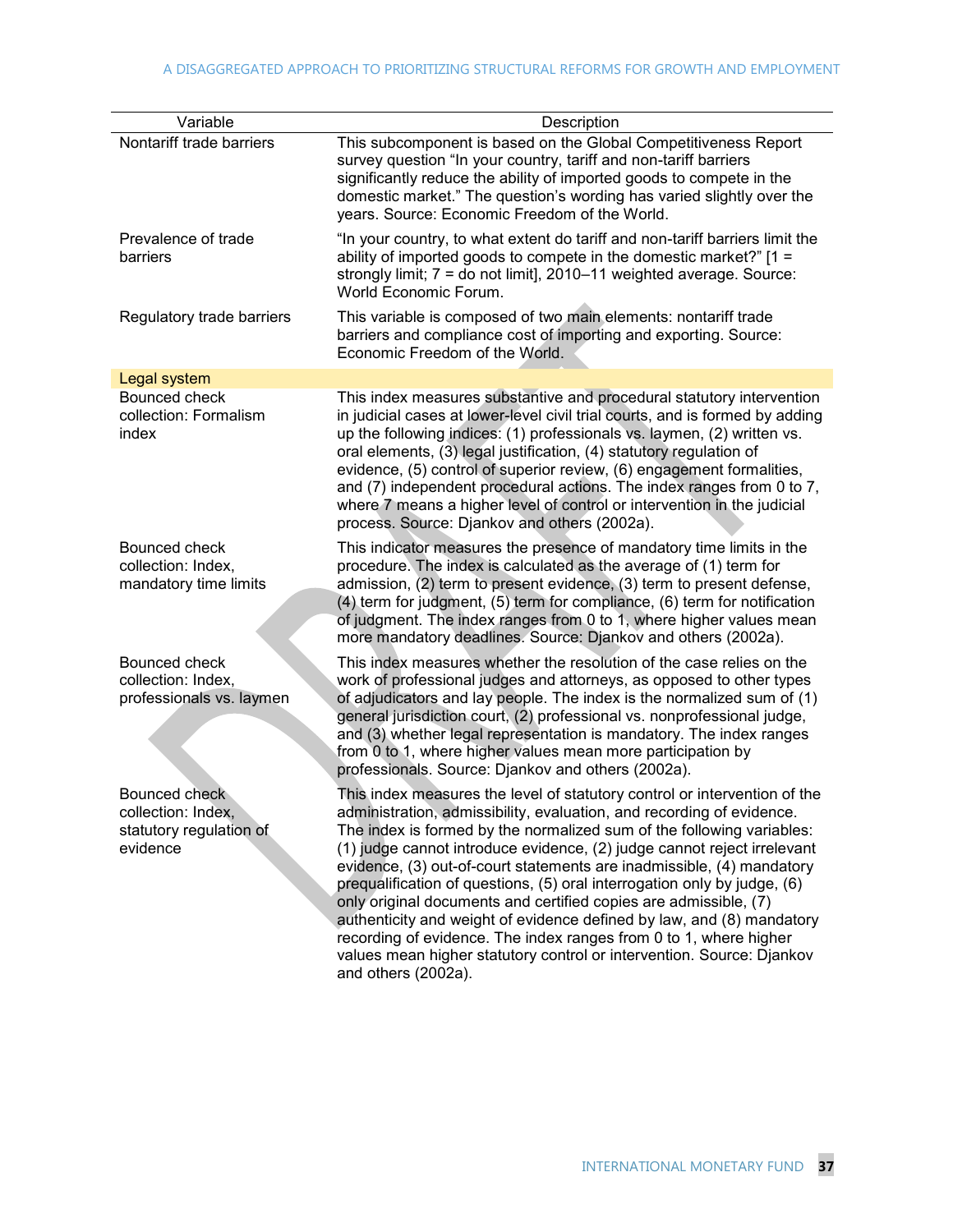| Variable                                                       | Description                                                                                                                                                                                                                                                                                                                                                                                                                                                                                                                                                                                                                                                                                                                                                                                                                                                                                               |
|----------------------------------------------------------------|-----------------------------------------------------------------------------------------------------------------------------------------------------------------------------------------------------------------------------------------------------------------------------------------------------------------------------------------------------------------------------------------------------------------------------------------------------------------------------------------------------------------------------------------------------------------------------------------------------------------------------------------------------------------------------------------------------------------------------------------------------------------------------------------------------------------------------------------------------------------------------------------------------------|
| Cost of enforcing<br>contracts (% of claim)                    | Cost is recorded as a percentage of the claim, assumed to be<br>equivalent to 200 percent of income per capita. No bribes are<br>recorded. Three types of costs are recorded: court costs, enforcement<br>costs, and average attorney fees. Court costs include all court costs<br>and expert fees that Seller (plaintiff) must advance to the court,<br>regardless of the final cost to Seller. Expert fees, if required by law or<br>commonly used in practice, are included in court costs. Enforcement<br>costs are all costs that Seller (plaintiff) must advance to enforce the<br>judgment through a public sale of Buyer's movable assets, regardless<br>of the final cost to Seller. Average attorney fees are the fees that<br>Seller (plaintiff) must advance to a local attorney to represent Seller in<br>the standardized case. Data are as of 2011. Source: World Bank,<br>Doing Business. |
| Cost of resolving<br>insolvency (% of estate)                  | The cost of the proceedings is recorded as a percentage of the value<br>of the debtor's estate. The cost is calculated on the basis of<br>questionnaire responses and includes court fees and government<br>levies; fees of insolvency administrators, auctioneers, assessors. and<br>lawyers; and all other fees and costs. Data are as of 2011. Source:<br>World Bank, Doing Business.                                                                                                                                                                                                                                                                                                                                                                                                                                                                                                                  |
| Efficiency of legal<br>framework in challenging<br>regulations | "How efficient is the legal framework in your country for private<br>businesses in challenging the legality of government actions and/or<br>regulations?" [1 = extremely inefficient; 7 = highly efficient], 2010-11<br>weighted average. Source: World Economic Forum.                                                                                                                                                                                                                                                                                                                                                                                                                                                                                                                                                                                                                                   |
| Efficiency of legal<br>framework in settling<br>disputes       | "How efficient is the legal framework in your country for private<br>businesses in settling disputes?" $[1 =$ extremely inefficient; $7 =$ highly<br>efficient], 2010-11 weighted average. Source: World Economic<br>Forum.                                                                                                                                                                                                                                                                                                                                                                                                                                                                                                                                                                                                                                                                               |
| Impartial courts                                               | This component is from the Global Competitiveness Report question,<br>"The legal framework in your country for private businesses to settle<br>disputes and challenge the legality of government actions and/or<br>regulations is inefficient and subject to manipulation $(= 1)$ or is efficient<br>and follows a clear, neutral process $(= 7)$ ." The question's wording has<br>varied slightly over the years. Source: Economic Freedom of the<br>World.                                                                                                                                                                                                                                                                                                                                                                                                                                              |
| Integrity of the legal<br>system                               | This component is based on the International Country Risk Guide,<br>Political Risk Component I., for Law and Order: "Two measures<br>comprising one risk component. Each sub-component equals half of<br>the total. The 'law' sub-component assesses the strength and<br>impartiality of the legal system, and the 'order' sub-component<br>assesses popular observance of the law." Source: PRS Group,<br>International Country Risk Guide (various years).                                                                                                                                                                                                                                                                                                                                                                                                                                              |
| Judicial independence                                          | "To what extent is the judiciary in your country independent from<br>influences of members of government, citizens, or firms?" [1 = heavily<br>influenced; 7 = entirely independent], 2010–2011 weighted average.<br>Source: World Economic Forum.                                                                                                                                                                                                                                                                                                                                                                                                                                                                                                                                                                                                                                                        |
| Legal enforcement of<br>contracts                              | This component is based on estimates of the time and money required<br>to collect a clear-cut debt. The debt is assumed to equal 200 percent<br>of the country's per capita income if the plaintiff has complied with the<br>contract and judicial judgment is rendered in his favor. Zero-to-10<br>ratings were constructed for (1) the time cost (measured in number of<br>calendar days required from the moment the lawsuit is filed until<br>payment) and (2) the monetary cost of the case (measured as a                                                                                                                                                                                                                                                                                                                                                                                           |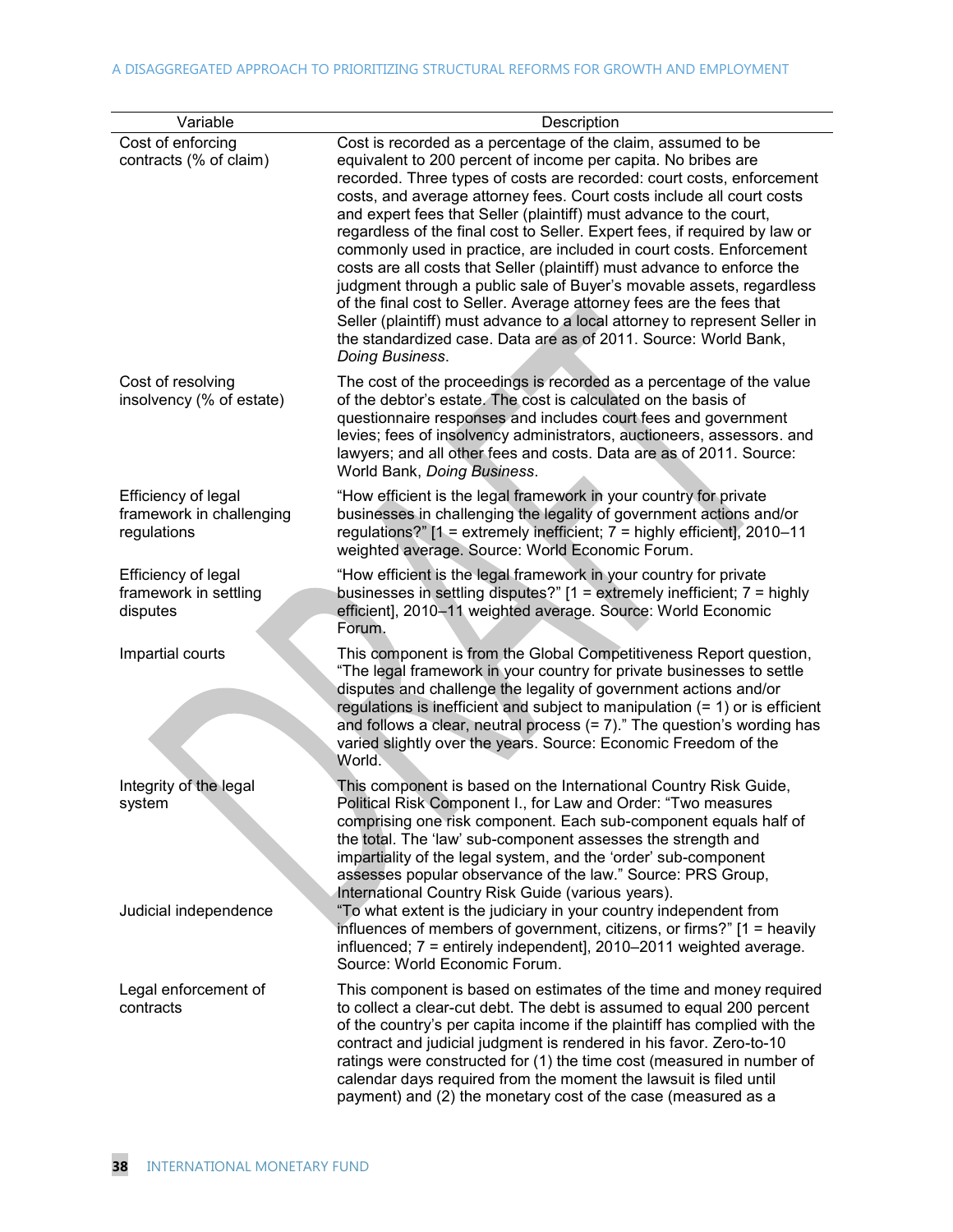| Variable                                                          | Description                                                                                                                                                                                                                                                                                                                                                                                                                                                                                                                                                                                                                                                                                                                                                                                                                                                                                                                                                                                                                                                                                                                                                                                                      |
|-------------------------------------------------------------------|------------------------------------------------------------------------------------------------------------------------------------------------------------------------------------------------------------------------------------------------------------------------------------------------------------------------------------------------------------------------------------------------------------------------------------------------------------------------------------------------------------------------------------------------------------------------------------------------------------------------------------------------------------------------------------------------------------------------------------------------------------------------------------------------------------------------------------------------------------------------------------------------------------------------------------------------------------------------------------------------------------------------------------------------------------------------------------------------------------------------------------------------------------------------------------------------------------------|
|                                                                   | percentage of the debt). These two ratings were then averaged to<br>arrive at the final rating for this subcomponent. Source: World Bank,<br>Doing Business.                                                                                                                                                                                                                                                                                                                                                                                                                                                                                                                                                                                                                                                                                                                                                                                                                                                                                                                                                                                                                                                     |
| Legal structure and<br>security of property<br>rights             | This index measures the degree to which collateral and bankruptcy<br>laws protect the rights of borrowers and lenders and thus facilitate<br>lending. The index ranges from 0 to 10, with higher scores indicating<br>that collateral and bankruptcy laws are better designed to expand<br>access to credit, 2011. Source: Economic Freedom of the World.                                                                                                                                                                                                                                                                                                                                                                                                                                                                                                                                                                                                                                                                                                                                                                                                                                                        |
| Procedures for enforcing<br>contracts                             | A procedure is defined as any interaction, required by law or<br>commonly used in practice, between the parties or between them and<br>the judge or court officer. This includes steps to file and serve the<br>case, steps for trial and judgment, and steps necessary to enforce the<br>judgment. Data are as of 2011. The number of procedures range from<br>0 to 55. Source: World Bank, Doing Business.                                                                                                                                                                                                                                                                                                                                                                                                                                                                                                                                                                                                                                                                                                                                                                                                     |
| Protection of property<br>rights                                  | This component is from the Global Competitiveness Report question<br>"Property rights, including over financial assets, are poorly defined and<br>not protected by law (= 1) or are clearly defined and well protected by<br>law (= 7)." Source: Economic Freedom of the World.                                                                                                                                                                                                                                                                                                                                                                                                                                                                                                                                                                                                                                                                                                                                                                                                                                                                                                                                  |
| Recovery rate of<br>resolving insolvency<br>(cents on the dollar) | The recovery rate is recorded as cents on the dollar recouped by<br>creditors through reorganization, liquidation, or debt enforcement<br>(foreclosure) proceedings. The calculation takes into account the<br>outcome: whether the business emerges from the proceedings as a<br>going concern or the assets are sold piecemeal. Then the costs of the<br>proceedings are deducted (1 cent for each percentage point of the<br>value of the debtor's estate). Finally, the value lost as a result of the<br>time the money remains tied up in insolvency proceedings is taken into<br>account, including the loss of value due to depreciation of the furniture.<br>Consistent with international accounting practice, the annual<br>depreciation rate for furniture is taken to be 20%. The furniture is<br>assumed to account for a quarter of the total value of assets. The<br>recovery rate is the present value of the remaining proceeds, based on<br>end-2010 lending rates from the International Monetary Fund's<br>International Financial Statistics, supplemented with data from central<br>banks and the Economist Intelligence Unit. Data are as of 2011.<br>Source: World Bank, Doing Business. |
| Tenant eviction: Index of<br>statutory regulation of<br>evidence  | This index measures the level of statutory control or intervention of the<br>administration, admissibility, evaluation, and recording of evidence.<br>The index is formed by the normalized sum of the following variables:<br>(1) judge cannot introduce evidence, (2) judge cannot reject irrelevant<br>evidence, (3) out-of-court statements are inadmissible, (5) mandatory<br>prequalification of questions, (5) oral interrogation only by judge, (6)<br>only original documents and certified copies are admissible, (7)<br>authenticity and weight of evidence defined by law, and (8) mandatory<br>recording of evidence. The index ranges from 0 to 1, where higher<br>values mean a higher statutory control or intervention. Source:<br>Djankov and others (2002a).                                                                                                                                                                                                                                                                                                                                                                                                                                  |
| Years resolving<br>insolvency                                     | Time for creditors to recover their credit is recorded in calendar years.<br>The period of time measured by Doing Business is from the<br>company's default until the payment of some or all of the money owed<br>to the bank. Potential delay tactics by the parties, such as the filing of                                                                                                                                                                                                                                                                                                                                                                                                                                                                                                                                                                                                                                                                                                                                                                                                                                                                                                                     |

dilatory appeals or requests for extension, are taken into

consideration. The longer it takes to resolve insolvency, the higher the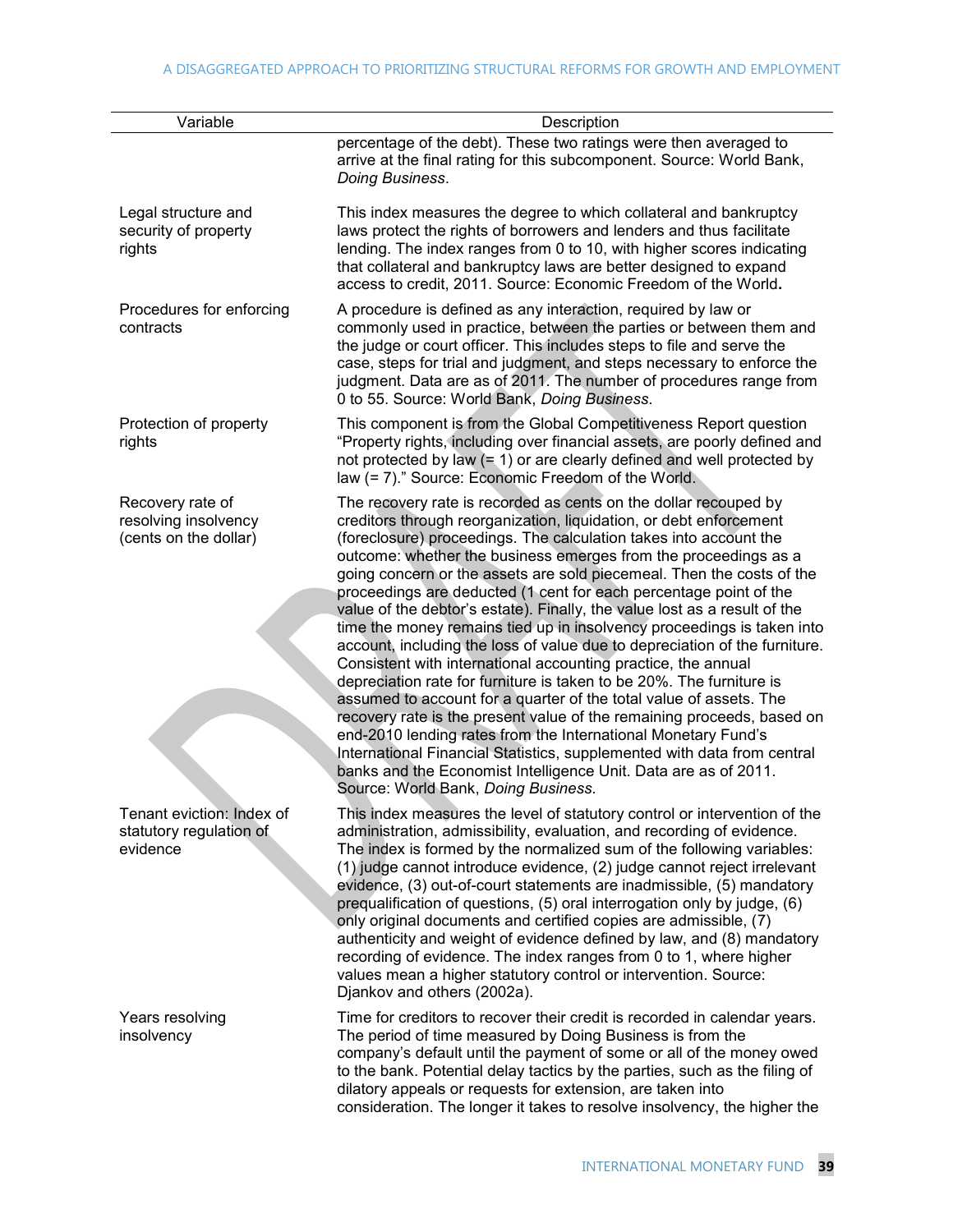| Variable                                        | Description                                                                                                                                                                                                                                                                                                                                                                                                                                                                                                                                                                                                                                                                                                 |
|-------------------------------------------------|-------------------------------------------------------------------------------------------------------------------------------------------------------------------------------------------------------------------------------------------------------------------------------------------------------------------------------------------------------------------------------------------------------------------------------------------------------------------------------------------------------------------------------------------------------------------------------------------------------------------------------------------------------------------------------------------------------------|
|                                                 | values. Data are as of 2011. Source: World Bank, Doing Business                                                                                                                                                                                                                                                                                                                                                                                                                                                                                                                                                                                                                                             |
| <b>Education</b>                                |                                                                                                                                                                                                                                                                                                                                                                                                                                                                                                                                                                                                                                                                                                             |
| Average years of<br>schooling                   | Average years of schooling of population older than 25 in 2000 or last<br>year available (1990 for Estonia, Kazakhstan, Latvia, Lithuania, and<br>Vietnam, and 1980 for St. Vincent) from Barro and Lee database.                                                                                                                                                                                                                                                                                                                                                                                                                                                                                           |
| Internet access in<br>schools                   | "How would you rate the level of access to the Internet in schools in<br>your country?" $[1 = \text{very limited}; 7 = \text{extensive}$ ], 2010-11 weighted<br>average. Source: World Economic Forum database.                                                                                                                                                                                                                                                                                                                                                                                                                                                                                             |
| Quality of the<br>educational system            | "How well does the educational system in your country meet the needs<br>of a competitive economy?" $[1 = not well at all; 7 = very well]$ , 2010-11<br>weighted average. Source: World Economic Forum database.                                                                                                                                                                                                                                                                                                                                                                                                                                                                                             |
| <b>Credit and finance</b>                       |                                                                                                                                                                                                                                                                                                                                                                                                                                                                                                                                                                                                                                                                                                             |
| Affordability of financial<br>services          | "To what extent does competition among providers of financial<br>services in your country ensure the provision of financial services at<br>affordable prices?" [1 = not at all; 7 = extremely well], 2010-11<br>weighted average. Source: World Economic Forum database.                                                                                                                                                                                                                                                                                                                                                                                                                                    |
| Capital controls                                | The International Monetary Fund reports on up to 13 types of<br>international capital controls. The zero-to-10 (better) rating is the<br>percentage of capital controls not levied as a share of the total number<br>of capital controls listed, multiplied by 10. Source: Economic Freedom<br>of the World database.                                                                                                                                                                                                                                                                                                                                                                                       |
| Credit market<br>regulations                    | This component is an average of the following subcomponents:<br>ownership of banks, foreign bank competition, private sector credit,<br>and interest rate controls or negative real interest rates. A higher value<br>indicates less regulation. Source: Economic Freedom of the World<br>database.                                                                                                                                                                                                                                                                                                                                                                                                         |
| Depth-of-credit-<br>information index           | The depth-of-credit-information index measures rules and practices<br>affecting the coverage, scope, and accessibility of credit information<br>available through either a public credit registry or a private credit<br>bureau. The index ranges from 0 to 6, with higher values indicating the<br>availability of more credit information, from either a public credit<br>registry or a private credit bureau, to facilitate lending decisions. If the<br>credit registry or bureau is not operational or has coverage of less than<br>0.1 percent of the adult population, the score on the depth of credit<br>information index is 0. Data are as of 2011. Source: World Bank,<br><b>Doing Business</b> |
| Ease of access to loans                         | "How easy is it to obtain a bank loan in your country with only a good<br>business plan and no collateral?" $[1 = \text{very difficult}; 7 = \text{very easy}],$<br>2010-11 weighted average. Source: World Economic Forum<br>database.                                                                                                                                                                                                                                                                                                                                                                                                                                                                     |
| Financing through local<br>equity market        | "How easy is it to raise money by issuing shares on the stock market<br>in your country?" $[1 = \text{very difficult}; 7 = \text{very easy}]$ , 2010-11 weighted<br>average. Source: World Economic Forum database.                                                                                                                                                                                                                                                                                                                                                                                                                                                                                         |
| Foreign ownership or<br>investment restrictions | This subcomponent is based on the following two Global<br>Competitiveness Report questions: "How prevalent is foreign<br>ownership of companies in your country? $1 = \text{Very rare}$ , $7 = \text{Highly}$<br>prevalent"; and "How restrictive are regulations in your country relating<br>to international capital flows? $1 =$ Highly restrictive, $7 =$ Not restrictive<br>at all." Source: Economic Freedom of the World.                                                                                                                                                                                                                                                                            |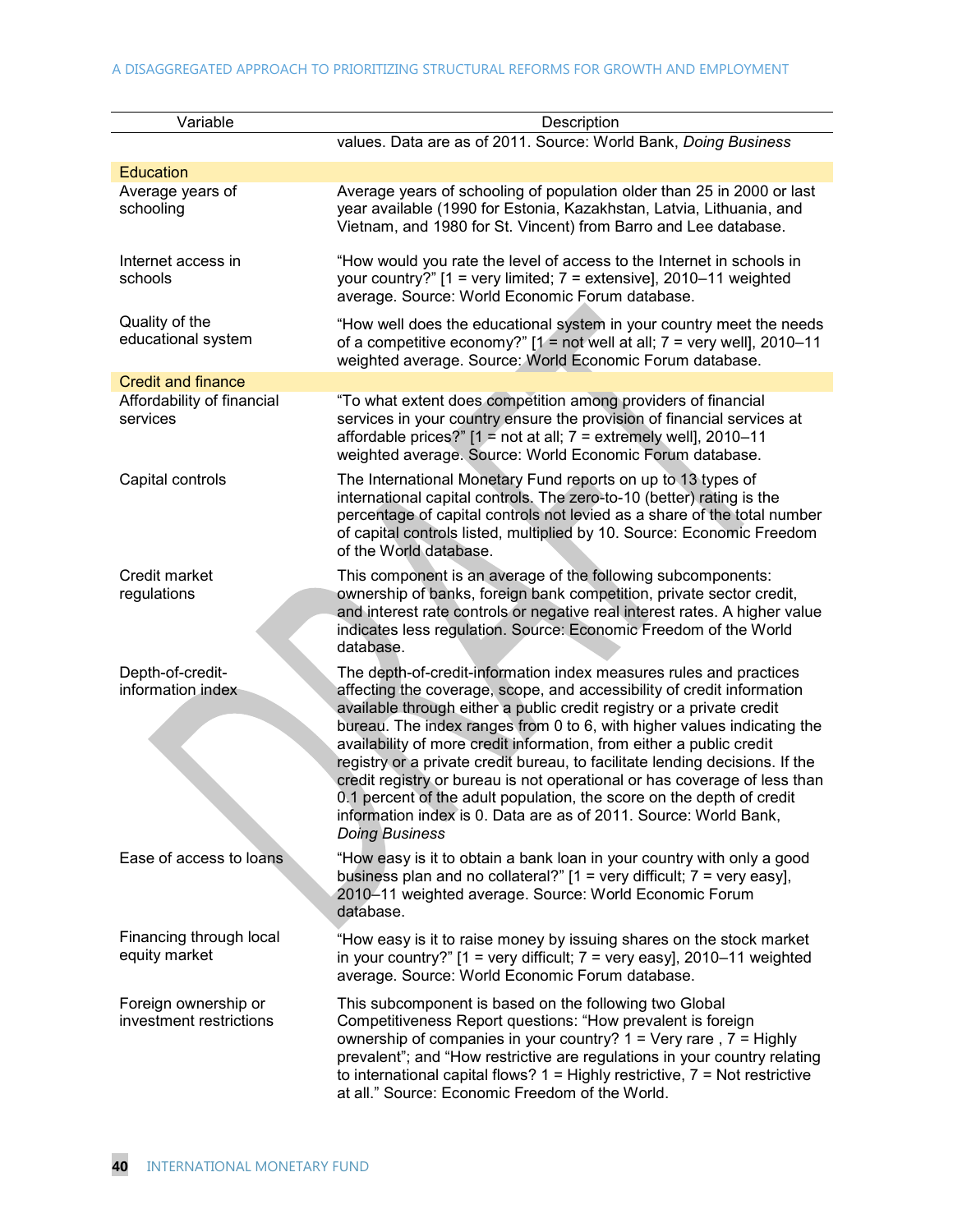| Variable                                                        | Description                                                                                                                                                                                                                                                                                                                                                                                     |
|-----------------------------------------------------------------|-------------------------------------------------------------------------------------------------------------------------------------------------------------------------------------------------------------------------------------------------------------------------------------------------------------------------------------------------------------------------------------------------|
| Getting credit: Strength<br>of legal rights index               | The strength of legal rights index measures the degree to which<br>collateral and bankruptcy laws protect the rights of borrowers and<br>lenders and thus facilitate lending. The index ranges from 0 to 10, with<br>higher scores indicating that collateral and bankruptcy laws are better<br>designed to expand access to credit. Data are as of 2011. Source:<br>World Bank, Doing Business |
| International capital<br>market controls                        | This index is composed of two parts: foreign ownership or investment<br>restrictions and capital controls. A higher value means less-restrictive<br>capital controls. Source: Economic Freedom of the World.                                                                                                                                                                                    |
| Venture capital<br>availability                                 | "In your country, how easy is it for entrepreneurs with innovative but<br>risky projects to find venture capital?" $[1 = \text{very difficult}; 7 = \text{very easy}]$ ,<br>2010-11 weighted average. Source: World Economic Forum<br>database.                                                                                                                                                 |
| Research and<br>development (R&D)                               |                                                                                                                                                                                                                                                                                                                                                                                                 |
| Availability of scientists<br>and engineers                     | "To what extent are scientists and engineers available in your<br>country?" $[1 = not at all; 7 = widely available]$ , 2010-11 weighted<br>average. Source: World Economic Forum database.                                                                                                                                                                                                      |
| Company spending on<br>R&D                                      | "To what extent do companies in your country spend on R&D?" [1 = do<br>not spend on R&D 7 = spend heavily on R&D], 2010-11 weighted<br>average. Source: World Economic Forum database.                                                                                                                                                                                                          |
| Government<br>procurement of<br>advanced technology<br>products | "Do government procurement decisions foster technological innovation<br>in your country?" $[1 = no$ , not at all; $7 = yes$ , extremely effectively],<br>2010-11 weighted average. Source: World Economic Forum<br>database.                                                                                                                                                                    |
| Intellectual property<br>protection                             | "How would you rate intellectual property protection, including<br>anticounterfeiting measures, in your country?" $[1 = \text{very weak}; 7 = \text{very}$<br>strong], 2010-11 weighted average. Source: World Economic Forum<br>database.                                                                                                                                                      |
| Quality of scientific<br>research institutions                  | "How would you assess the quality of scientific research institutions in<br>your country?" $[1 = \text{very poor}; 7 = \text{the best in their field internationally}]$<br>2010-11 weighted average. Source: World Economic Forum<br>database.                                                                                                                                                  |
| University-industry<br>collaboration in R&D                     | "To what extent do business and universities collaborate on research<br>and development (R&D) in your country?" $[1 =$ do not collaborate at<br>all; 7 = collaborate extensively], 2010-11 weighted average. Source:<br>World Economic Forum database.                                                                                                                                          |
| Utility patents granted<br>per million population               | Number of utility patents (i.e., patents for invention) granted in 2010,<br>per million population, 2010. Source: United States Patent and<br>Trademark Office; United Nations Population Fund.                                                                                                                                                                                                 |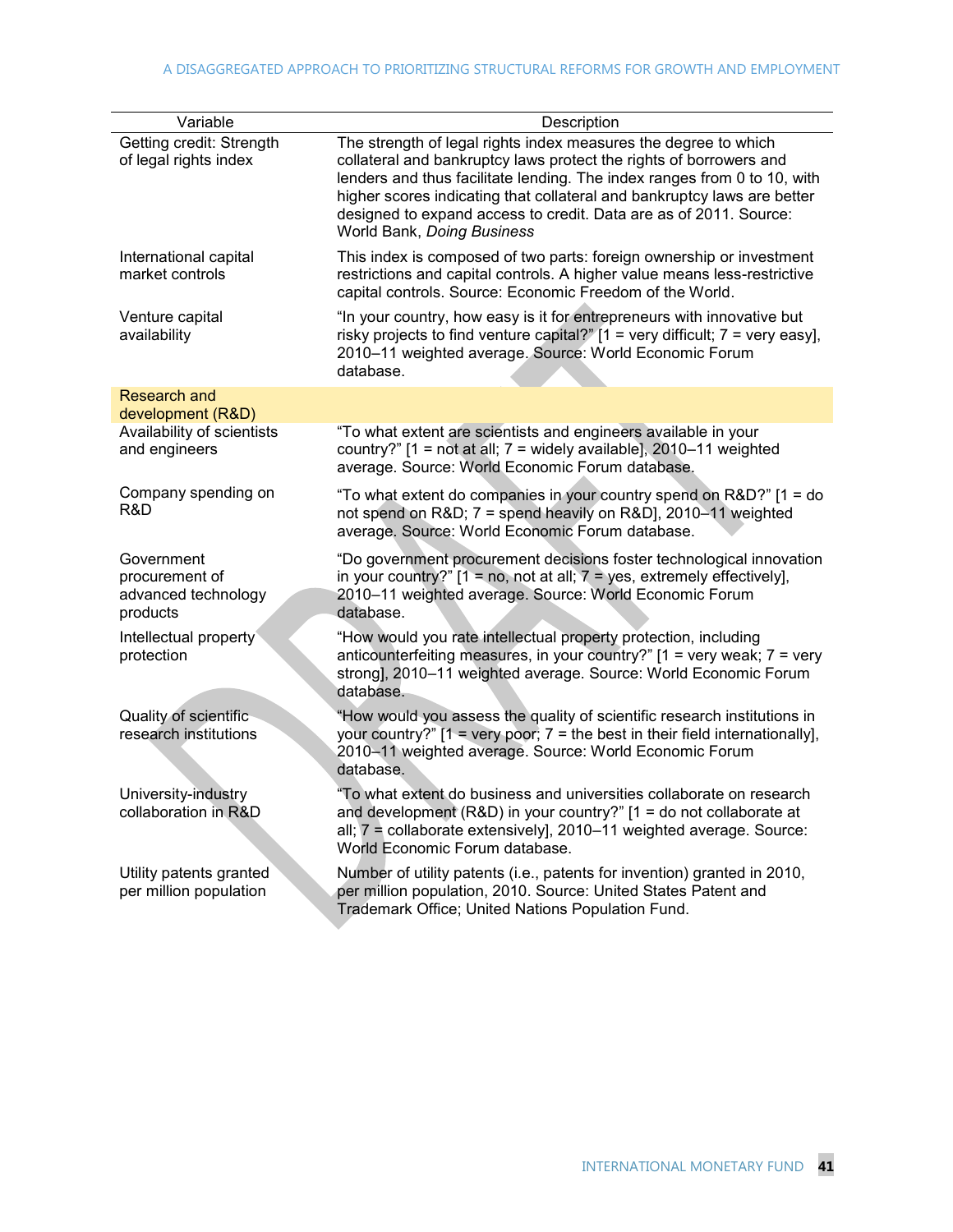| Variable                                              | Description                                                                                                                                                                                                                                                                                                                                                                                                                                                                                                                                                                                                                                                                                                                                                                                                                                                                                                                                                                                                                                                                  |
|-------------------------------------------------------|------------------------------------------------------------------------------------------------------------------------------------------------------------------------------------------------------------------------------------------------------------------------------------------------------------------------------------------------------------------------------------------------------------------------------------------------------------------------------------------------------------------------------------------------------------------------------------------------------------------------------------------------------------------------------------------------------------------------------------------------------------------------------------------------------------------------------------------------------------------------------------------------------------------------------------------------------------------------------------------------------------------------------------------------------------------------------|
| Corporate governance                                  |                                                                                                                                                                                                                                                                                                                                                                                                                                                                                                                                                                                                                                                                                                                                                                                                                                                                                                                                                                                                                                                                              |
| Ease of shareholder<br>suits index                    | The ease of shareholder suits index has six components: what range<br>of documents is available to the shareholder plaintiff from the<br>defendant and witnesses during trial; whether the plaintiff can directly<br>examine the defendant and witnesses during trial; whether the plaintiff<br>can obtain categories of relevant documents from the defendant<br>without identifying each document specifically; whether shareholders<br>owning 10 percent or less of the company's share capital can request<br>that a government inspector investigate the buyer-seller transaction<br>without filing suit in court; whether shareholders owning 10 percent or<br>less of the company's share capital have the right to inspect the<br>transaction documents before filing suit; and whether the standard of<br>proof for civil suits is lower than that for a criminal case. The index<br>ranges from 0 to 10, with higher values indicating greater powers of<br>shareholders to challenge the transaction. Data are as of 2011.<br>Source: World Bank, Doing Business. |
| <b>Extent of disclosure</b><br>index                  | The extent of disclosure index has five components: which corporate<br>body can provide legally sufficient approval for the transaction;<br>whether immediate disclosure of the transaction to the public, the<br>regulator, or the shareholders is required; whether disclosure in the<br>annual report is required; whether disclosure by Mr. X to the board of<br>directors is required; whether it is required that an external body, for<br>example, an external auditor, review the transaction before it takes<br>place. A score of 0 is assigned if no disclosure on the transaction is<br>required. The index ranges from 0 to 10, with higher values indicating<br>greater powers of shareholders to challenge the transaction. Data are<br>as of 2011. Source: World Bank, Doing Business.                                                                                                                                                                                                                                                                        |
| Prevalence of foreign<br>ownership                    | "How prevalent is foreign ownership of companies in your country?" [1<br>= very rare; 7 = highly prevalent], 2010-11 weighted average. Source:<br>World Economic Forum database.                                                                                                                                                                                                                                                                                                                                                                                                                                                                                                                                                                                                                                                                                                                                                                                                                                                                                             |
| Protection of minority<br>shareholders' interests     | "In your country, to what extent are the interests of minority<br>shareholders protected by the legal system?" [1 = not protected at all;<br>7 = fully protected], 2010-11 weighted average. Source: World<br>Economic Forum database.                                                                                                                                                                                                                                                                                                                                                                                                                                                                                                                                                                                                                                                                                                                                                                                                                                       |
| Strength of auditing and<br>reporting standards       | "In your country, how would you assess financial auditing and<br>reporting standards regarding company financial performance?" [1 =<br>extremely weak; 7 = extremely strong], 2010–11 weighted average.<br>Source: World Economic Forum database.                                                                                                                                                                                                                                                                                                                                                                                                                                                                                                                                                                                                                                                                                                                                                                                                                            |
| Strength of investor<br>protection index              | The strength of investor protection index is the average of the extent of<br>disclosure index, the extent of director liability index, and the ease of<br>shareholder suits index. The index ranges from 0 to 10, with higher<br>values indicating more investor protection. Data are as of 2011.<br>Source: World Bank, Doing Business.                                                                                                                                                                                                                                                                                                                                                                                                                                                                                                                                                                                                                                                                                                                                     |
| <b>Infrastructure</b>                                 |                                                                                                                                                                                                                                                                                                                                                                                                                                                                                                                                                                                                                                                                                                                                                                                                                                                                                                                                                                                                                                                                              |
| Government<br>involvement in<br>infrastructure sector | This indicator measures the percentage of shares in the infrastructure<br>companies owned by national, state, or provincial authorities. The<br>index ranges from 0 to 6, with 6 being the highest public share and 0<br>the lowest. Source: OECD database.                                                                                                                                                                                                                                                                                                                                                                                                                                                                                                                                                                                                                                                                                                                                                                                                                  |
| Quality of air transport<br>infrastructure            | "How would you assess passenger air transport infrastructure in your<br>country?" $[1 =$ extremely underdeveloped; $7 =$ extensive and efficient<br>by international standards], 2010-11 weighted average. Source: World<br>Economic Forum database.                                                                                                                                                                                                                                                                                                                                                                                                                                                                                                                                                                                                                                                                                                                                                                                                                         |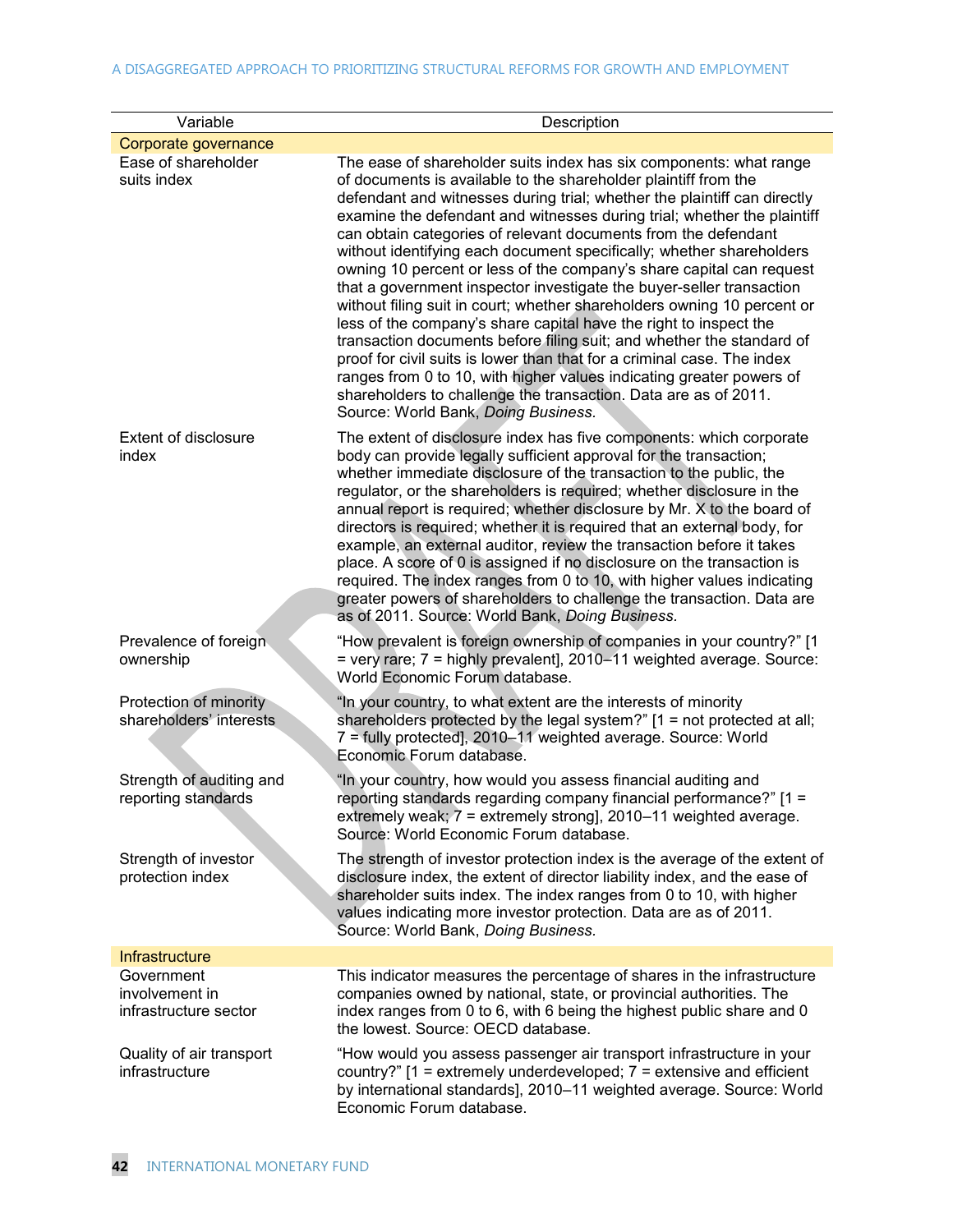| Variable                                           | Description                                                                                                                                                                                                                                                                                                                                                                                                                                                                                                                                                                                                                     |
|----------------------------------------------------|---------------------------------------------------------------------------------------------------------------------------------------------------------------------------------------------------------------------------------------------------------------------------------------------------------------------------------------------------------------------------------------------------------------------------------------------------------------------------------------------------------------------------------------------------------------------------------------------------------------------------------|
| Quality of port<br>infrastructure                  | "How would you assess port facilities in your country?" [1 = extremely<br>underdeveloped; $7$ = well developed and efficient by international<br>standards]. For landlocked countries, the question is as follows: "How<br>accessible are port facilities?" [1 = extremely inaccessible; 7 =<br>extremely accessible], 2010-11 weighted average. Source: World<br>Economic Forum database.                                                                                                                                                                                                                                      |
| Quality of railroad<br>infrastructure              | "How would you assess the railroad system in your country?" [1 =<br>extremely underdeveloped; 7 = extensive and efficient by international<br>standards], 2010-11 weighted average. Source: World Economic<br>Forum database.                                                                                                                                                                                                                                                                                                                                                                                                   |
| Quality of roads                                   | "How would you assess roads in your country?" [1 = extremely<br>underdeveloped; 7 = extensive and efficient by international<br>standards], 2010-11 weighted average. Source: World Economic<br>Forum database.                                                                                                                                                                                                                                                                                                                                                                                                                 |
| Corruption                                         |                                                                                                                                                                                                                                                                                                                                                                                                                                                                                                                                                                                                                                 |
| Corruption (2000-11)                               | The average score of the Transparency International index of<br>corruption perception between 2000 and 2011. The index provides a<br>measure of the extent to which corruption is perceived to exist in the<br>public and political sectors. The index focuses on corruption in the<br>public sector and defines corruption as the abuse of public office for<br>private gain. It is based on assessments by experts and opinion<br>surveys. The index ranges between 0 (highly corrupt) and 10 (highly<br>clean).                                                                                                              |
| Control of corruption                              | "Control of corruption" measures perceptions of corruption,<br>conventionally defined as the exercise of public power for private gain.<br>The particular aspects of corruption measured by the various sources<br>differ somewhat, ranging from the frequency of "additional payments to<br>get things done," to the effects of corruption on the business<br>environment, to measuring "grand corruption" in the political arena or<br>in the tendency of elite forms to engage in "state capture." A higher<br>number means a country has more control of corruption. Source:<br>World Bank, Governance Indicators database. |
| Favoritism in decisions<br>of government officials | "To what extent do government officials in your country show<br>favoritism to well-connected firms and individuals when deciding upon<br>policies and contracts?" $[1 =$ always show favoritism; $7 =$ never show<br>favoritism], 2010-11 weighted average. Source: World Economic<br>Forum database.                                                                                                                                                                                                                                                                                                                           |
| Irregular payments and<br>bribes                   | Average score across the five components of the following Executive<br>Opinion Survey question: "In your country, how common is it for firms<br>to make undocumented extra payments or bribes connected with (a)<br>imports and exports; (b) public utilities; (c) annual tax payments; (d)<br>awarding of public contracts and licenses; (e) obtaining favorable<br>judicial decisions." In each case, the answer ranges from 1 (very<br>common) to 7 (never occurs), 2010-11 weighted average. Source:<br>World Economic Forum database.                                                                                      |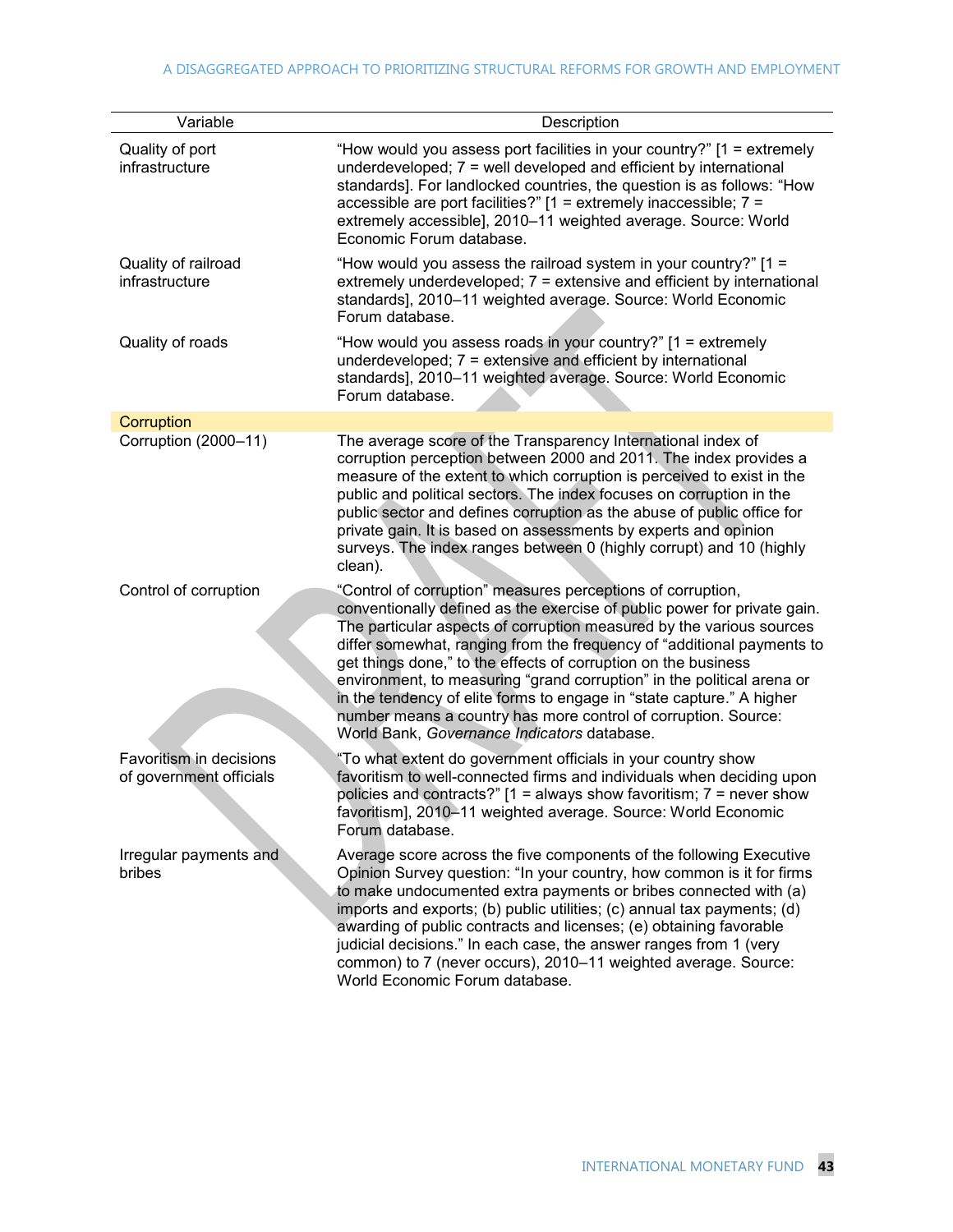### **References**

- Barro, Robert, and Jong-Wha Lee, 2013, ["A New Data Set of Educational Attainment in the World,](http://www.sciencedirect.com/science/article/pii/S0304387812000855)  1950–[2010,"](http://www.sciencedirect.com/science/article/pii/S0304387812000855) *Journal of Development Economics*, Vol. 104, September, pp. 184–98.
- Botero, J., S. Djankov, R. La Porta, F. Lopez-de-Silanes, and A. Shliefer, 2003, "The Regulation of Labor," NBER Working Paper No. 9756 (Cambridge, Massachusetts: National Bureau of Economic Research).
- Caselli, F., G. Esquivel, and F. Lefort, 1996, " Reopening the Convergence Debate: A New Look at Cross-Country Growth Empirics," *Journal of Economic Growth*, Vol. 1, No. 3, pp. 363-89.
- Cavalcanti, T., A. Magalhaes, and J. Tavares, 2008, "Institutions and Economic Development in Brazil," *Quarterly Review of Economics and Finance*, Vol. 8, No. 42, pp. 412–32.
- DeFreitas, G., and A. Marshall, 1998, "Labour Surplus, Worker Rights and Productivity Growth: A Comparative Analysis of Asia and Latin America," *Labour*, Vol. 12, No. 3, pp. 515–39.
- Djankov, S., R. La Porta, F. Lopez-de-Silanes, and A. Shleifer, 2002a, "Courts: the Lex Mundi Project," NBER Working Paper No. 8890 (Cambridge, Massachusetts: National Bureau of Economic Research).
- ——, 2002b, "The Regulation of Entry," *Quarterly Journal of Economics*, Vol. 117 (February), pp. 1– 37.
- Economic Freedom of the World database available at: [http://www.freetheworld.com/datasets\\_efw.html](http://www.freetheworld.com/datasets_efw.html)
- Evans, P., and J.E. Rauch, 1999, "Bureaucracy and Growth: A Cross-National Analysis of the Effects of ‗Weberian' State Structures on Economic Growth,‖ *American Sociological Review*, Vol. 64, No. 5 (October), pp. 748–65
- Feld, L., and S. Voigt, 2003, "Economic Growth and Judicial Independence: Cross-Country Evidence Using a New Set of Indicators," [CESifo Working Paper No. 906](javascript:WinOpen(254971);) (Munich: CESifo).
- Gwartney, James, Robert Lawson, and Joshua Hall, 2012, Economic Freedom Dataset, published in *Economic Freedom of the World: 2012 Annual Report* (Vancouver, British Columbia, Canada: Fraser Institute).
- Josheski, D., and C. Koteski, 2011, "The Causal Relationship between Patent Growth and Growth of GDP with Quarterly Data in the G7 Countries: Cointegration, ARDL and Error Correction Models, " MRA papers (Shtip, Macedonia: Goce Delcev University). [http://mpra.ub.uni](http://mpra.ub.uni-muenchen.de/33153/)[muenchen.de/33153/.](http://mpra.ub.uni-muenchen.de/33153/)